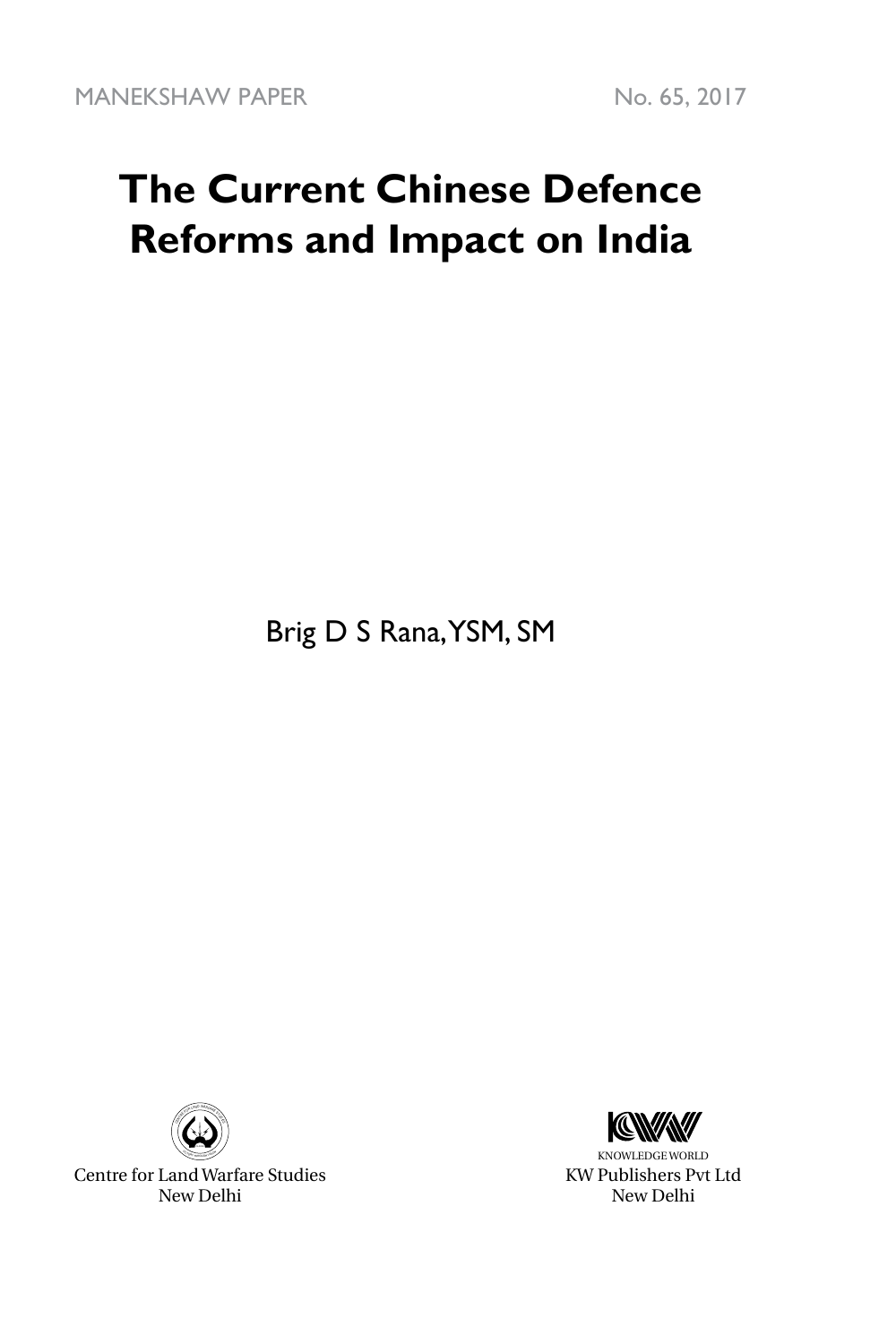### **Editorial Team**

Managing Editor : Ms Neelapu Shanti

Editor-in-Chief : Col Vikas Bhola

ISSN 23939729



**Centre for Land Warfare Studies**  RPSO Complex, Parade Road, Delhi Cantt, New Delhi 110010 Phone: +91.11.25691308 Fax: +91.11.25692347 email: landwarfare@gmail.com website: www.claws.in CLAWS Army No. 33098

The Centre for Land Warfare Studies (CLAWS), New Delhi, is an autonomous think-tank dealing with national security and conceptual aspects of land warfare, including conventional and sub-conventional conflicts and terrorism. CLAWS conducts research that is futuristic in outlook and policy-oriented in approach.

© 2017, Centre for Land Warfare Studies (CLAWS), New Delhi

Disclaimer: The contents of this paper are based on the analysis of materials accessed from open sources and are the personal views of the author. The contents, therefore, may not be quoted or cited as representing the views or policy of the Government of India, or Integrated Headquarters of the MoD (Army), or the Centre for Land Warfare Studies.



www.kwpub.com

Published in India by

Kalpana Shukla KW Publishers Pvt Ltd 4676/21, First Floor, Ansari Road, Daryaganj, New Delhi 110002 Phone: +91 11 23263498 / 43528107 email: kw@kwpub.com · www.kwpub.com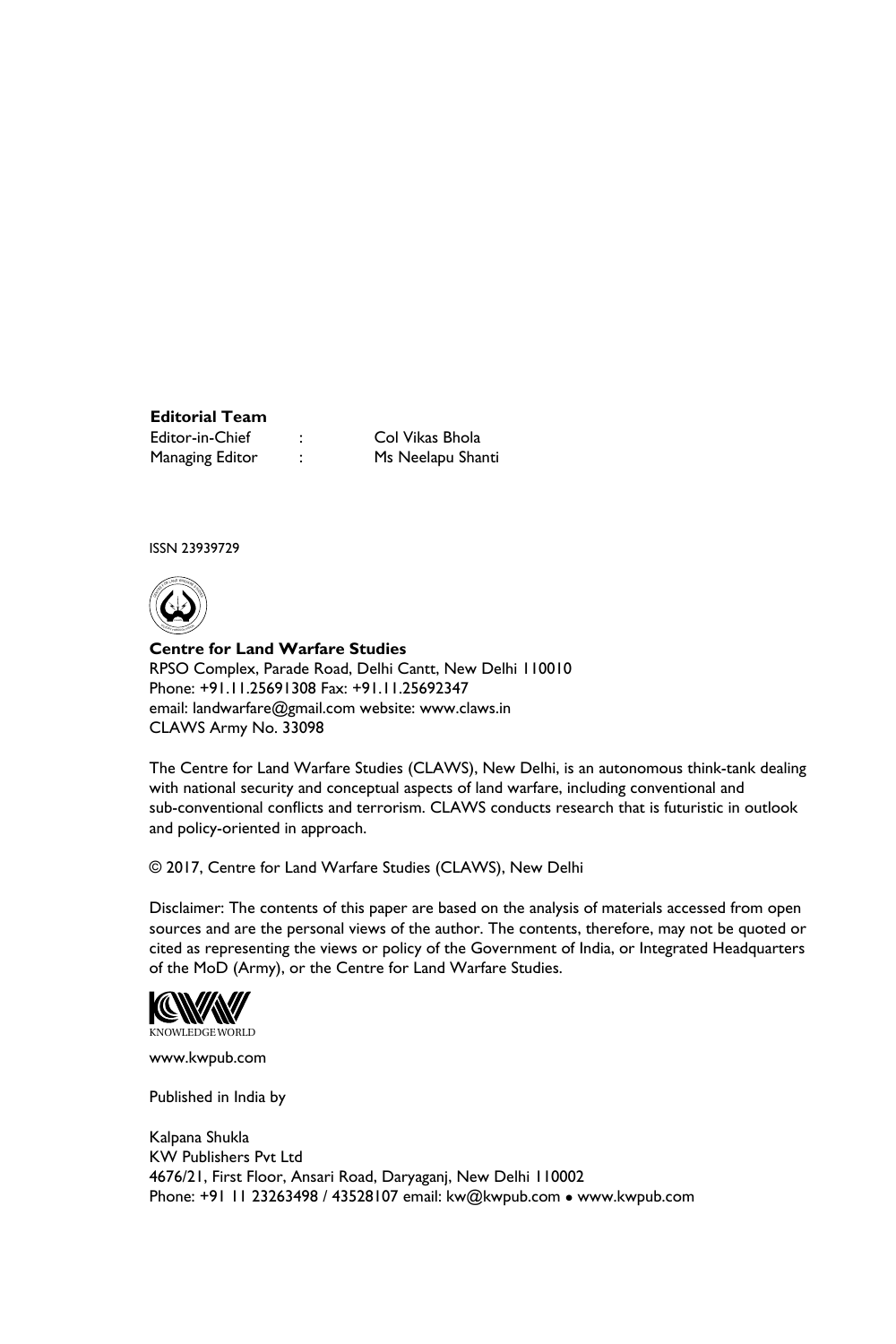# **Contents**

| Abbreviations                                                                                                                                                                                                                                                                                                         | ٧                                                       |
|-----------------------------------------------------------------------------------------------------------------------------------------------------------------------------------------------------------------------------------------------------------------------------------------------------------------------|---------------------------------------------------------|
| Abstract                                                                                                                                                                                                                                                                                                              | vii                                                     |
| <b>Executive Summary</b>                                                                                                                                                                                                                                                                                              | ix                                                      |
| Preamble                                                                                                                                                                                                                                                                                                              | xi                                                      |
| Ι.<br>The PLA Reorganisation: The Historical Perceptive<br>The Modernisation Stages<br>'Three Steps' of Modernisation<br>The Defence Structure: Prior to Reforms<br>Other Organisations of the Chinese Security Apparatus                                                                                             | I<br>L<br>$\overline{2}$<br>4<br>5                      |
| Key Drivers for Present Chinese Military Modernisation<br>2.<br>China's Stated Roadmap of Development<br><b>Political Control</b><br>Protection of the 'Core National Interests'<br>Economy<br><b>Strong Leadership</b><br><b>Strategic and Doctrinal Dimensions</b>                                                  | 7<br>7<br>8<br>8<br>9<br>$\mathsf{L}$<br>$\overline{2}$ |
| The Proposed Restructuring and Analysis<br>3.<br>Restructuring the First Tier (CMC)<br><b>Re-zoning Military Commands</b><br><b>Creating New Services</b><br><b>Ground Forces Command</b><br><b>PLA Rocket Force</b><br><b>Strategic Support Force</b><br>Deep Cut in Military Force<br>Joint Logistics Support Force | 14<br>15<br>17<br>20<br>20<br>21<br>22<br>23<br>24      |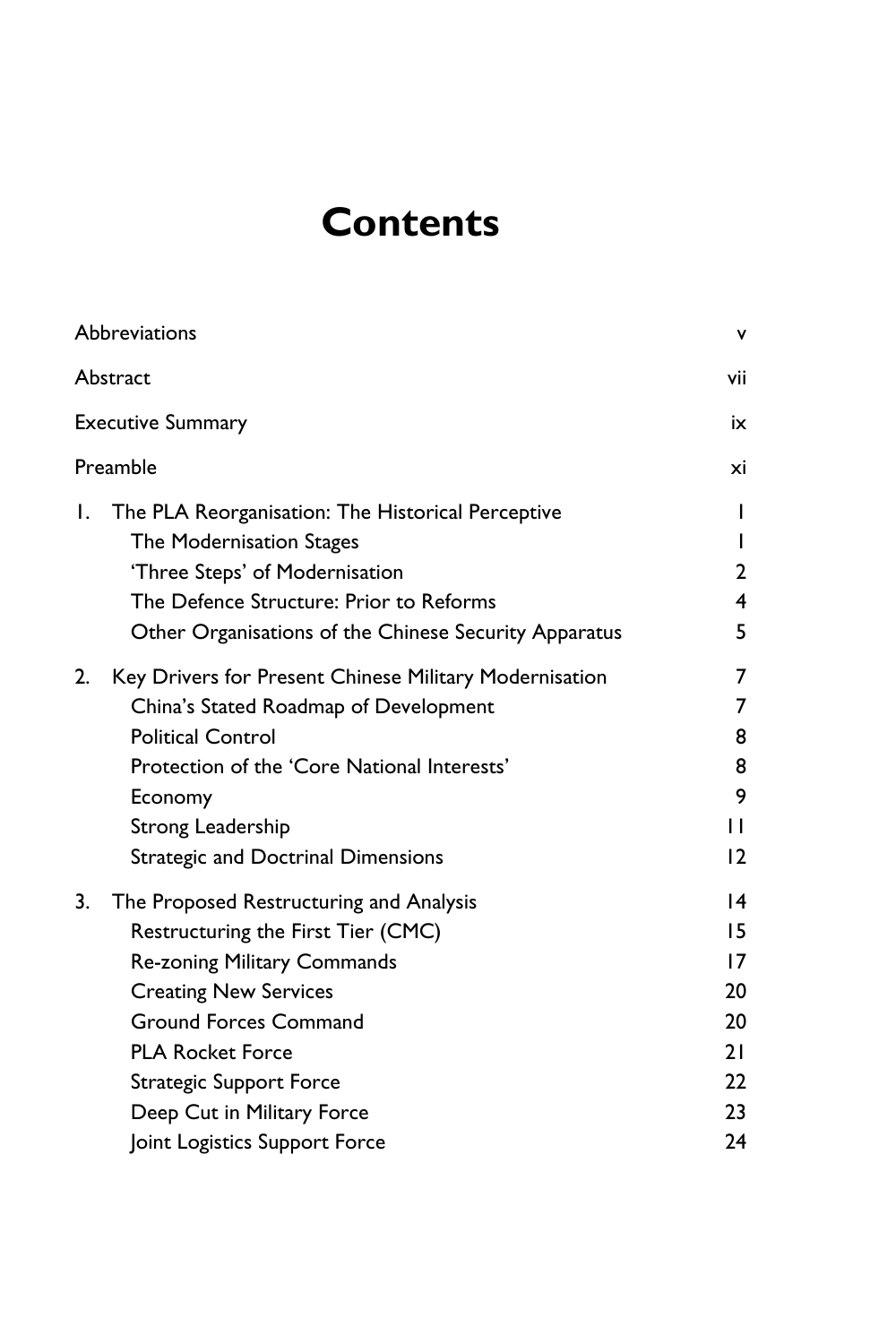| 4. | Impact On India                             | 26 |
|----|---------------------------------------------|----|
|    | The Western Theatre Command (WTC)           | 26 |
|    | Raising Status of Tibet Military Command    | 28 |
|    | Centralised Power at CMC                    | 28 |
|    | Information Warfare                         | 29 |
|    | Strategic Deterrence and Space Capabilities | 29 |
|    | Enhanced Operational Capabilities of PLAN   | 31 |
|    | <b>Enhanced PLAAF Capabilities</b>          | 32 |
|    | Conclusion                                  | 33 |
|    | <b>Notes</b>                                | 34 |
|    |                                             |    |

**iv**

MANEKSHAW PAPER

MANEKSHAW PAPER NO. 65, 2017

No. 65, 2017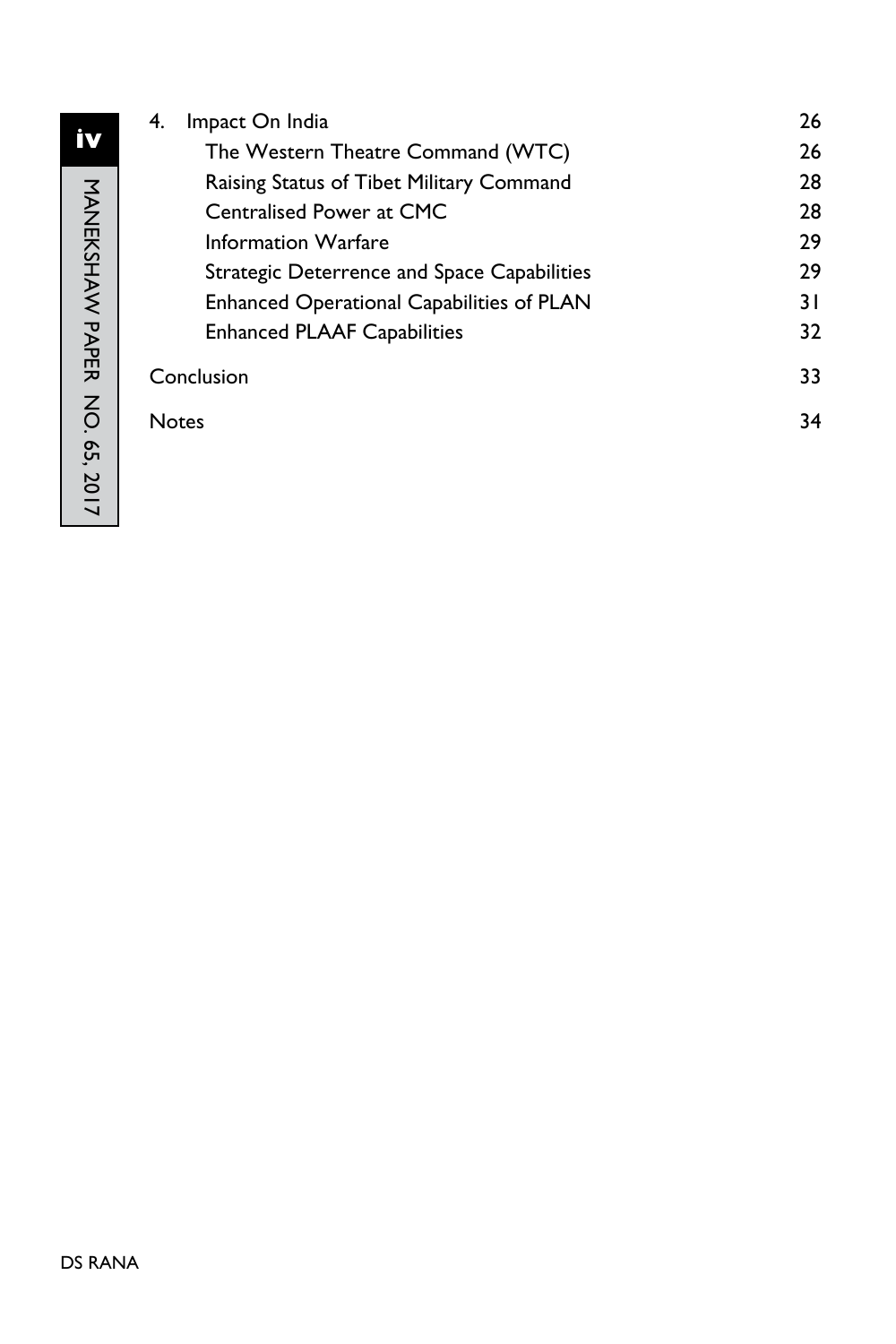# **Abbreviations**

ASEC Army Standing Establishment Committee BMD Ballistic Missile Defence CDS Chief of Defence Staff CMC Central Military Commission CNO Computer Network Operations CNP Comprehensive National Power COSC Chief of Staff Committee COSTIND Commission of Science, Technology and Industry for National Defence CPC Communist Party of China CPEC China-Pakistan Economic Corridor DPG Defence Planning Guidance DPP Defence Procurement Procedure DPSU Defence Public Sector Undertaking GA Group Army GAGAN GPS Aided Geo Augmented Navigation IAF Indian Air Force ICBM Intercontinental Ballistic Missile IDDM Indigenously, Designed, Developed and Manufactured IDS Integrated Defence Staff IOR Indian Ocean Region IRBM Intermediate Range Ballistic Missile IRNSS Indian Regional Navigation Satellite System ISRO Indian Space Research Organisation KMT Kuomintang LAC Line of Actual Control LCA Light Combat Aircraft MAC Military Area Command MMCRA Medium Multi-Role Combat Aircraft MRBM Medium Range Ballistic Missile MR Military Region MSC Mountain Strike Corps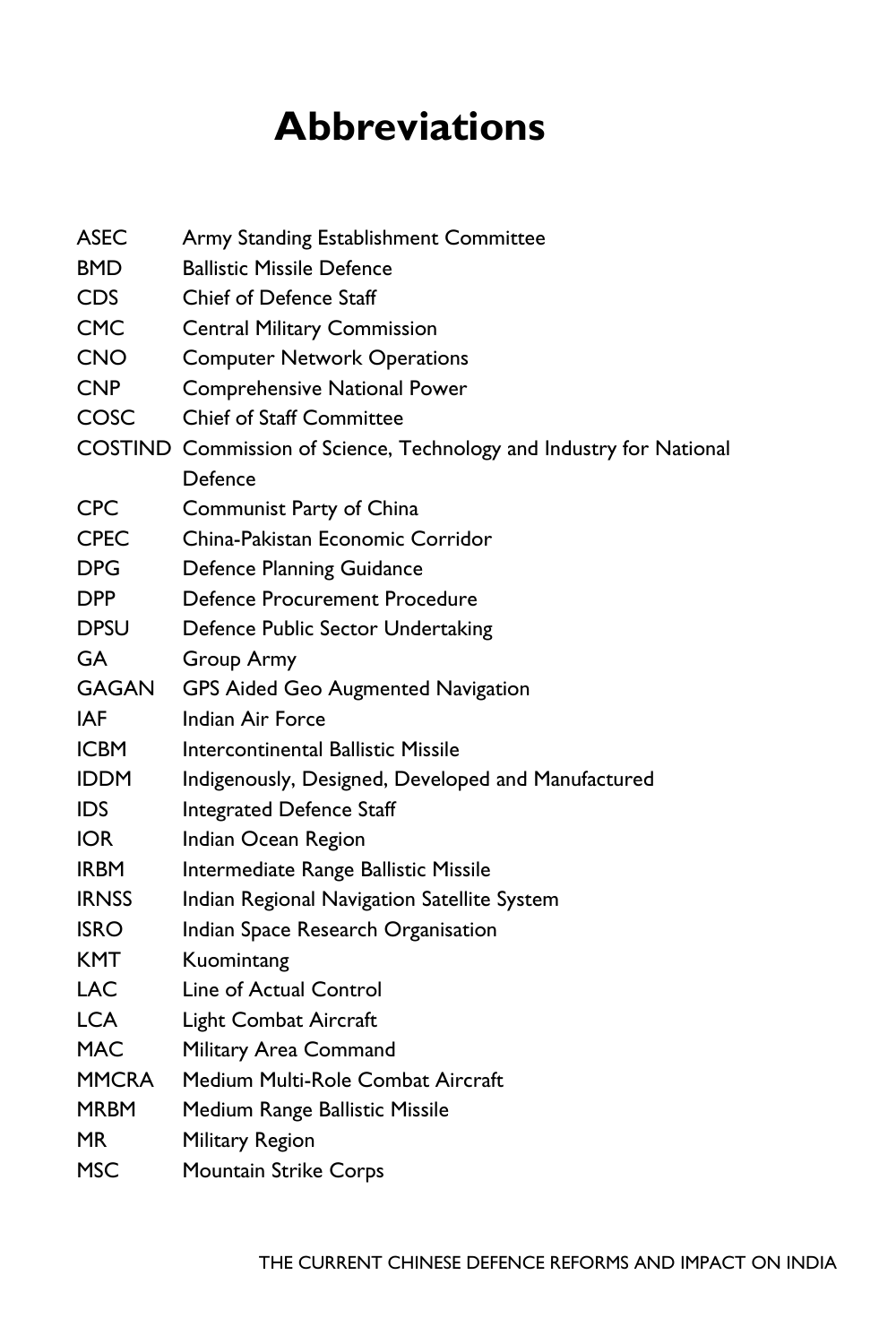| <b>NMS</b>   | <b>National Military Strategy</b>       |
|--------------|-----------------------------------------|
| NRA          | National Revolutionary Army             |
| <b>NSAB</b>  | National Security Advisory Board        |
| <b>NSS</b>   | <b>National Security Strategy</b>       |
| <b>OBOR</b>  | One Belt One Road                       |
| OF           | Ordnance Factories                      |
| <b>PBSC</b>  | Politburo Standing Committee            |
| <b>PLA</b>   | People's Liberation Army                |
| <b>PLAAF</b> | <b>PLA Air Force</b>                    |
| <b>PLAN</b>  | <b>PLA Navy</b>                         |
| <b>PRC</b>   | People's Republic of China              |
| PSU          | <b>Public Sector Undertaking</b>        |
| <b>RMA</b>   | <b>Revolution in Military Affairs</b>   |
| <b>SALT</b>  | <b>Strategic Arms Limitation Treaty</b> |
| <b>SAR</b>   | Synthetic Aperture Radar                |
| <b>SLBM</b>  | Submarine Launched Ballistic Missile    |
| <b>SRBM</b>  | Short Range Ballistic Missile           |
| SSF          | <b>Strategic Support Force</b>          |
| <b>START</b> | <b>Strategic Arms Reduction Treaty</b>  |
| TMC          | <b>Tibet Military Command</b>           |
| <b>WTC</b>   | Western Theatre Command                 |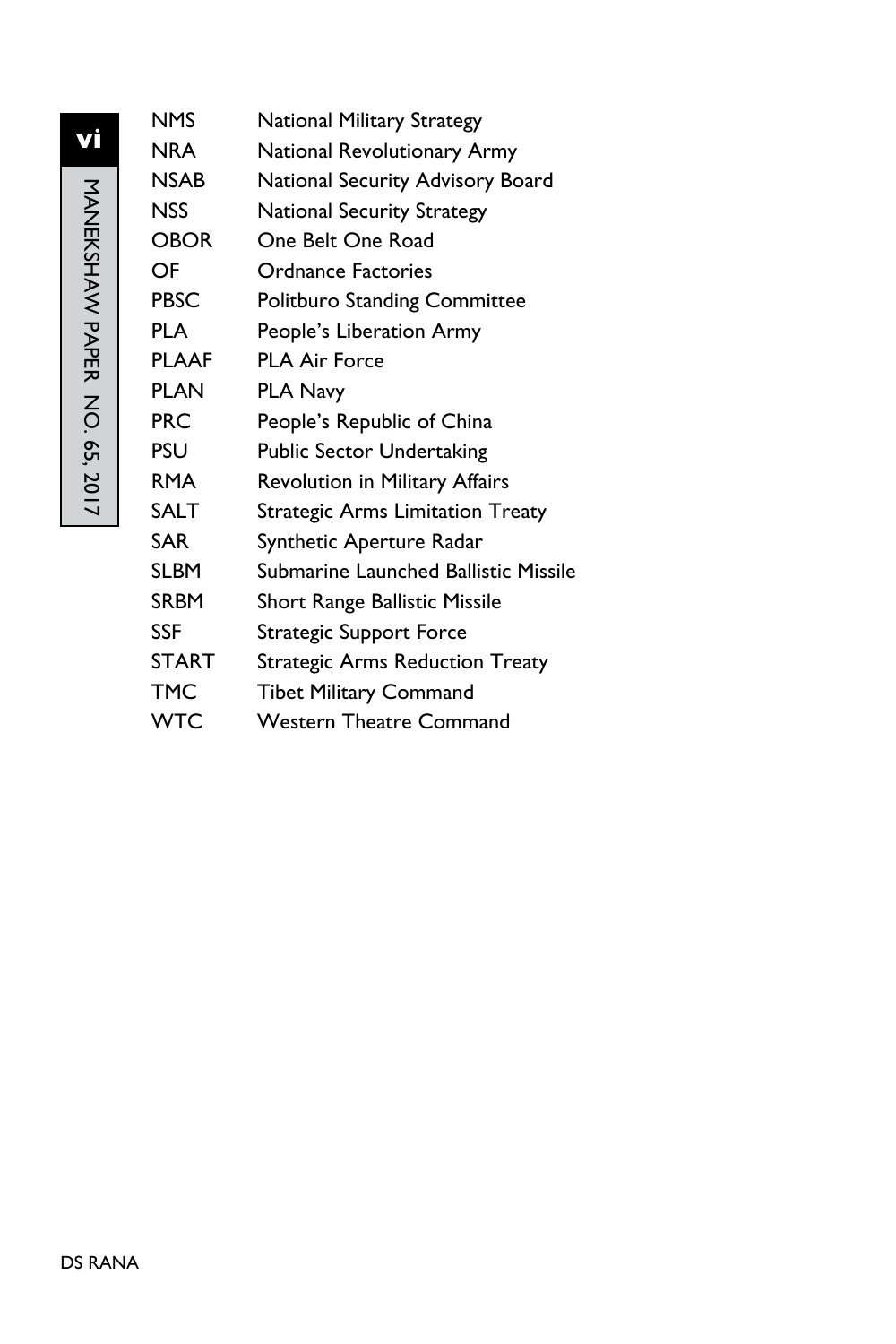## **Abstract**

This research report provides an overview of the recently announced Chinese defence reforms. The research has been done from the information available in open sources and commentaries by various experts. The timelines of the ongoing defence restructuring and modernisation are in consonance with the stated national goal as articulated in the 2015 White Paper. The research paper has comprehensively covered all aspects of the issue, starting with the historical perspective and evolution of doctrines, which have always influenced and shaped the modernisation of the People's Liberation Army (PLA). The key drivers have been briefly covered, including the role of the strong leadership of President Xi in ordering implementation of these transformational reforms. The prime focus of the research has been to understand the nature of these reforms and their likely impact on India.

The purpose of these reforms is two-fold. The first, and of paramount importance, is to strengthen the Party and President Xi's grip on the armed forces, and, secondly, to make the PLA a more effective and potent force, capable of fighting future wars. The reforms designed to transform the landcentric PLA into a futuristic force on the lines of the United States military, and doing away with the outdated Russian concepts, would be completed by 2020. There is a need to study these reforms in the requisite detail with a view to draw valuable lessons.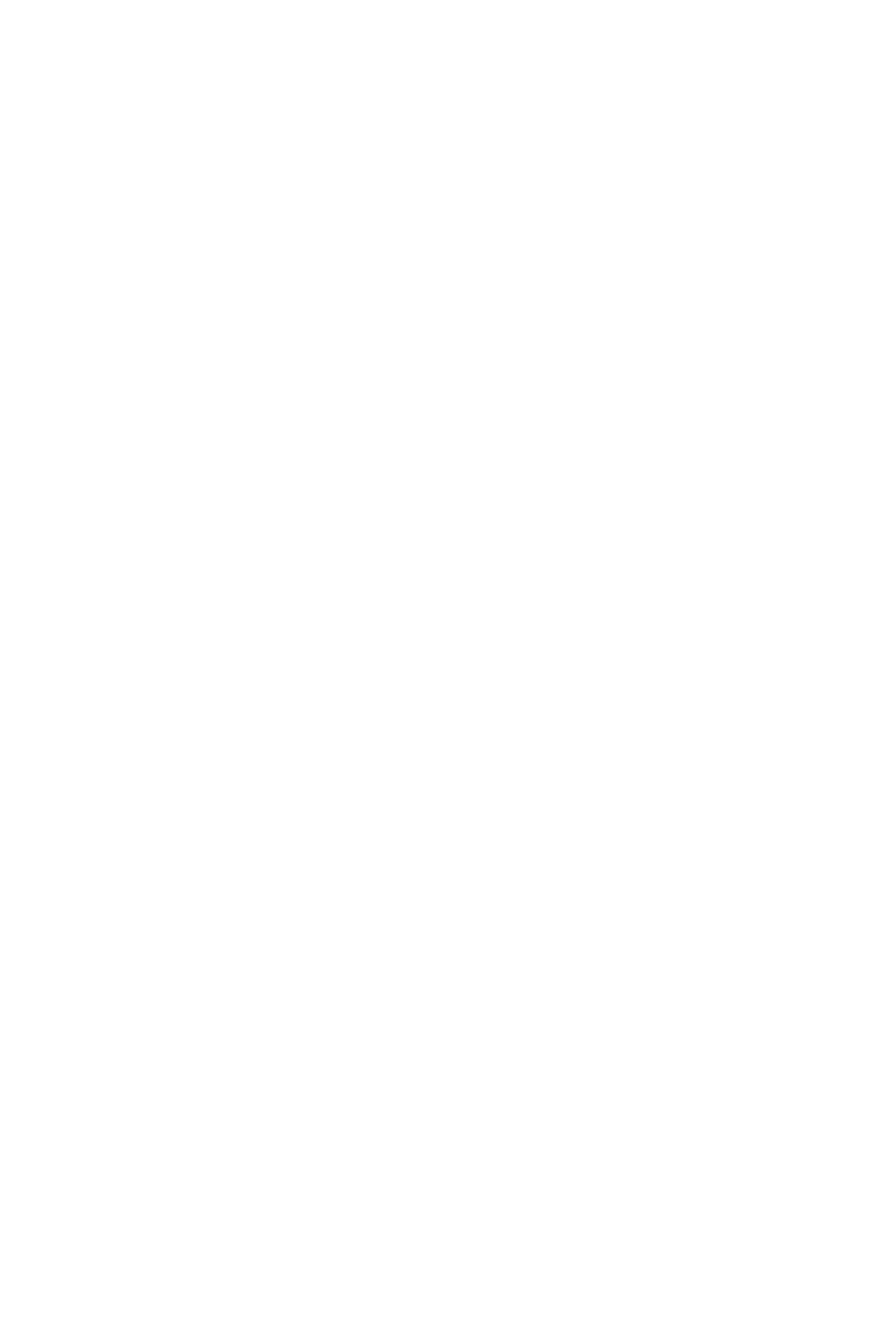# **Executive Summary**

- China formally announced many far-reaching changes in its defence organisational structures in 2015, to be implemented by 2020. This would be a step closer to achieving complete informationisation by 2050 as part of the roadmap of 'three steps' of defence modernisation stated in the Defence White Paper of 2006.
- Besides factors like doctrinal dimension, political control, etc, the strong leadership of President Xi emerges as the main driver of these transformational reforms.
- Structurally, the aim of the reforms is to establish a three- tier system where the Central Military Commission (CMC) would be the first tier, the Theatre Commands system the second functional tier and the administrative system that runs from CMC through the various Services, the third.
- The replacement of the four erstwhile powerful departments with 15 'Functional Departments' as part of the restructured CMC has diluted the dominance of the Army over the other Services and would enable closer scrutiny and control by the Chairman of the CMC.
- The creation of the Western Theatre Command by merging two former Military Regions (MRs) would lead to more synchronised operations against India, with the associated challenge of orchestrating forces by a single commander over such a large frontage.
- The South and East Theatre Commands remain almost identical, highlighting Vietnam and Taiwan as the main areas of concern to China. The heaviest Central Theatre Command, with five Group Armies, depicts concern for social unrest as an important consideration.
- Enhancement of the status of the Tibet Military Command in May 2016 was necessitated due to the overall changes in the organisation structure and is line with the earlier practice. It may not be viewed as a major concern for India, unlike as predicted by many analysts.
- The Ground Forces Command (the leading organ for the PLA Army or the Army Headquarters) and the PLA Rocket Force have been evolved after some adjustments to the already existing structure and upgradation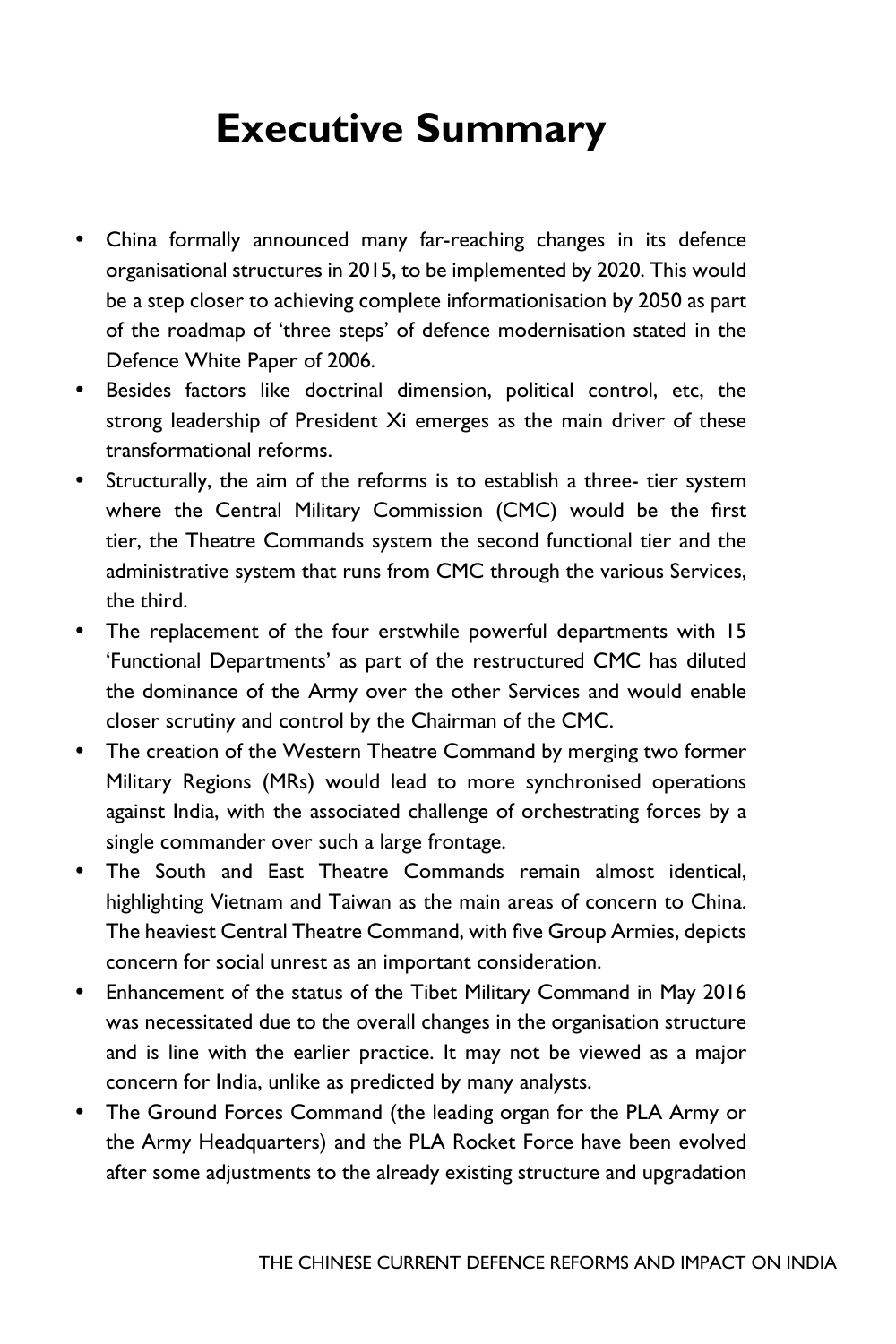respectively. The third Service i.e. the Strategic Support Force (SSF) is purely a new creation and the most significant development which would further widen the military capability gap with India.

- The planned reduction of 300,000 troops, to be completed by 2017, would be more from the Army vis-a-vis the other Services and there will be an end to "all paid Services," thereby reducing corruption and improving the economy. There is likely to be a minimum cut from the 'teeth' i.e. the combat element and Theatre Commands opposite India, the South and East China Seas and Taiwan.
- In consonance with China's articulated Military Strategy 2015 and decreased dominance of the Army post the reforms, the PLA Navy (PLAN) especially [also the other Services, including the PLA Air Force (PLAAF)] would get due priority in the modernisation. As a consequence, there would be increased Chinese influence in the Western Pacific and Indian Ocean in the times to come, and would impact India.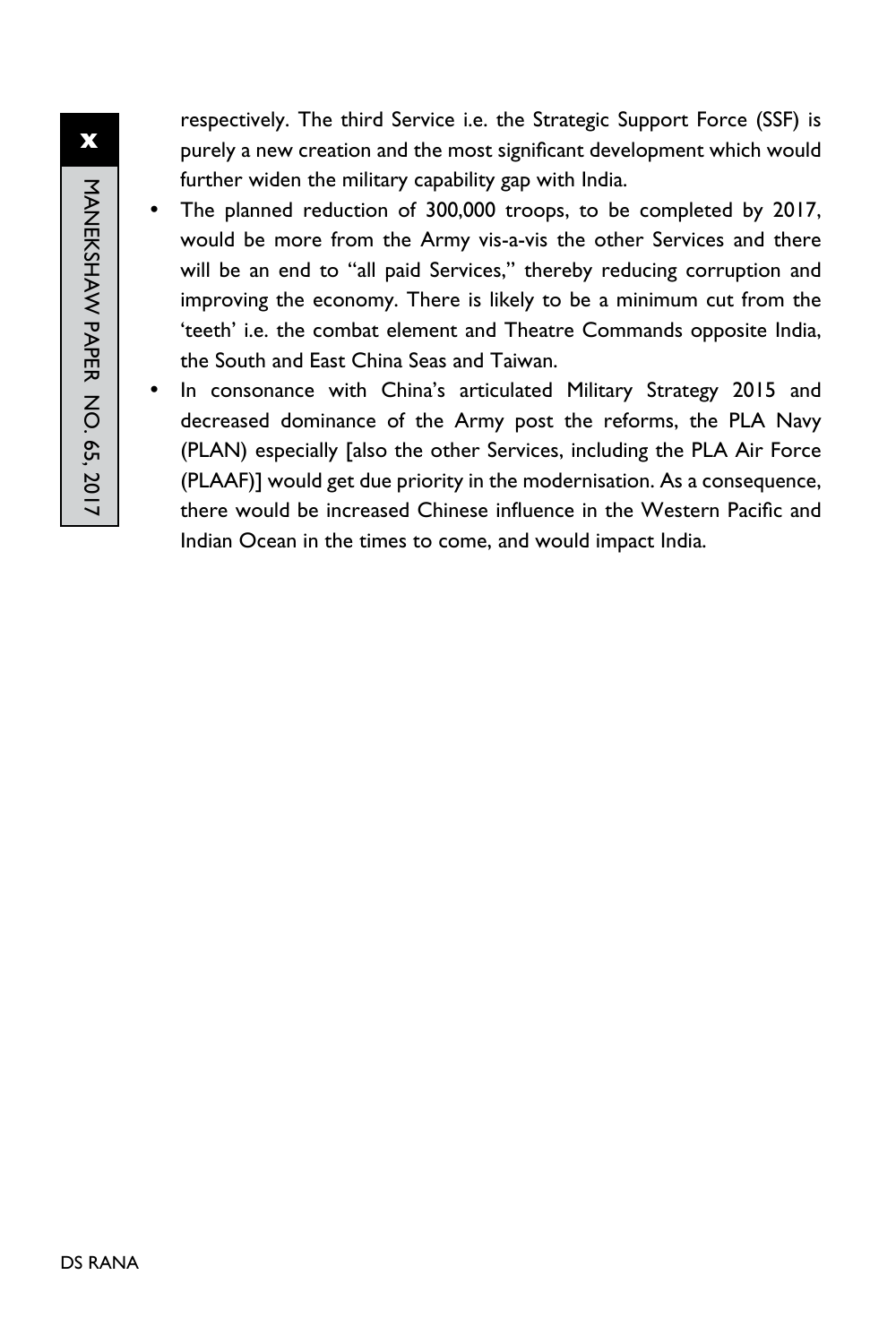### **Preamble**

The People's Liberation Army (PLA) is presently the world largest military force in sheer numbers of approximately 2.25 million members. China has undergone many reforms and experimentation in all spheres of activities since the formation of the People's Republic of China (PRC). The modernisation of the PLA commenced as early as during the Korean War in 1951, when it received large scale Soviet aid in the form of military equipment, advisers and technicians. Its modernisation programme commenced in the true sense with the famous "Four Modernisations" announced by Deng Xiaoping in 1978, in which national defence was one of the four modernisations. As per the widely accepted viewpoint by China theorists, the PLA defence modernisation can be divided into three broad stages, which are being briefly covered in Chapter I.

The modernisation bid over these years has focussed on doctrinal changes, structural reforms as well as reduction of forces. Incidentally, the PLA has undergone downsizing 11 times, including the recent reduction of 300,000 troops announced by President Xi on September 03, 2015. Other reforms announced by the President during this 70th anniversary of the military parade included mundane aspects of training, rules, regulations, and discipline, along with major organisational restructuring by the establishment of the joint theatre commands. The reforms are to be completed by the year 2020. The above reforms, if implemented in their complete spirit, will be a major transformational change and result in much leaner and efficient defence structures. This would, indeed, have an impact on the threat perceptions of China's regional and global competitors. The reorganisation of the present Military Regions (MRs) of Lanzhou and Chengdu into the joint Services Western Zone would impact on the Chinese military response along the unresolved land border with India. In addition, China has given a fresh impetus to its strategic assets by upgrading its Second Artillery Corps and creating the new Strategic Support Force (SSF) with integrated capabilities in space and cyber space. These proposed reforms are well designed to transform the land-centric PLA into a futuristic force on the lines of the United States military, and doing away with the outdated Russian concepts.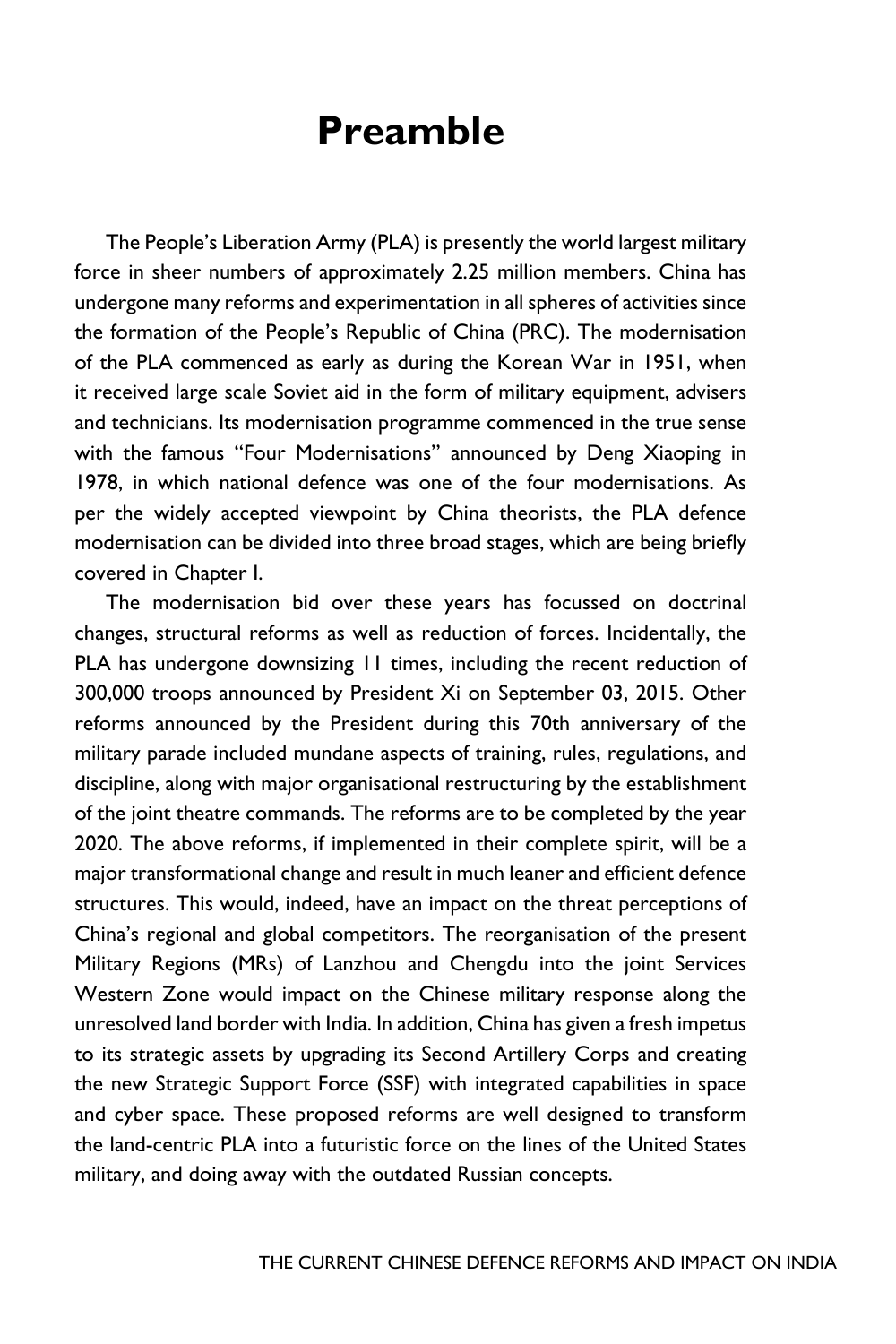India and China, with the unresolved border dispute, fought a bloody war in 1962 and have also witnessed many faceoffs at the Line of Actual Control (LAC), since then. The enhanced capability and improved response mechanism created as a result of the implementation of the measures announced by President Xi in September 2015, would have a direct impact on the defence preparedness of India. There is also a need to consider the manifestation of the emerging Pakistan-China nexus. India, as of now, is ill prepared to meet these challenges. Thus, there is a pressing need to evolve its defence structures, besides upgrading the already lagging capability development along the northern borders, in the most cost-efficient and time-bound manner.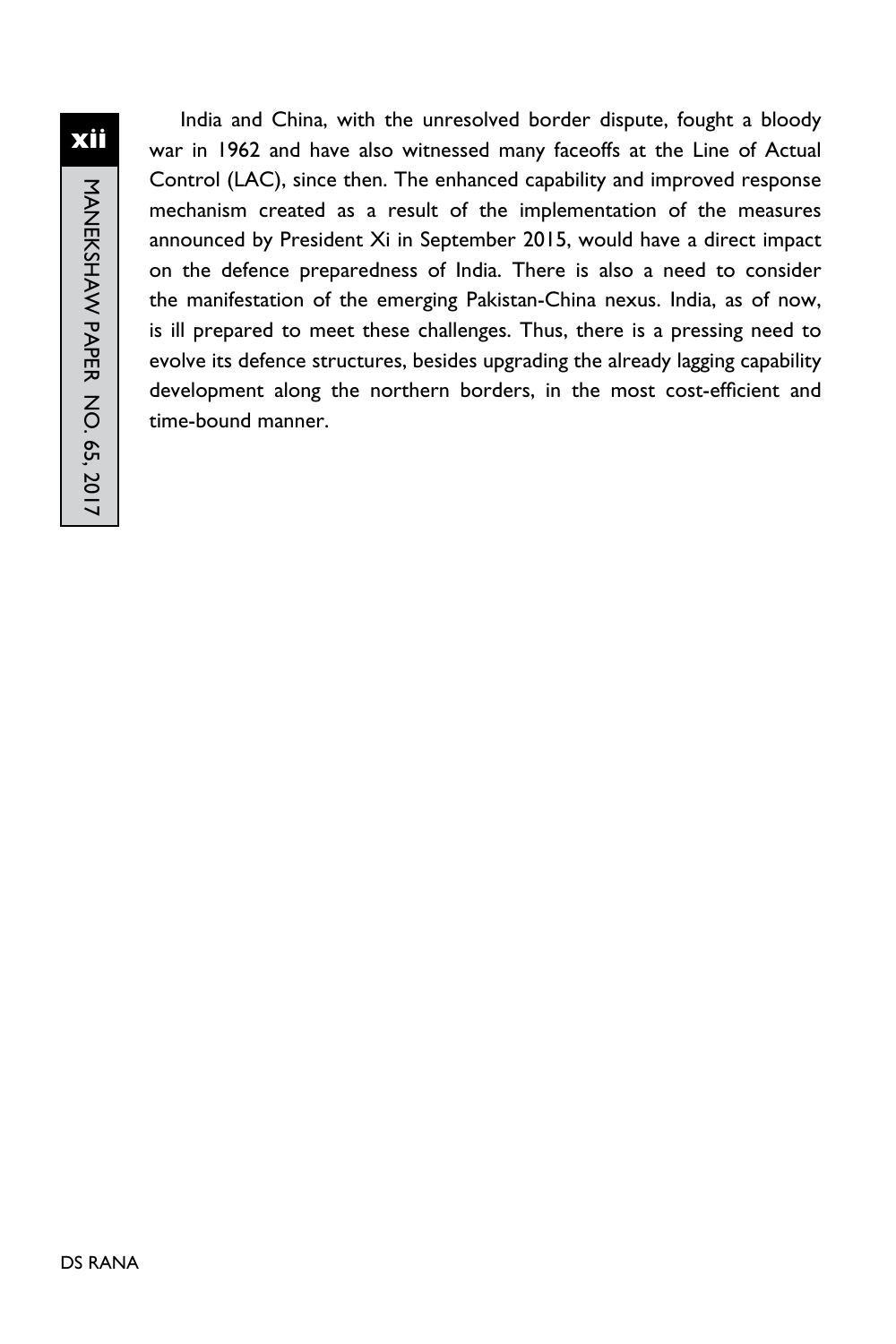# **Chapter I The PLA Reorganisation: The Historical Perceptive**

Historically, the PLA has its origin in the Armies which were created after the Boxer Uprising in 1900 AD (like the Beiyang Army), which overthrew the Confucian government. These Armies were mostly fighting each other till they were united by the Kuomintang (KMT) in 1925 under the umbrella of the National Revolutionary Army (NRA) with the aim to unite China in the northern expedition. The PLA was established on August 01, 1927, as the Red Army under the leadership of Mao, for revolutionary wars. The force eventually undertook the famous Long March (1934-35) to evade the KMT forces and at the end of World War II, the Communist Eighth Route Army (later formed into the PLA) drove out the KMT forces from mainland China to Formosa (Taiwan).

#### **The Modernisation Stages**

- y **First Modernisation Stage (1949-1980s)**: This period marked the end of the revolutionary era and, thus, emphasis was laid on developing a large conventional force, with the help of the Soviet Union. During this period, the Cultural Revolution (1966-69) failed miserably, creating huge economic loss and chaos. The PLA, however, supported Mao and prevented major unrest in the country. In 1970, the failed coup by the then Defence Minister Lin Bao against Mao, led to the curtailment of the political powers of the PLA and, instead, greater emphasis was laid on the development of professionalism and training. The need to modernise was further reinforced in 1979, after a much smaller but more motivated Vietnamese Army defeated an outdated PLA.
- **Second Modernisation Stage (mid-1980s to mid-1990s):** In the 1980s, Deng Xiaoping implemented various measures to strengthen the Party and his personal control over the military. The reduced threat perception, due to improved relations with the Soviet Union, enabled the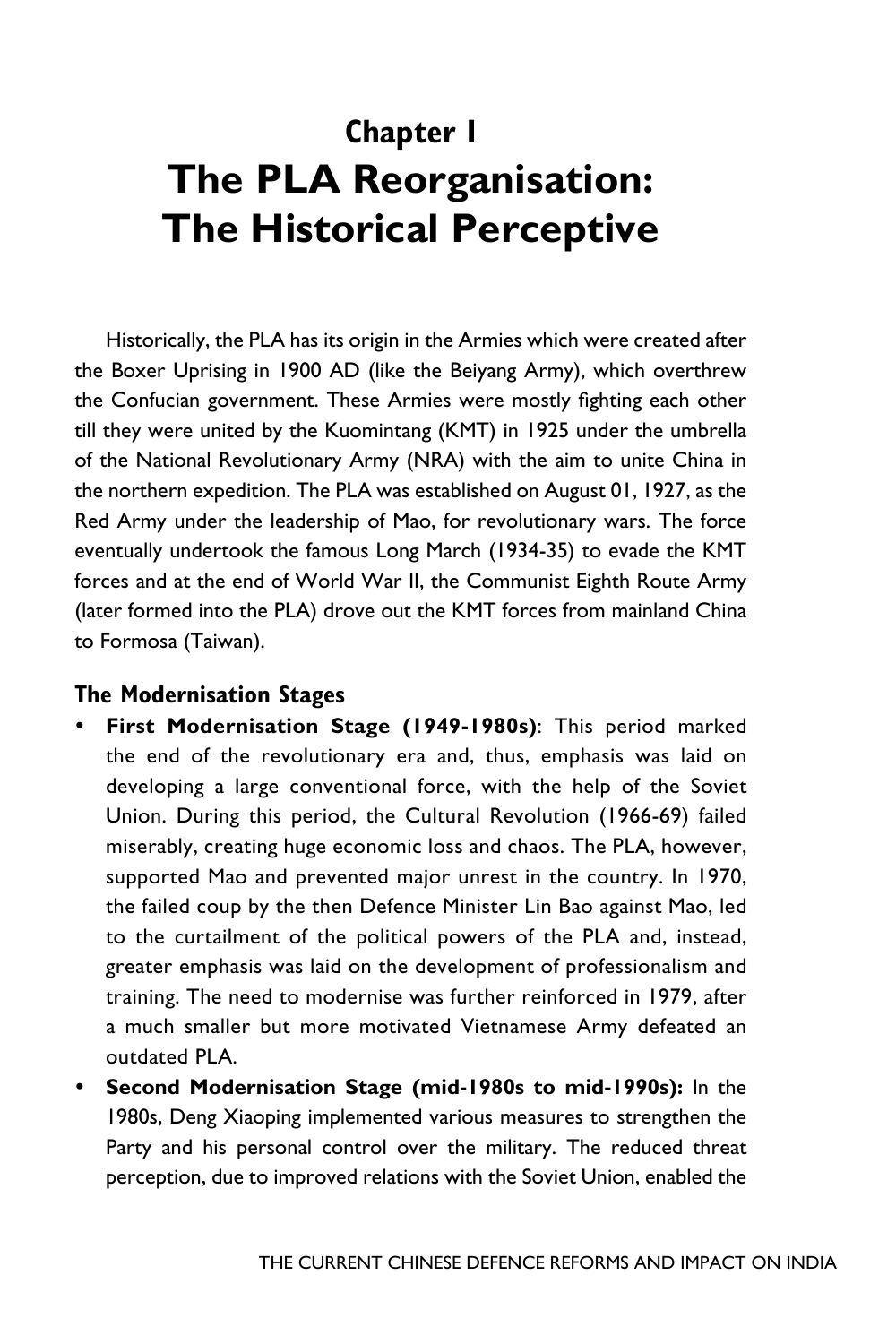strategic shift of the PLA to military modernisation. Post-disintegration of the Soviet Union in 1991, major conflicts were not anticipated in the future by Deng. Thus, Deng adopted a strategy of "local, limited war", and implemented further reforms in the PLA. Also, during this stage, economic development took precedence over military modernisation. Post 1995, the military received a greater allocation in the defence budget for upgrading, which was now feasible due to the improved Chinese economy. The PLA improved the quality of equipment and formed the combined- arms Group Army (GA). This was accompanied by a reduction of the strength of the PLA twice.

y **Third Stage Modernisation (mid-1990s till date)**: The changed world scenario due to the end of the Cold War and display of high end technology by the US in the Gulf War in particular were the triggers for China to undertake the present stage of modernisation. The process of modernisation got a real impetus when President Jiang Zemin formally made the "Revolution in Military Affairs (RMA) with Chinese characteristics" part of China's National Defence White Paper 2004. The foremost objective of the RMA with Chinese characteristics was to downsize the PLA and improve its quality. Because of the downsizing in 1997 and later, between 2003 and 2005, the total strength of the PLA reduced from 2.5 to 2.3 million.

#### **'Three Steps' of Modernisation**

According to China's White Paper on National Defence 2006, PLA modernisation is to be implemented in three steps. As part of the first step, China has developed the requisite defence industrial base and has created an especially well equipped modern force (around 15 percent of the total force) to conduct lightning and preemptive strikes. In step two, China plans to further streamline the organisational structures by 2020 as announced in 2015. The third step is to complete informationisation, including national defence modernisation, by 2050.

**The Doctrinal Approaches:** Major doctrinal shifts/milestones, which have influenced and shaped the modernisation of the PLA, are summarised as under in Table  $1$ :<sup>1</sup>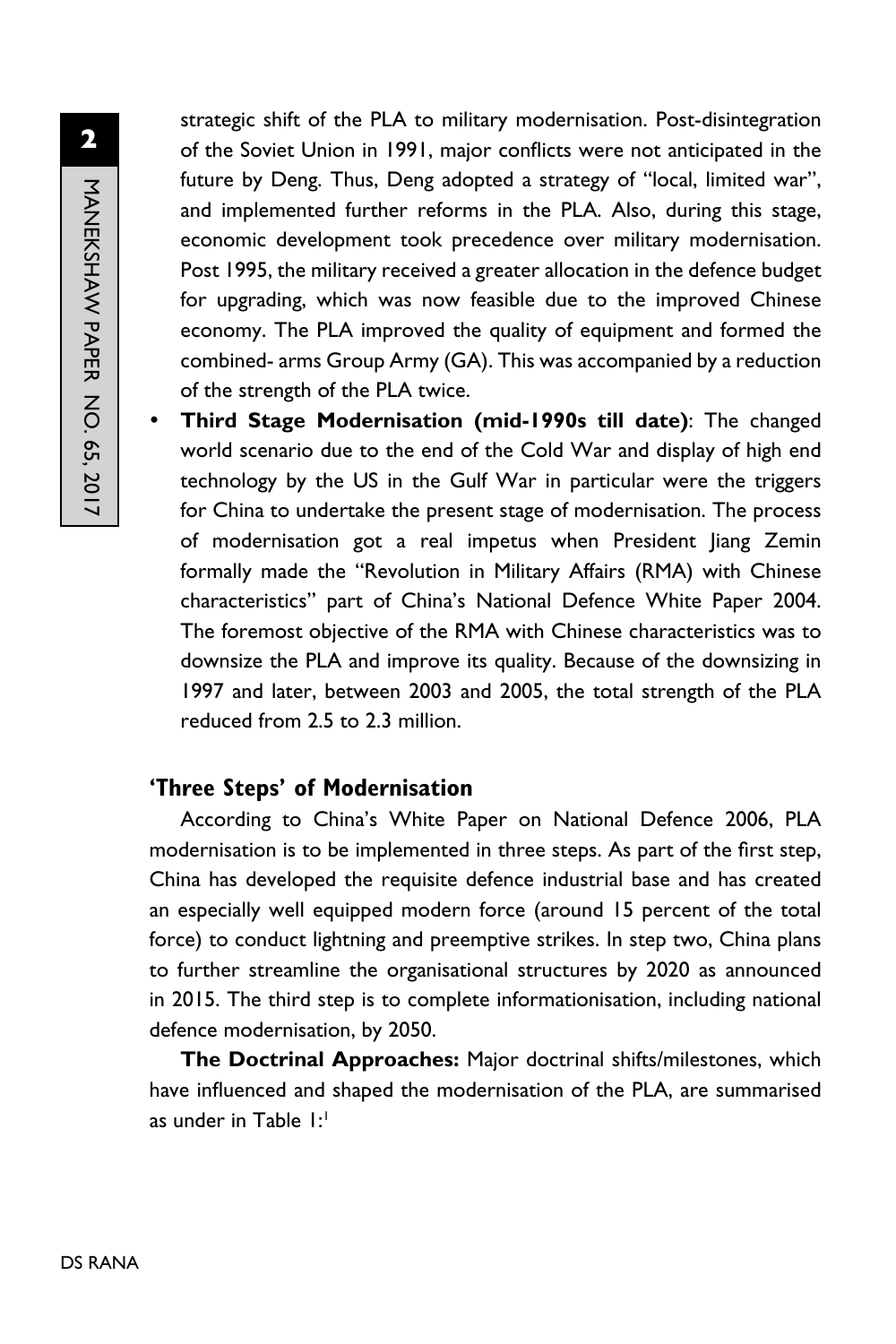| <b>Period</b>                                          | <b>Doctrine</b>                                          | <b>Main Characteristics</b>                                                                                                  | <b>Remarks</b>                                                                                                       |
|--------------------------------------------------------|----------------------------------------------------------|------------------------------------------------------------------------------------------------------------------------------|----------------------------------------------------------------------------------------------------------------------|
| 1949-mid<br>1970s                                      | People's war<br>doctrine                                 | Mass oriented and infantry<br>heavy                                                                                          | During Mao's<br>period                                                                                               |
| Late 1970s till<br>1990                                | People's war under<br>modern conditions                  | Active defence (against<br>the Soviets). Adapted<br>to technological<br>advancements and nuclear<br>weapons                  | Evolution of<br>combined arms<br>concept of war-<br>fighting                                                         |
| Post 1991<br>(Post break-up<br>of the Soviet<br>Union) | Local limited war in<br>China's proximity                | 'Total wars' ruled out after<br>the US emerged as the<br>lone superpower                                                     | Initiated by Deng<br>Xiaoping                                                                                        |
| 1995                                                   | Local wars under<br>high tech conditions                 | Mechanisation and<br>indigenisation, with major<br>reduction in overall<br>strength<br>Evolution of the War Zone<br>campaign | Initiated by<br>Jiang Zemin as<br>part of the 'two<br>transformations'<br>and lessons learnt<br>from the Gulf<br>War |
| 2004                                                   | <b>RMA with Chinese</b><br>characteristics               | More emphasis on active<br>defence to open avenues<br>for power projection<br>beyond coastlines and<br>borders               | Initiated by Jiang<br>Zemin and part<br>of the 2004<br>Defence White<br>Paper                                        |
| 2004                                                   | Local war under<br>conditions of<br>informationalisation | More emphasis on<br>digitisation along with<br>mechanisation (leapfrog<br>strategy)                                          | By Hu Jintao<br>and part of the<br>Defence White<br>Paper.                                                           |

### **Table 1**

**3**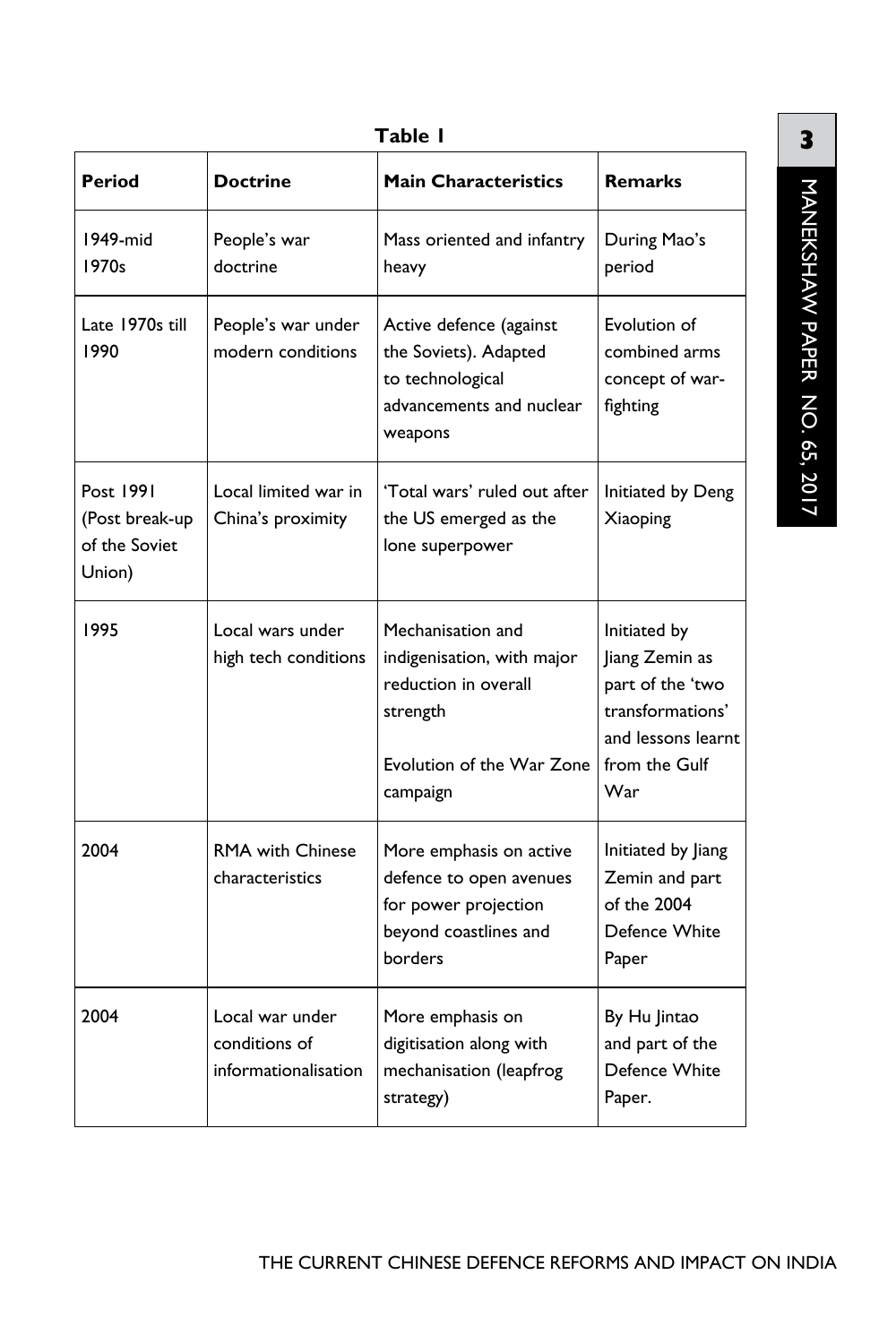#### **The Defence Structure: Prior to Reforms**

In order to understand the implications of the ongoing transformational reforms, it is imperative to know the defence structure just prior to these reforms. The succeeding paragraphs briefly cover these defence structures, some of which would not exist after the reforms have been completed.

- **Central Military Commission (CMC):** In China, since 1982, the CMC has been the seniormost decision-making organisation for the military affairs and armed forces of China.<sup>2</sup> The CMC is elected by the Central Committee of the Communist Party of China (CPC) thereby putting the Chinese armed forces under the Party's control. It is subordinate to the Politburo and the Politburo Standing Committee (PBSC). The Chairman of the CMC is the President of China. The PLA reports to the CMC rather than to the State Council, thereby placing the CPC in a paramount position. From 1987 onwards, the operational control of the PLA flowed from the CMC to the PLA's three General Departments, i.e. General Staff Department, General Political Department and General Logistics Department. The other department responsible for implementing the policies of the CMC is the General Armament Department.
- **Military Area Commands (MACs):** Prior to the reform, the PLA had seven Military Area Commands (MACs) / Military Regions (MRs). The White Paper of 2000 on National Defence mentions "MACs" or "Theatres of War" instead of MRs, which was basically intended to give a fillip to joint operations, including training and logistics. The Army, Air Force and Navy had separate seven Military Regions, seven Air Commands and three fleets respectively. These were geographically contiguous to the MACs and came under their command during war. Thus, the stage had already been set for being accustomed to the 'Joint Service Campaign' under the Joint HQ (Headquarters) before the latest reforms were announced. The flow chart (Fig 1) below shows the basic structure of the PLA before the reforms of 2015<sup>3</sup>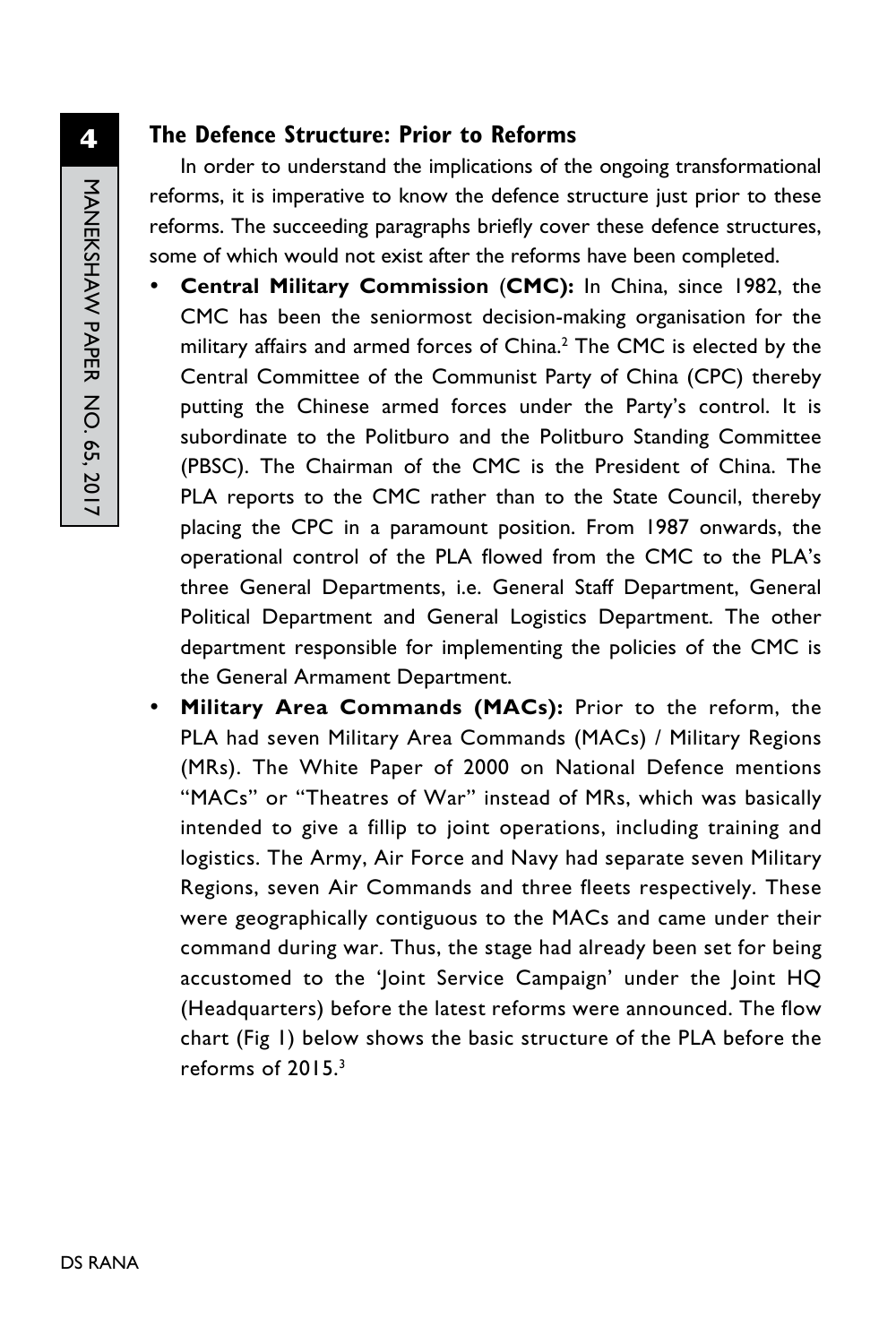**5**

#### **Fig 1: Chain of Military Command**



**Group Armies (GAs):** The PLA Army (PLAA) is organised into 18 GAs. These GAs command a mix of divisions and brigades and, lately, the PLAA has been shifting to a modular brigade structure and already deploys GAs made exclusively of brigades.<sup>4</sup> A GA, which is purely made up of brigades is of much smaller strength. The precise order of battle varies between different GAs and MRs/MACs.

### **Other Organisations of the Chinese Security Apparatus**

The Chinese armed forces, as discussed above, are only one constituent of the complete Chinese security structure. Besides the PLA (to include the PLAN and PLAAF), the Chinese security establishment has a large paramilitary force and reserves. The overall Chinese security responsibilities are divided among the PLA and other organisations as under:

- Ministry of State Security (MSS): The MSS, which is directly under the State Council, conducts all intelligence operations. MSS agents perform covert activities, both inside, and outside, China.<sup>5</sup>
- **Ministry of Public Security (MPS):** It is also under the State Council and administers the Chinese internal law enforcement forces (approximately 1.9 million police personnel). These police forces have many functions including domestic patrol, traffic control, detective, anticrime, anti-riot, and anti-terrorism.6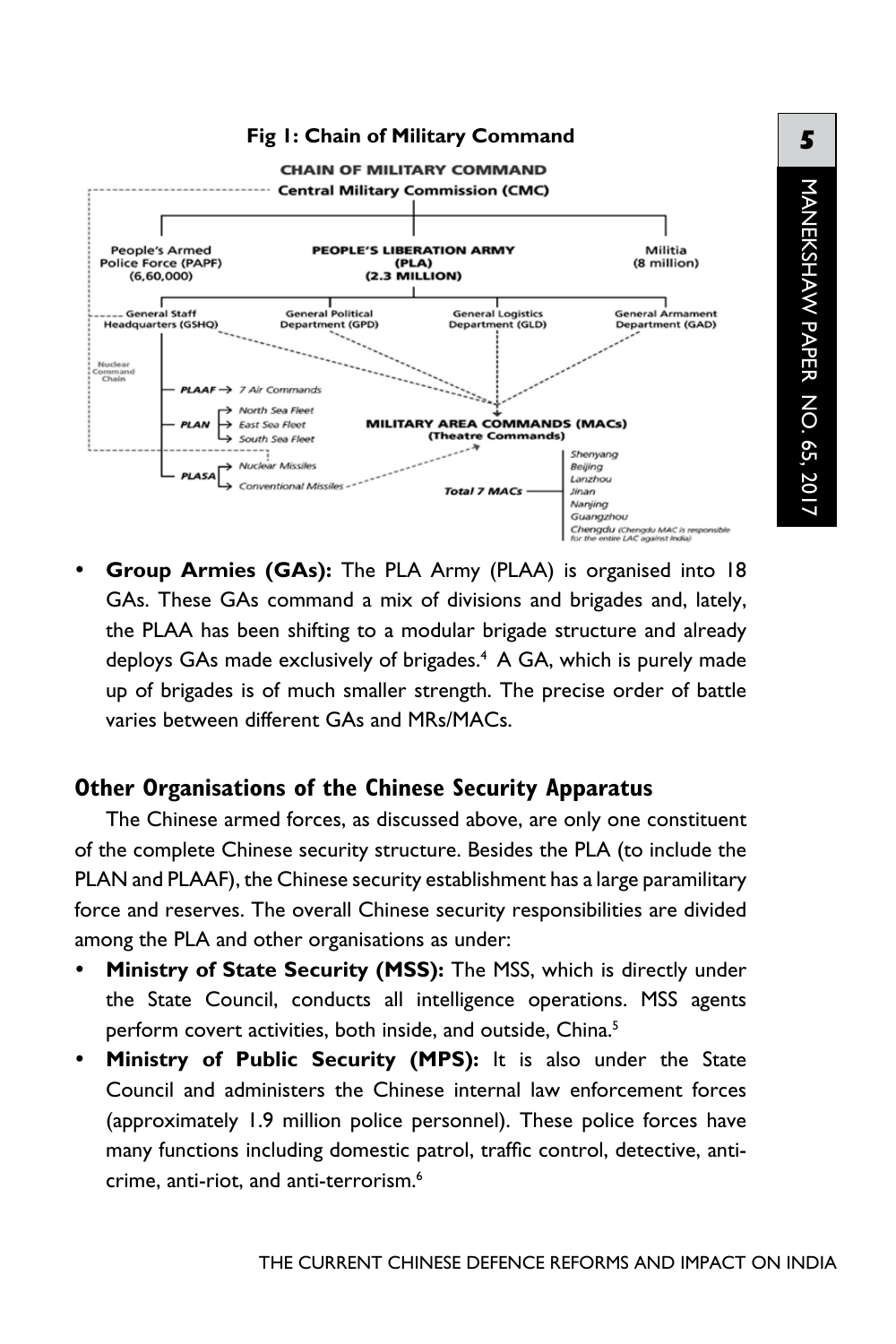- **People's Armed Police Force (PAPF):** The PAPF also called the People's Armed Police (PAP) is as an internal security force under the CMC, but technically, it is not part of the PLA. 7 The PAPF with a strength of 660,000+, in addition, is tasked to act as a reserve to the PLA as a light infantry force in the event of a war. It is also deployed as the Border Defence Force (including the Coast Guard), guarding critical infrastructure, firefighting, territorial air defence of the PLA and other such duties.
- **PLA Reserve Forces:** China's reserve forces consist of roughly 510,000 servicemen and servicewomen. Most reserve forces today are staffed by civilians, many of whom are demobilised from the ground force.<sup>8</sup> China's White Paper suggests that the PLA's reserve forces are now more of specialised units and logistics units, and some are qualified in information warfare.
- **PLA Militia Forces:** These comprise young people structured in standard military units, which are under the jurisdiction of the local military district and assist the PLA when required. There are both primary (with a strength of 8 million) and ordinary militias.



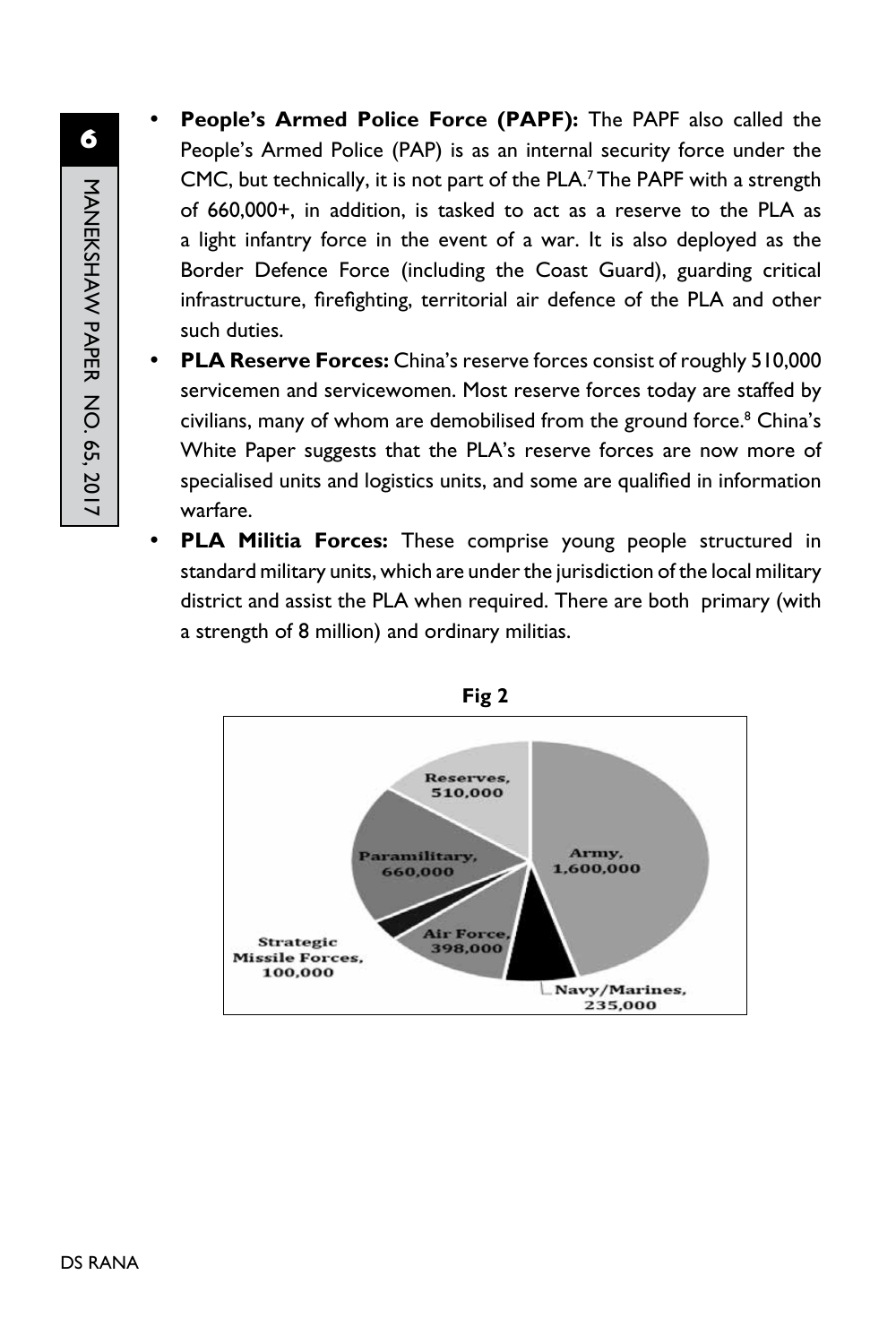# **Chapter 2 Key Drivers for Present Chinese Military Modernisation**

*To build strong national defence and powerful armed forces that are commensurate with China's international standing and meet the need of its security and development interests is a strategic task of China's modernisation drive*. 9

— President Hu Jintao, in an address to the CPC in March 2013.

A unique feature of China's modernisation objective has been the national pursuit of "Comprehensive National Power (CNP)", which possibly is learning from past observations that real global powers enjoy multidimensional strengths. The main intention of the latest PLA reforms seems to be to enhance its important constituent of CNP, beside other factors, as discussed below.

#### **China's Stated Roadmap of Development**

The national strategic goal of China, as stated in the White Paper "China's Military Strategy of 2015", is "*to complete the building of a moderately prosperous society in all respects by 2021 when the CPC celebrates its centenary; and the building of a modern socialist country that is prosperous, strong, democratic, culturally advanced and harmonious by 2049, when the People's Republic of China (PRC) marks its centenary*". These timelines of the stated national goal are in consonance with the military modernisation programme given in the 2006 Defence White Paper.<sup>10</sup> By 2020, the PLA is expected to reach its goal of the RMA with Chinese characteristics and by the year 2049, the PLA expects to be a fully informationised armed force capable of winning information age warfare. These twin objectives would, as per the Chinese thought process, contribute to the achievement of the 'Chinese dream' and the great rejuvenation of the Chinese nation.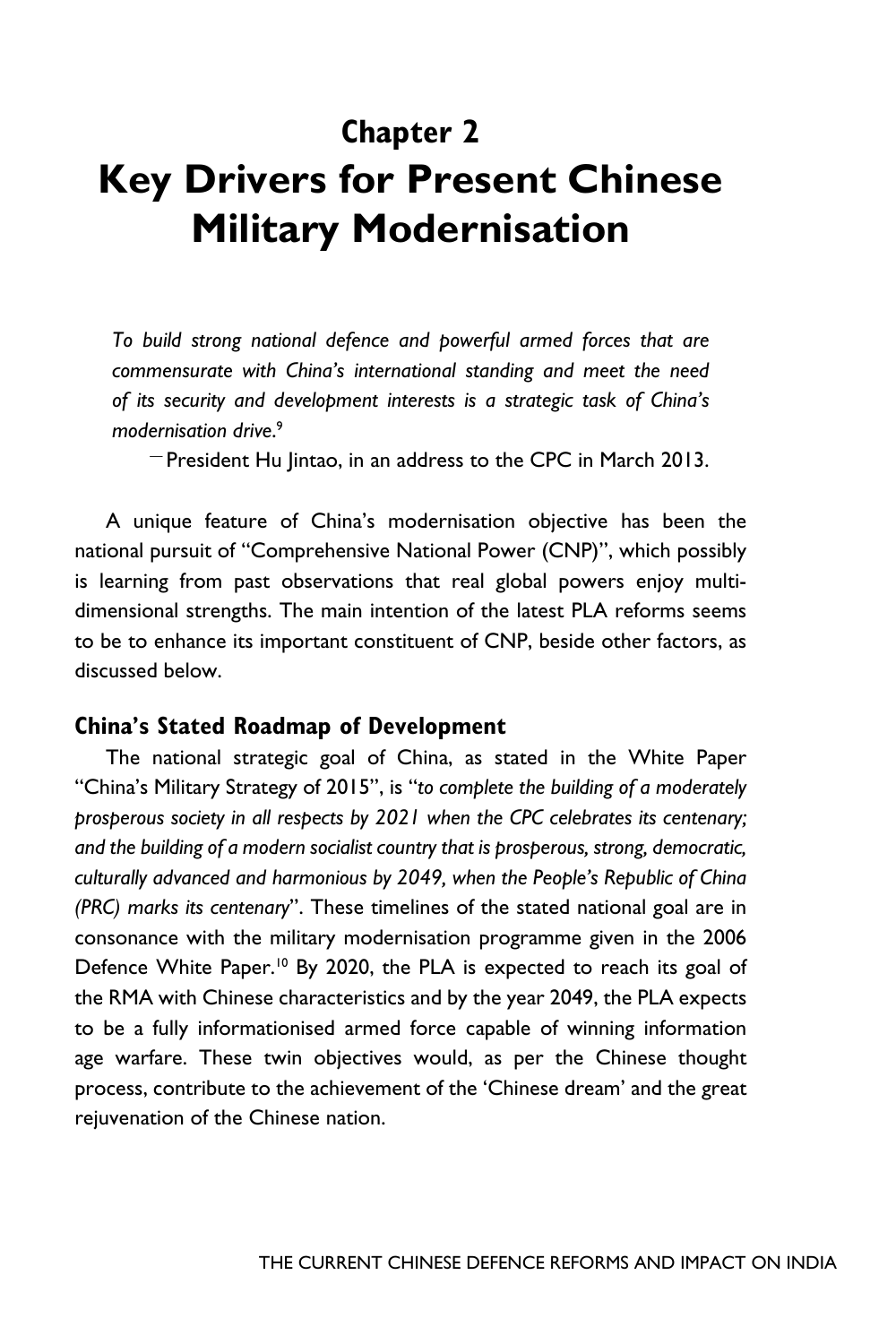In China, unlike any other major country, the PLA comprises the armed forces of the Party and not of the state. Even any discussion/ thought process to change this status is unacceptable to the establishment. The Party is totally opposed to what it calls the Western construct of nationalising its armed forces.11 The PLA has been losing its status, and since 1993, its representation in the Politburo has reduced to just two. On the other hand, in recent times the PLA's influence on China's foreign policy have been very conspicuous. The Chumar intrusion in India's northern borders in 2014, when Chinese President Xi was being hosted in India, was possibly the handiwork of the PLA, in isolation. Even the growing tension in the South China Sea is being attributed to the PLA's assertiveness.<sup>12</sup> When Hu Jintao handed over power to President Xi Jinping, there had been apprehensions within China's political establishment over the growing influence of the PLA. Thus, the need was felt to rein in the military to ensure its absolute loyalty to the Party. Consequently, the present incumbent undertook a major unprecedented anti-corruption drive targeting the military, besides others.<sup>13</sup> As a result of these actions, Gen Guo Boxiong, a close confidant of Jiang Zemin and former CMC Vice Chairman and Politburo member, was dismissed from the CPC.

### **Protection of the 'Core National Interests'**

China's six core interests have been highlighted in the White Paper "China's Peaceful Development 2011" viz. "*state sovereignty, national security, territorial integrity, national reunification, China's political system established by the Constitution and overall social stability and, lastly, basic safeguards for ensuring sustainable economic and social development***"**. China shares land borders with fourteen countries, including Russia and India. Meanwhile, China has maritime disputes with Japan and the Republic of Korea (ROK) in the East China Sea as well as many Southeast Asian countries over territorial claims on islands in the South China Sea. China's refusal to accept the decision of the International Court of Arbitration in favour of the Philippines in July 2016 has further aggravated the situation in the region. In order to safeguard the abovementioned core interests, China has to develop its armed forces, to enable them to be projected outside China's boundaries in an integrated manner.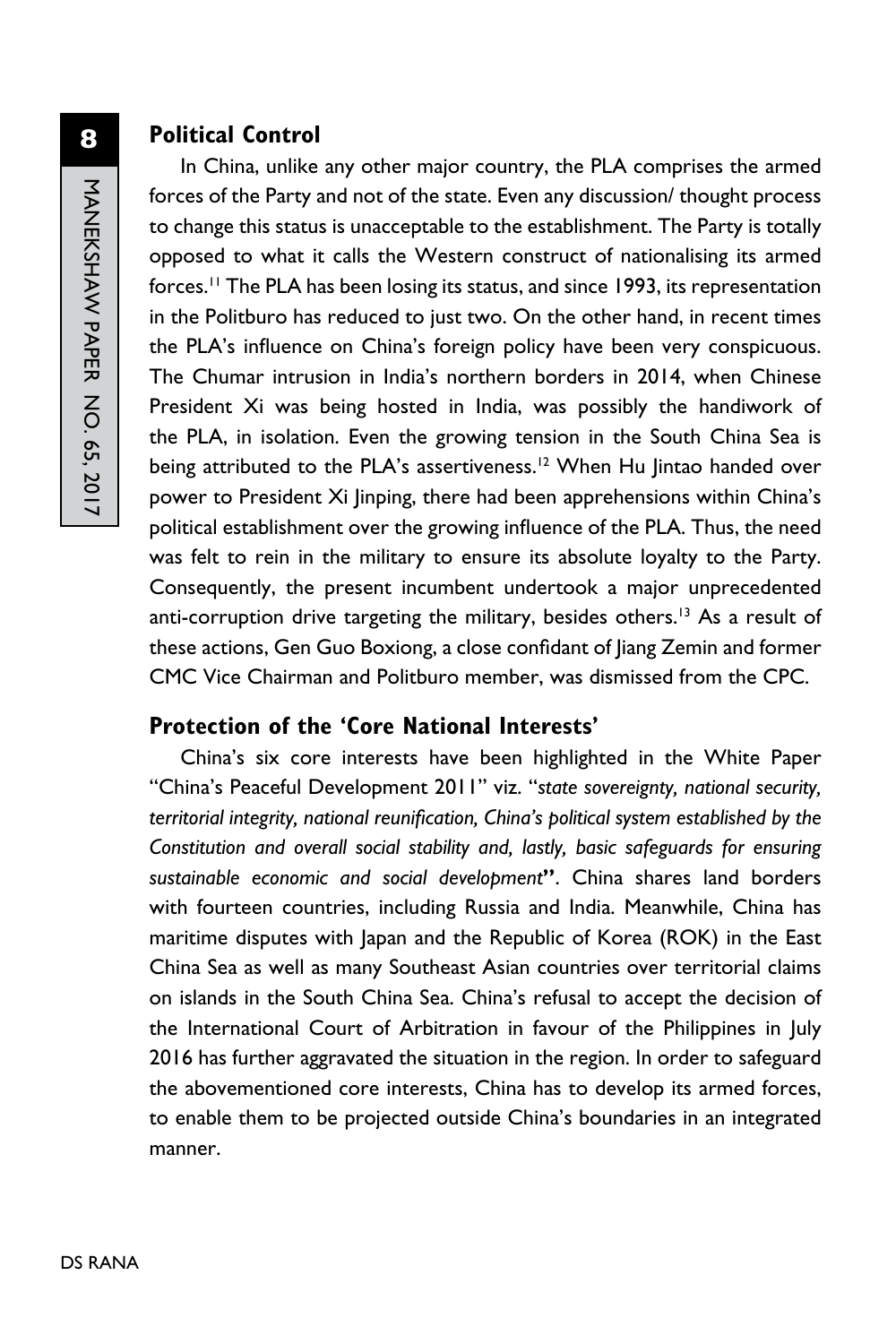

**9**

manekshaw Paper

MANEKSHAW PAPER NO. 65, 2017

No. 65, 2017

#### **Economy**

The Chinese experience highlights how an expanded economic base can satisfy defence needs successfully. Between 1949 and 1957, with Soviet expertise and technology, China was able to establish a Military-Industrial Complex (MIC) in the country. Post-split with the Soviet Union in 1960, there was limited military modernisation during the time of Mao (1960-78), who believed more in the supremacy of "men over material". In fact, in 1975, Deng had declared how the "Chinese armed forces were bloated, arrogant, ill-equipped, and too poorly trained to conduct modern warfare".<sup>14</sup> Due to the "Four Modernisations" programme announced by Deng in 1979, there was a substantial reduction in China's officially announced defence expenditure during 1979-89, whereas the economy grew at an average of 9 per cent. Deng made it clear that the PLA's budgetary hike would not be forthcoming until the economic goals had been achieved.<sup>15</sup> However, post 1979, the PLA was allowed to raise resources through business enterprises. In addition, through effective diplomacy, China resolved its border disputes with some of its neighbours. Post 1989, China had a very high economic growth, which translated into higher defence expenditure.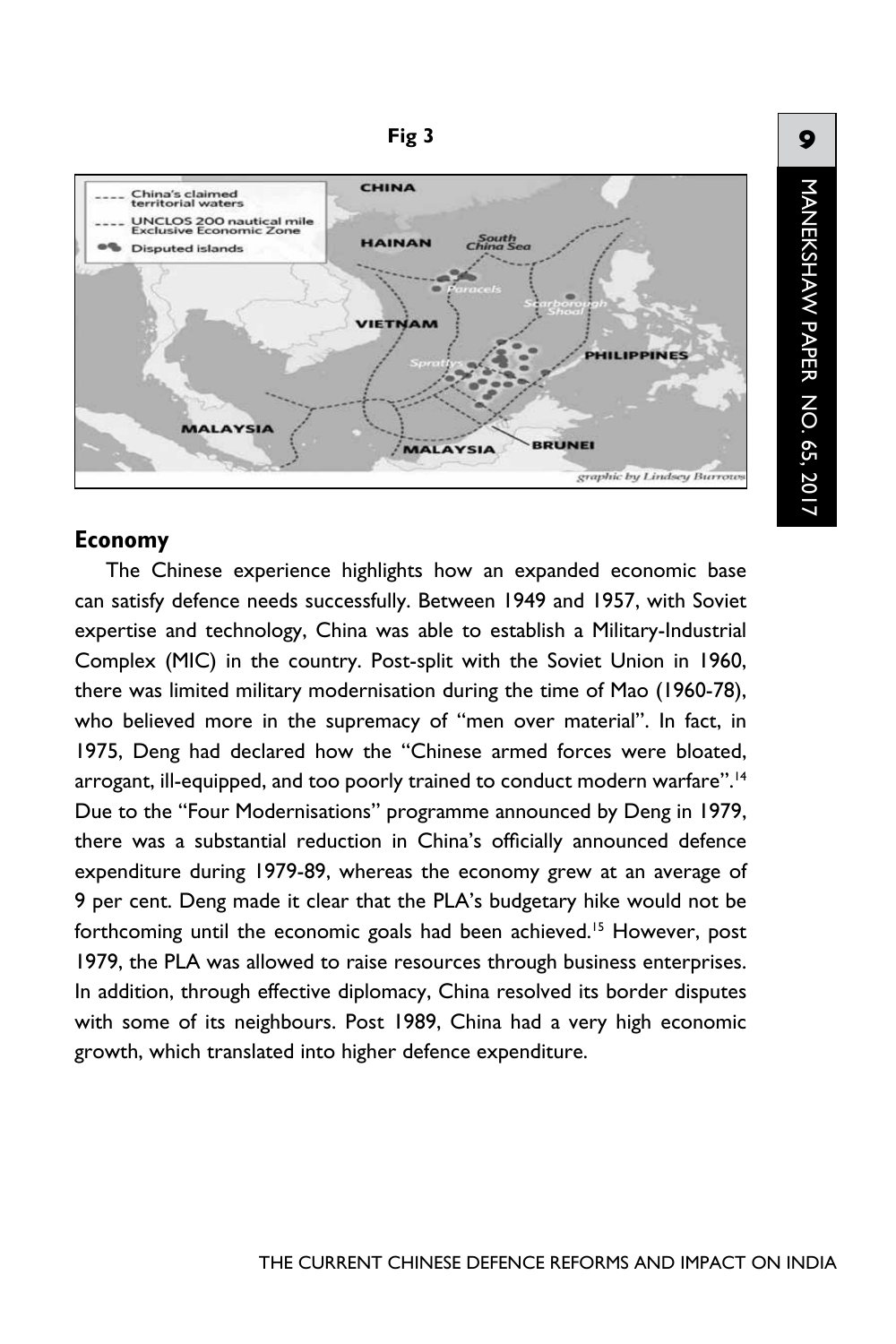

Source: http://www/globalsecurity.org/military/world/china/budget-table.htm

As per the Stockholm International Peace Research Institute (SIPRI), China's defence spending for the year 2015 has been approximately \$215 billion, which is just 1.9 percent of the Chinese Gross Domestic Product (GDP). The figures as reflected by 'Global Security' above, reflect how more funds have been progressively made available for China's military modernisation, despite a lower allocation as a percentage of GDP. The annual average growth of China's defence budget over the last decade has been 11.8 percent, after adjusting for inflation.<sup>16</sup> As per SIPRI, China imported arms worth \$26.7 billion in the last decade (2000-11), 85 percent of which were from Russia. However, due to significant improvement in indigenisation, imports have plunged significantly to less than \$1 billion (2007-12).



**Fig 5: China's Published Military Budget**

Source: http://www/globalsecurity.org/military/world/china/budget-table.htm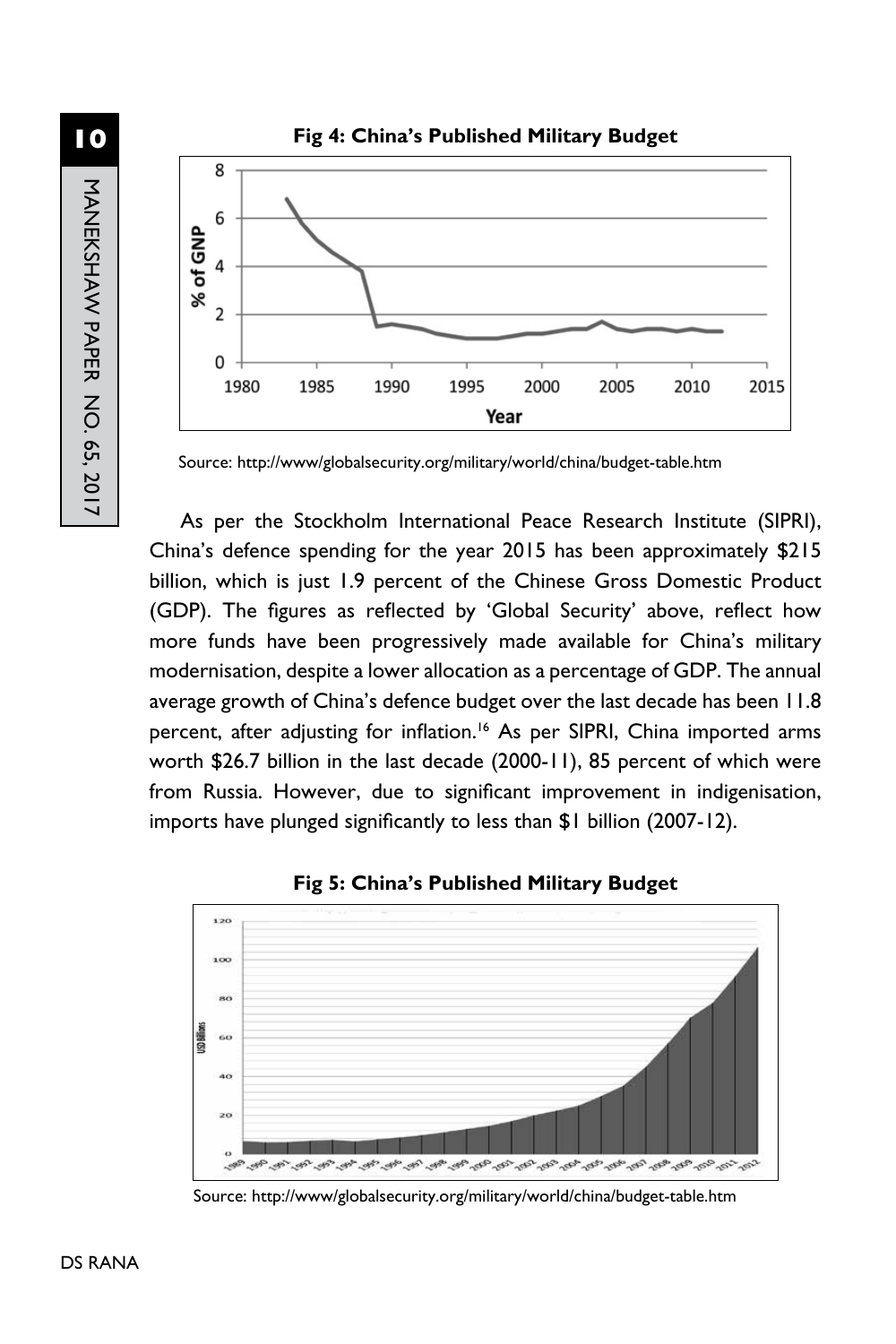#### **Strong Leadership**

Some political commentators have called Xi Jinping "the most powerful Chinese leader since Deng Xiaoping".<sup>17</sup> The marked difference between Xi and his predecessor Hu Jintao are his dealings with the military and his close monitoring of the military reform. In a distinctive term of succession, President Xi is in the unique position of commanding the Party, government and military at the same time. As Chairman of the CMC, and the leader of the newly created organisation "Central Leading Group for Military Reform" in 2014, Xi has made some bold and far-reaching announcements to clean up some existing ills in the military and build a more effective fighting force.

- Anti-Corruption Drive: During the first two years of his term, Xi initiated cases against former Central Military Commission Vice-Chairman Xu Caihou, former Politburo Standing Committee member and security chief Zhou Yongkang, and Hu Jintao's former chief aide, Ling Jihua.<sup>18</sup>
- **•** Mao had held the famous "Gutian Conference" in 1929. In the resolution that followed, the absolute leadership position of the CPC over the Red Army was entrenched.<sup>19</sup> Nearly eight and half decades later, President Xi also held the "**New Gutian Conference**" in Gutian on October 30, 2014. While addressing the 'Military Political Work Conference' of the PLA, he reemphasised the principle that "the Party has absolute control over the Army". Later, Xi was named the 'Commander-in-Chief' of the country's new Joint Operations Command Centre on April 21, 2016. He has called for tighter discipline of the secretarial staff and an end to factions and cliques while, paradoxically, he himself is a *mishu* and a princeling.20
- **Xun Ci:** On December 31, 2015, in an event to commemorate the newly created organs of the PLA, Xi issued strict directions to the PLA for further reforms in a time-bound manner, in a formal address known as *Xun Ci* (meaning 'admonishing words' in English). Xi Jinping is the second Chinese Communist leader to give a *Xun Ci* after Mao Zedong, who did the same in 1952 and 1953. These assertions of Xi Jinping in matters concerning the military, unlike any of his recent predecessors, *have given a fillip to the PLA modernisation in the given period.*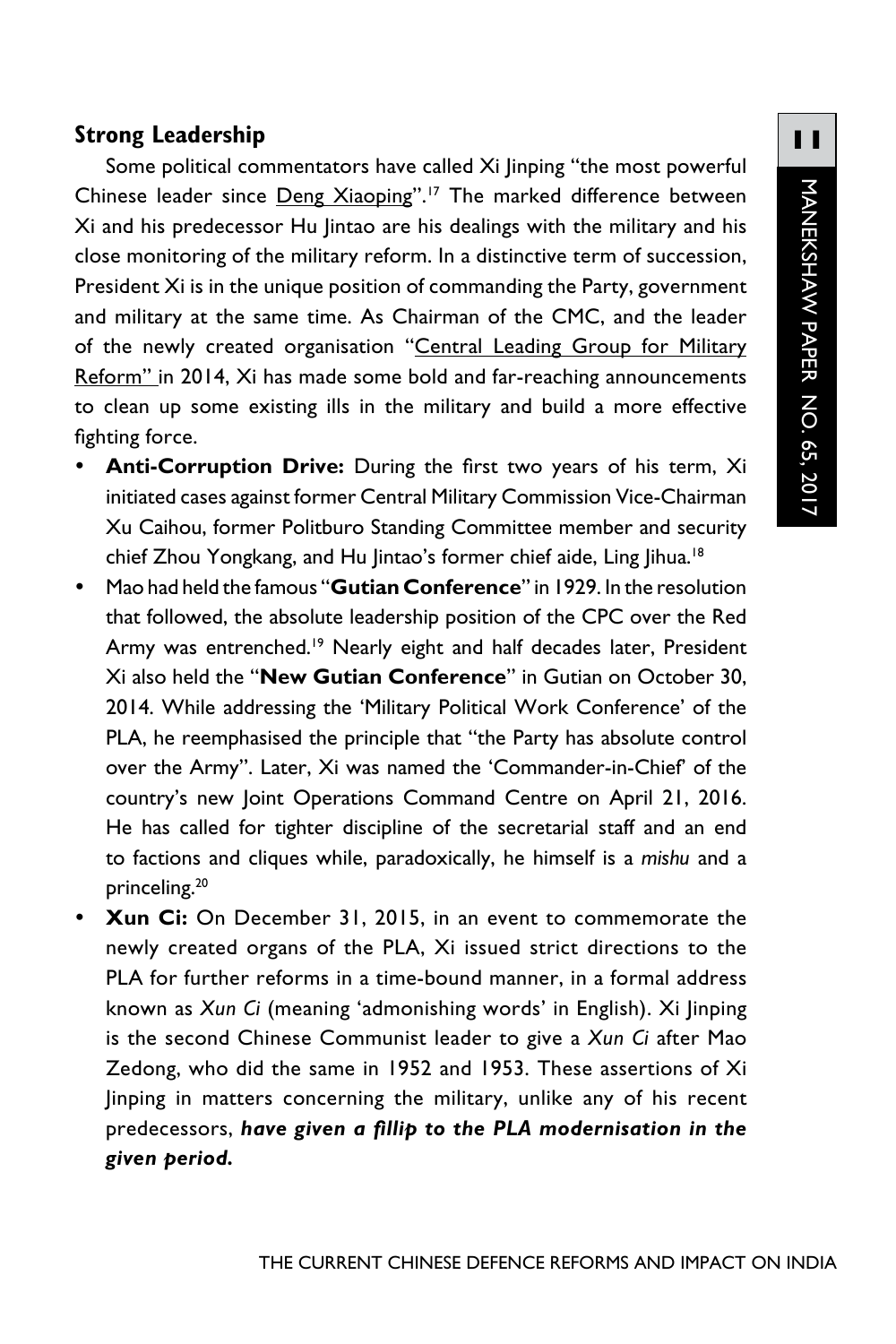### **Strategic and Doctrinal Dimensions**

David Shambaugh in his paper, "PLA Strategy and Doctrine,"<sup>21</sup> has observed that military doctrine is the principle driver of all aspects of China's military modernisation. The traditional model of evolution of the doctrine which guides defence modernisation evolves out of strategy, which, in turn, is dependent not only on the strategic culture but also the threat perception, as given below:



Source: Lt Gen J S Bajwa, *Modernisation of the Chinese PLA* (New Delhi: Lancer's Publication, CLAWS, 2013), p.92.

Some of the major events, which have influenced the Chinese strategy and doctrine in the recent past are as under:

- **Tiananmen Square Incident (1989):** This famous crisis/incident was blamed by many CPC analysts on Deng's policy of opening up of China to foreign, especially Western influence, which 'polluted the minds of the students'. The unrest was viewed as instigated by the West to bring down the Communist Party. As a result, post crisis, a new definition of nationalism was coined which was closely linked to loyalty to the Party.
- **The Break-up of the USSR:** The Chinese establishment drew two lessons from the break-up of the Soviet Union. First, they attributed the free debate allowed by Mikhail Gorbachev and his willingness to dilute the Communist Party as the prime reason for the fall of the empire. The Chinese felt that to be soft was to lose power.<sup>22</sup> Second, the erstwhile Soviet military might was based on a non- sustaining and weak economic base.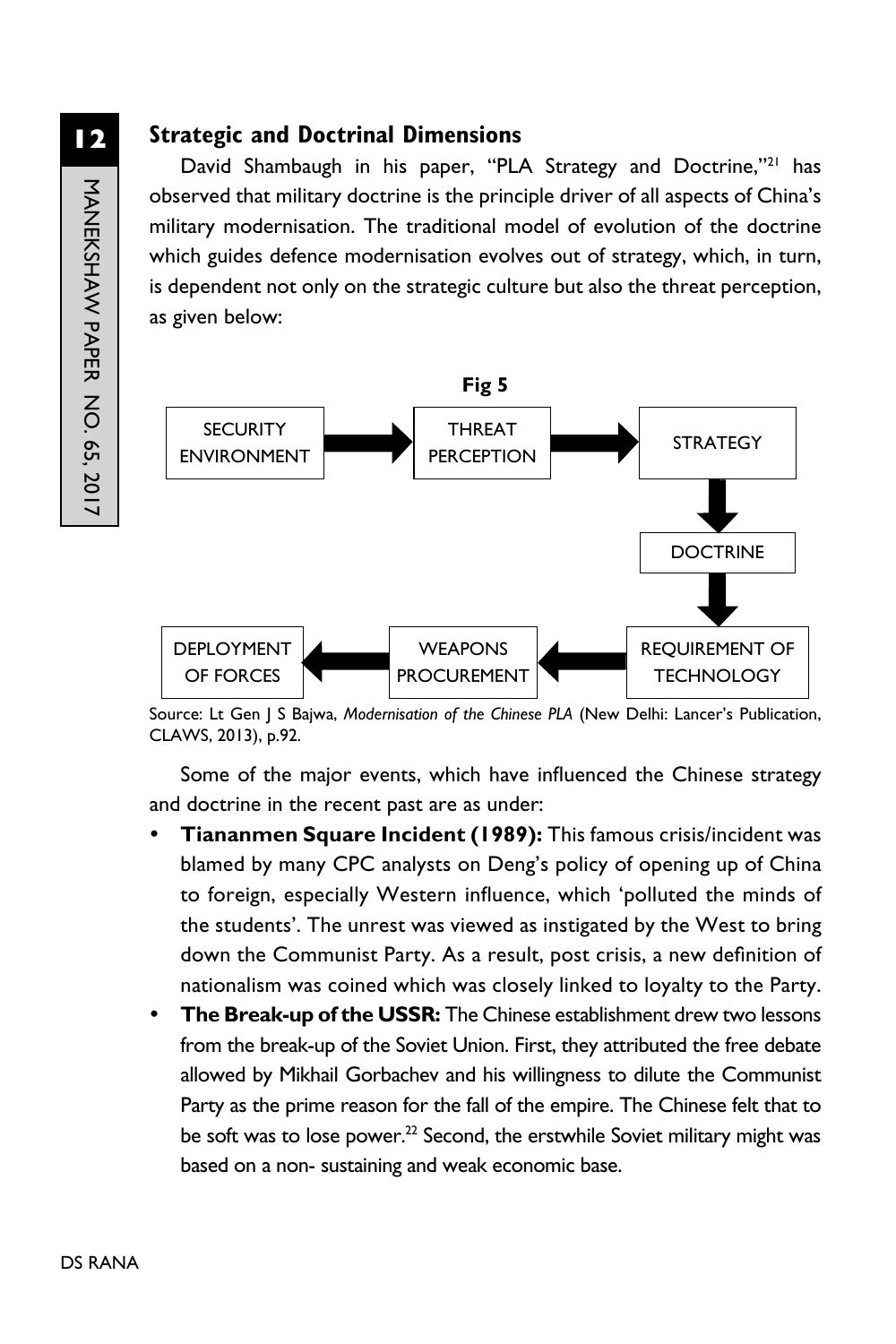- **The Gulf War:** The technical and military power displayed by the US in the Gulf War gave a new focus to the Chinese military modernisation in terms of improved missile accuracy and increased priority to the Air Force and the Navy.
- **NATO Operations in Kosovo:** The North Atlantic Treaty Organisation (NATO) operations in Kosovo demonstrated even more sophisticated technology than the Gulf War and the Chinese realised that Information Warfare (IW) was the wave of the future.<sup>23</sup> Also the bombing of the Chinese Embassy in Belgrade during the conflict, was considered deliberate and exposed China's vulnerability.
- Other Events: The imposition of the No-fly Zone by the US and intervention in East Timor by the Australian-led international force cautioned Chinese thinkers about replication of such actions by the Western powers against China.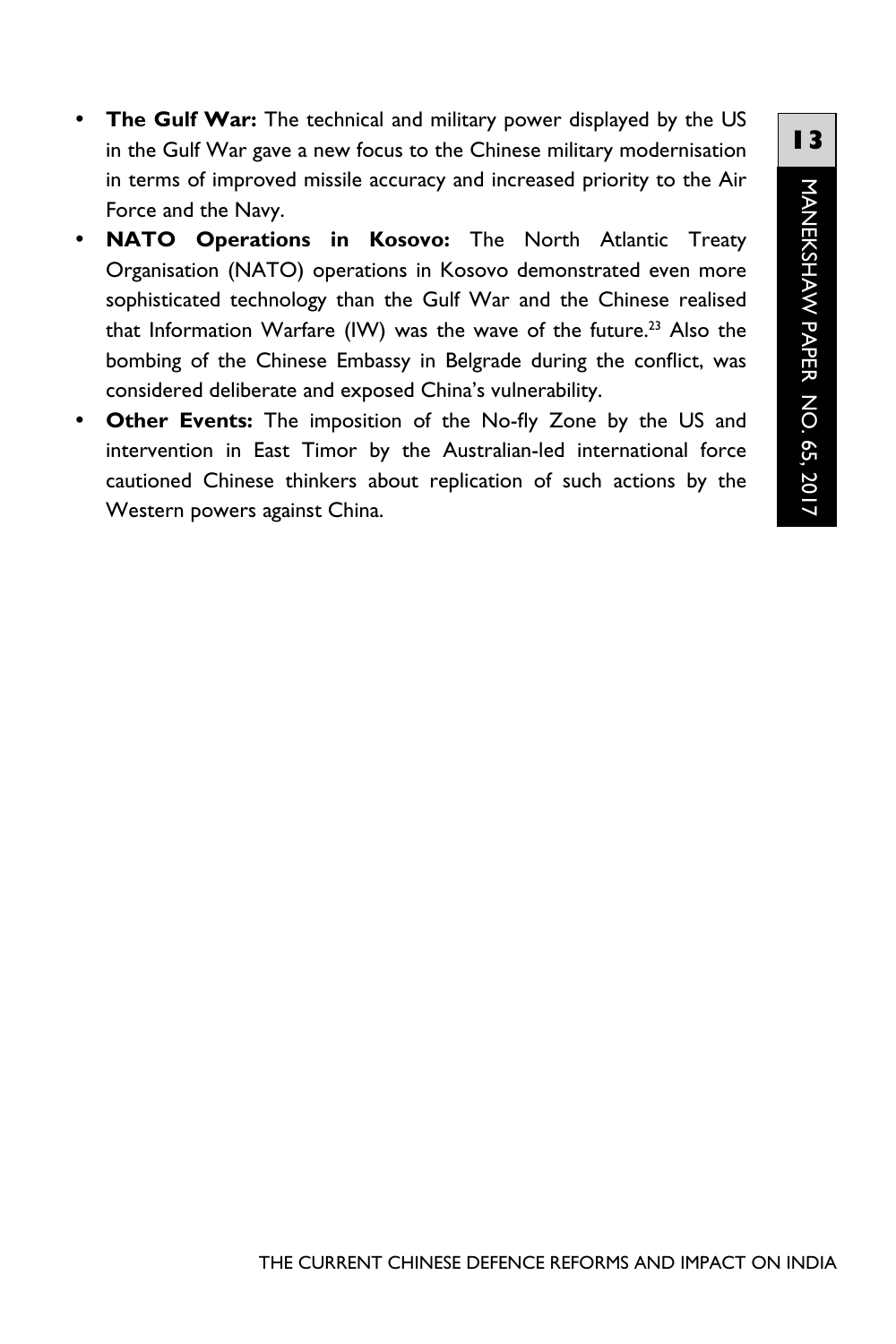# **Chapter 3 The Proposed Restructuring and Analysis**

The broad framework of the present reforms in the PLA was announced in the third Plenum of the 18th Party Congress in 2013. The details of the broad array of these reforms emerged in the announcements in 2015, after detailed deliberations at all levels. It was the second time in the history of China post 1949, that the PLA was being radically reformed.<sup>24</sup> A blend of compromise, coercion and consultation preceded implementation of the reforms, clear contours of which are now visible.<sup>25</sup> After the draft plans were finalised in 2011, it took substantial time and effort by Xi Jinping and his predecessor, Hu Jintao, to build the required consensus in the PLA to begin the process of these transformational structural reforms and downsizing of the troops.<sup>26</sup> A separate 'Leading Group for Deepening Reform of National Defence and the Military' was set up in March 2014. The US-based China analyst Peter Mattis has brought out that almost 860 seminars and 900 officer surveys were undertaken, to arrive at the details and convey the intended reforms. All these were considered essential to dilute the growing apparent resistance amongst the PLA, including at senior levels, where 1,000 serving PLA General Staff officers would be deprived of their present status and functional appointment.

The main thrust areas of the long-anticipated military reforms are on revamping of structures and systems at the **political, strategic and operational levels**. The aim of the reforms is to establish a **threetier system** where the CMC would be the first tier, the Battle Zone Commands/Theatre Commands system the second functional tier and the administrative system that runs from the CMC through the various Services, the third.<sup>27</sup> The new structure of the PLA post reform is as under:28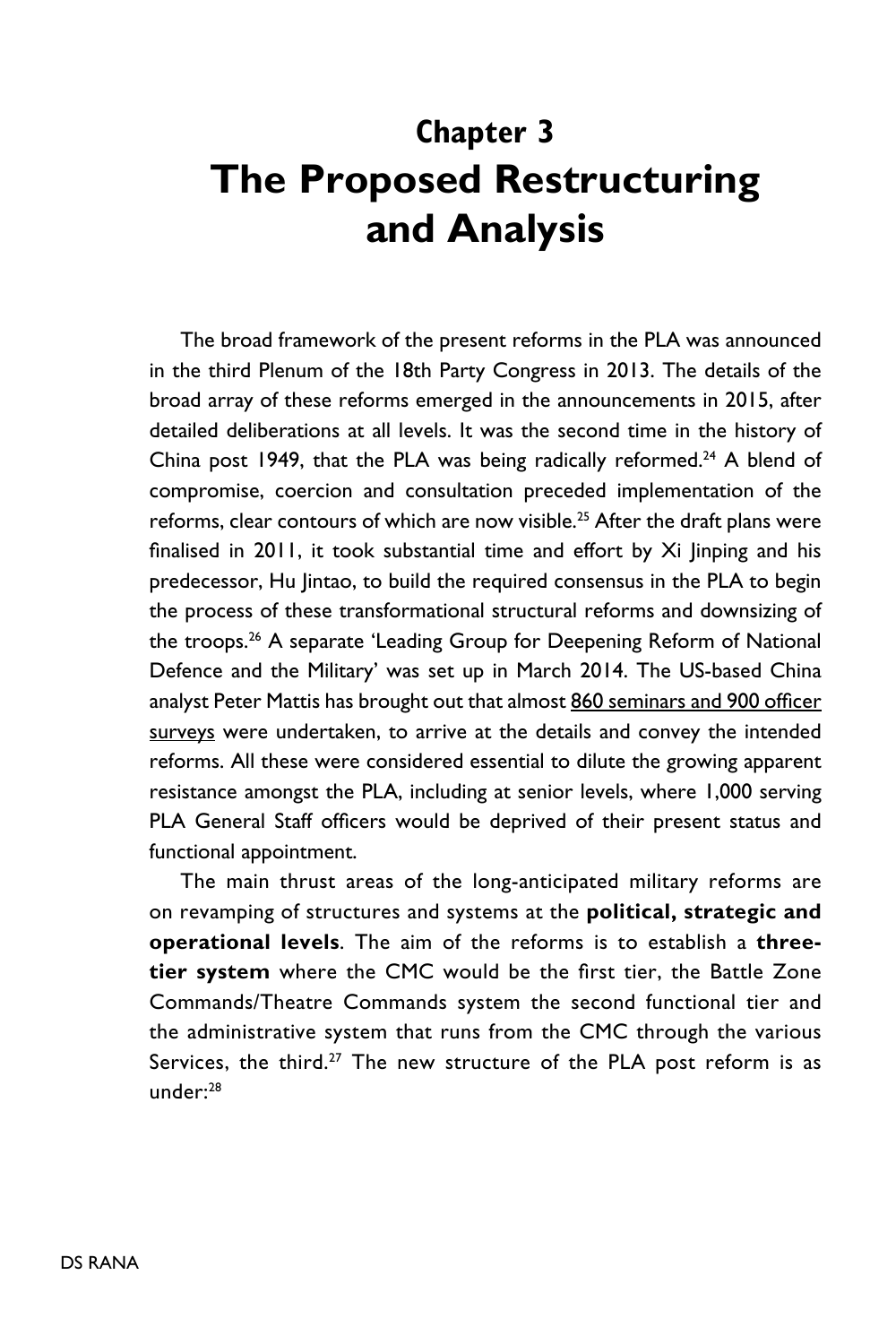

### **Restructuring the First Tier (CMC)**

Prior to the restructuring, the responsibility of actual execution of the policies laid down by the CMC, was with its four departments. Out of these, the GSD and the GPD were considered the most influential. Post reforms, the four huge and powerful departments were replaced by 15 'Functional Departments' as part of the restructured CMC. In the earlier system, the PLA's Army Headquarters was an inherent part of the GSD and, thus, had acquired considerable power and authority over the other Services, as it closely influenced the decision-making process of the CMC. In addition, it was felt that the Army's influence had to be reduced to enable the CPC to ensure complete control over the armed forces.

The **restructured CMC organisation** has the CMC General Office at the apex controlling four of the diluted erstwhile departments of the CMC, along with two new departments (Training Management and National Defence Mobilisation Department), three commissions and five offices. The organisation tree below shows the broad organisation of the restructured CMC.<sup>29</sup>

**15**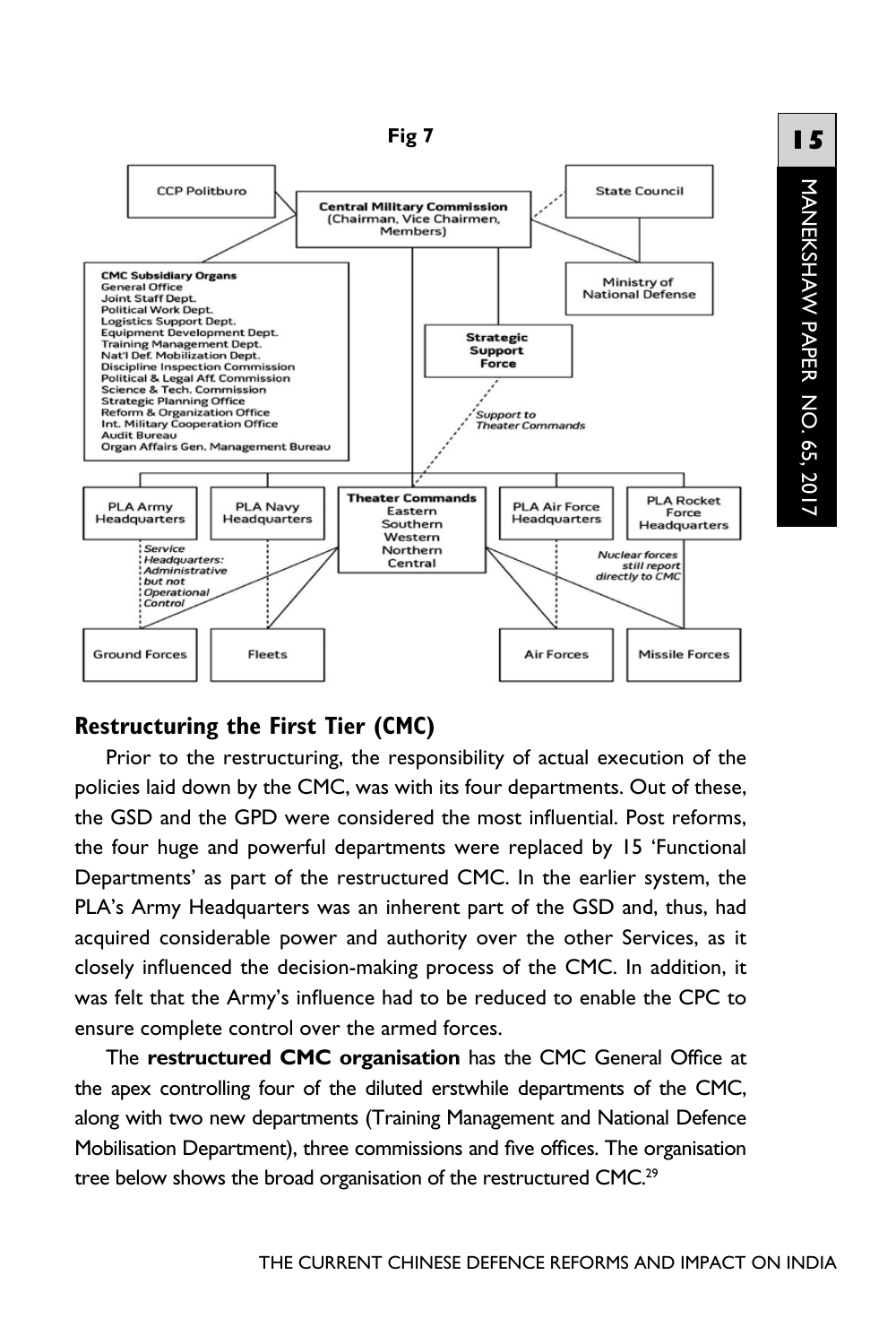MANEKSHAW PAPER NO. 65, 2017 MANEKSHAW PAPER No. 65, 2017

**16**



The main aim of the restructuring appears to be to establish the supremacy of Xi Jinping as the indisputable leader in all matters, including the military. A more detailed explanation, with analysis, is as under:

- **CMC General Office:** The Chairman of the CMC would control the organisation through the CMC General Office, which would likely be headed by a person who had the complete trust of President Xi Jinping.
- **Enhanced Civil Control Over Military:** As a part of Xi's anticorruption drive, the task of checking corruption by the erstwhile GPD has been taken away and, instead, the CMC Discipline and Inspection Commission has been created. In addition, the newly created independent CMC Audit Office would send out audit teams to all armed forces units of the PLA for accounting checks and ensuring probity. These departments are likely to be used as tools by the political establishment to rein in the military whenever required.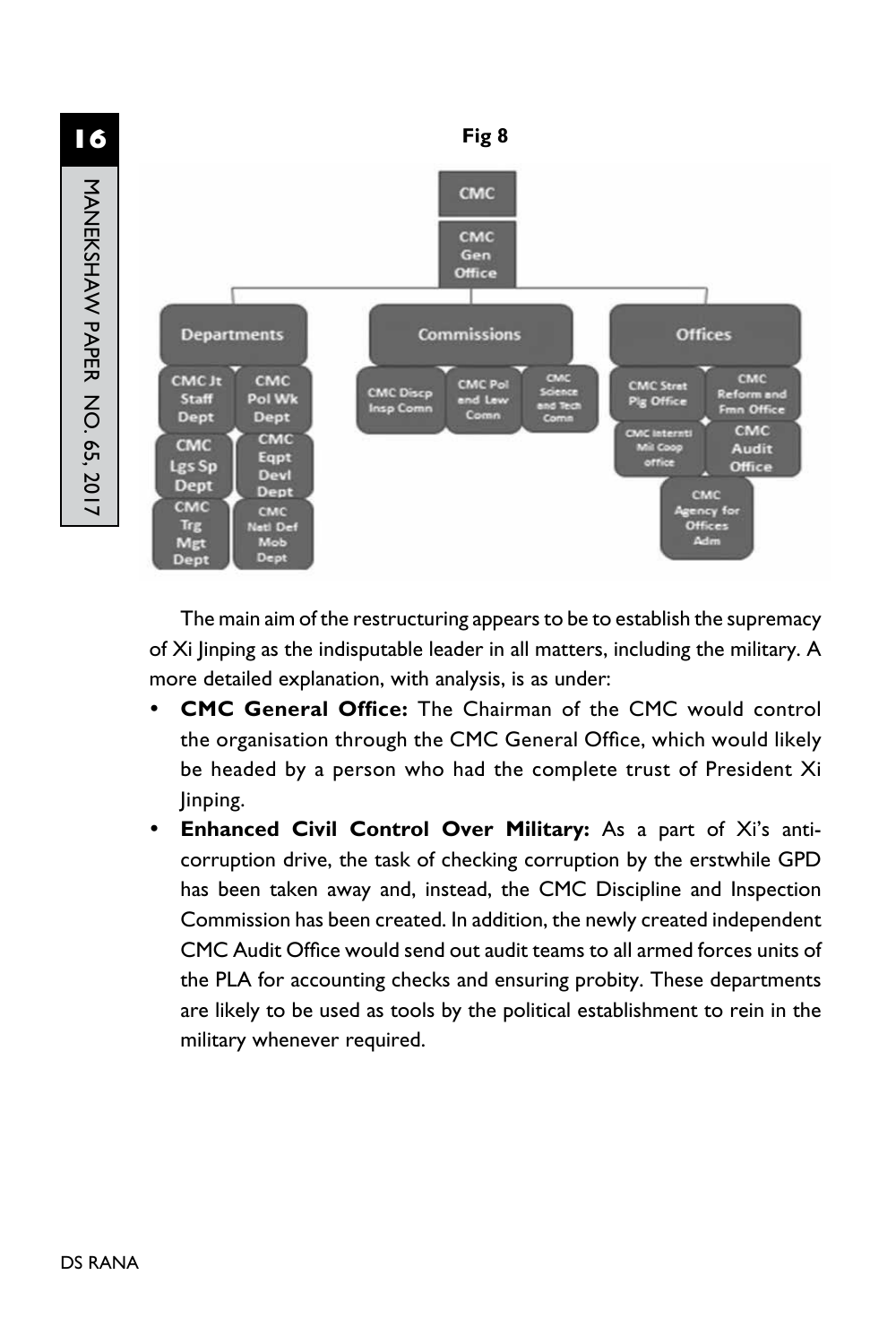- **Dilution of Influence of PLA Army:** The headquarters of the PLA Army has been separated from the erstwhile GSD and instead a CMC 'Joint Staff Department', with broad-based representation from each Service, has been created. This would effectively reduce the domination of the PLA Army in the decision-making process at the CMC.
- **Strategic Planning:** 'Strategic Planning' has been removed from the ambit of the CMC Joint Staff Department, the diluted successor of the erstwhile GSD. The CMC Joint Staff Department would now only formulate the combat planning for the overall military operations of the PLA. A separate 'Strategic Planning Office' has been created as one of the five offices of the CMC.
- **Logistics:** The Logistics Support Department in the restructured CMC would undertake overall logistics support planning for the complete PLA. The requirement of 'Integrated Joint Operations' has been factored in the new organisation. It caters for decentralisation of logistics support units and elements to meet specific operational requirements.
- **Science and Technology:** The CMC 'Science and Technology Commission' has been culled out of the earlier 'Commission of Science, Technology and Industry for National Defence (COSTIND)', which was a sub-part of GAD.

#### **Re-zoning Military Commands**

The basic objectives of Xi's reform, as it appears, are two-fold: to centralise the PLA's decision-making in the hands of the CMC and Xi, and transform what has historically been a land-dominated military into a nimble, integrated force.<sup>30</sup> As the second part of this broader agenda, the PLA finally reorganised its seven MRs (*jun qu*) to five new "Theatre Commands" called "*zhan qu*" in Chinese. A Transitional Work Office has been established to ensure a smooth changeover from the old MRs to the new Theatre Commands.31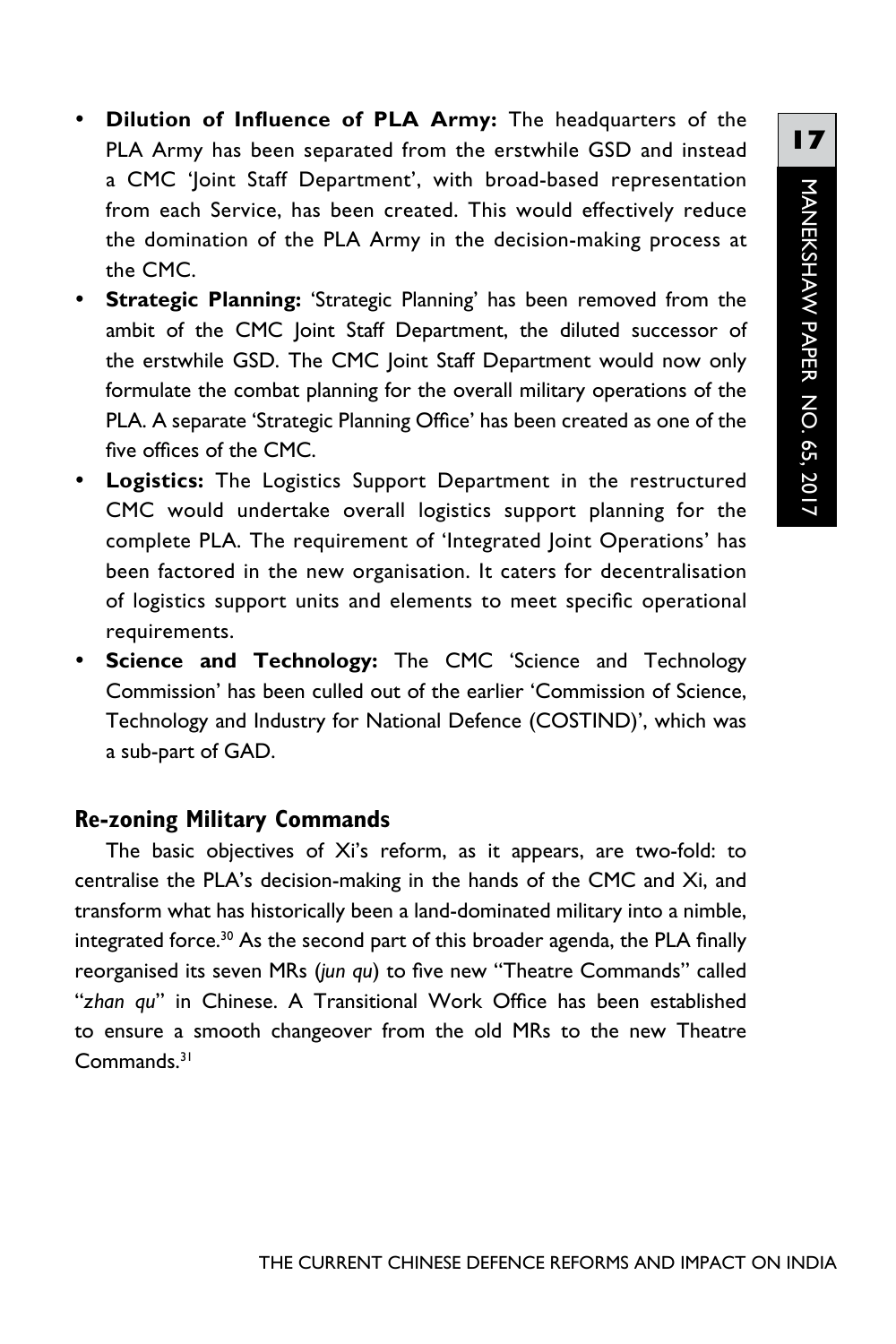**18**MANEKSHAW PAPER NO. 65, 2017 MANEKSHAW PAPER No. 65, 2017



The map above depicts the focus areas of these newly created five theatres viz. Northern, Central, Eastern, Southern and Western. The orientation of these five new theatres is to align China's strategic directions with the command of the troops. A more detailed explanation, with analysis, is given below:

- **Enhancing Responsiveness:** The erstwhile MRs had proved to be ineffective in the past on many occasions, more so during the Vietnam War of 1979. The reactions of the MRs were found to be slow and uncoordinated in many crisis situations. These include the devastating earthquake of Sichuan province in 2008 and the rampage by Muslim extremists in Urumqi in 2009.It was also felt that the requirements of future wars demanded greater integration between the various Services.
- **Transformational Change for Joint Operations:** The number of MRs has varied in the past and it stabilised at seven in 1985-88. However, the present reform of transition from the Military Region to the Battle Zone focusses on the development of joint operations capability. The PLA has been underscoring the concept of "integrated joint operations" since the Iraq War of 2003.<sup>32</sup> The PLA can implement its Anti-Access/Area Denial (AA/AD) operations in the South China

**Fig 9**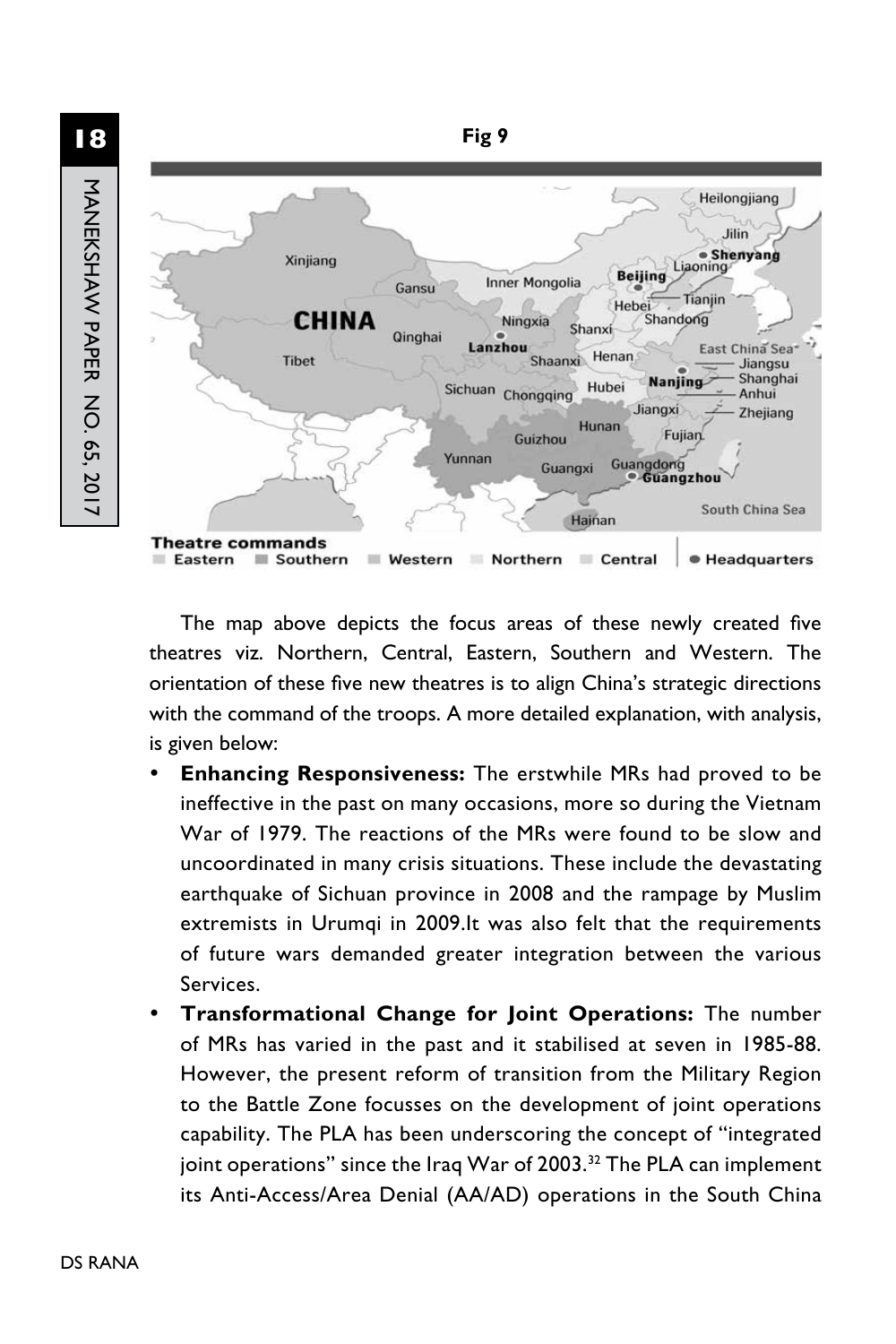Sea to check the US military engagement in the Asia-Pacific, rebalancing only by having Joint Theatre Commands. Now the Services other than the Army are ordained to play increasingly significant roles for the PLA, as it seeks to enlarge its areas of influence. Still, all the five new theatre commanders are from the Army, suggesting a further balancing act, which may follow subsequently. With the leadership interests at stake, experts are still expecting resistance within the PLA during its transition towards establishing a joint operational command structure by 2020.<sup>33</sup>

- **Enhancing Party Control and Loyalty:** As part of the reorganisation, the erstwhile commanders of China's seven MRs, have been given command of theatres far from their original base of power, ensuring that no one commander can maintain a network of personal loyalty that supersedes Party authority.<sup>34</sup> For example, to implement this, the former commanders of the MRs of Lanzhou, northern Shenyang, and eastern Jinan now command the Eastern Theatre, Southern Theatre and Western Theatre, respectively. On the other hand, three erstwhile commanders have been totally left out.
- **More Assertive China:** The integrated Military Theatre Zone designed for the enhanced capabilities of the PLA to exert influence beyond the immediate boundaries/ shores has given a more assertive image of China to its neighbours as well as the US.
- There is hardly any change in the composition and boundaries of the earlier Guangzhou and Nanjing MRs and these have been merely renamed the South and East Zone respectively. This implies that Vietnam and Taiwan would linger as areas of concern to China. Also, the high density of commands in Eastern China shows the preoccupation with the East and South China Seas as well as Taiwan.
- There has been redistribution of Group Armies, with changes in the geographic boundaries of the Theatre Commands as given in Table 2.35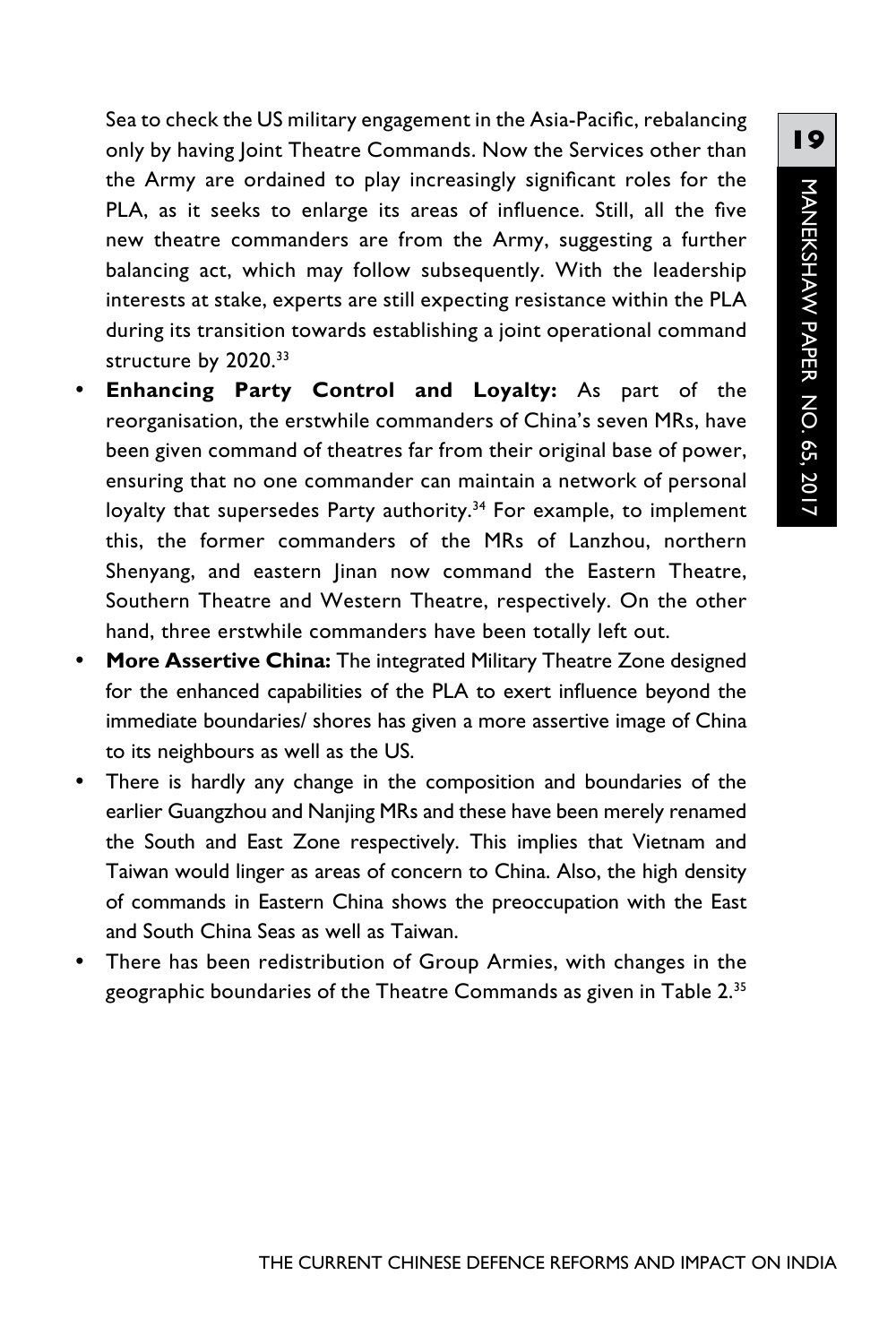|                |                                                                                                        | Table 2                                         |                                                                  |
|----------------|--------------------------------------------------------------------------------------------------------|-------------------------------------------------|------------------------------------------------------------------|
| <b>Theatre</b> | <b>Group Armies</b>                                                                                    | <b>Focus Areas</b>                              | <b>Redistribution of GAs</b>                                     |
| Command        |                                                                                                        |                                                 | from Former MRs                                                  |
| Eastern        | 1st. $12$ th and $31$ <sup>st</sup>                                                                    | Taiwan                                          | Identical to former Nanjing<br>Military Region (MR)              |
| Southern       | 4 Ist. 42nd and $14th$                                                                                 | Focus South<br>China Sea                        | First two from Guangzhou<br>MR and 14 GA from<br>Chengdu MR.     |
| Western        | 13th, 47th and 21<br>plus 10 div/brigades<br>of the Tibet and<br>Xinjiang Military<br><b>Districts</b> | India, Tibet and<br>Xinjiang                    | Latter two from Lanzhou<br>MR and 13 GA from<br>Chengdu MR.      |
| Northern       | 16th, $39th$ , $40th$ and<br>26th                                                                      | Russia, Mongolia<br>and the Korean<br>Peninsula | First three from Shenyang<br>MR and 26 GA added from<br>Jinan MR |
| Central        | 38th, 54th, 27th,<br>$65th$ and $20th$                                                                 | Strategic Reserve                               | 20 & 54 GAs- Jinan MR<br>Others- Beijing MR                      |

### **Creating New Services**

On December 31, 2015, Chinese President Xi Jinping announced the formation of three new Services for the People's Liberation Army (PLA). While two of these, that is, the Ground Forces Command and the PLA Rocket Force have been evolved after some adjustments to the already existing structure and upgradation respectively, the third Service (Strategic Support Force) is purely a new creation. These newly formed Services will be of the same status as the PLA Navy (PLAN) and PLA Air Force (PLAAF).

#### **Ground Forces Command**

The Ground Forces now are no longer diffused within the four erstwhile General Departments that actually ran the entire PLA. For fielding its Ground Force component, the PLA has established a dedicated staff called the "Army Leading Organ". The term "leading organ" is used in the PLA for all its Services because it does not have official terminology for "headquarters." This organ's task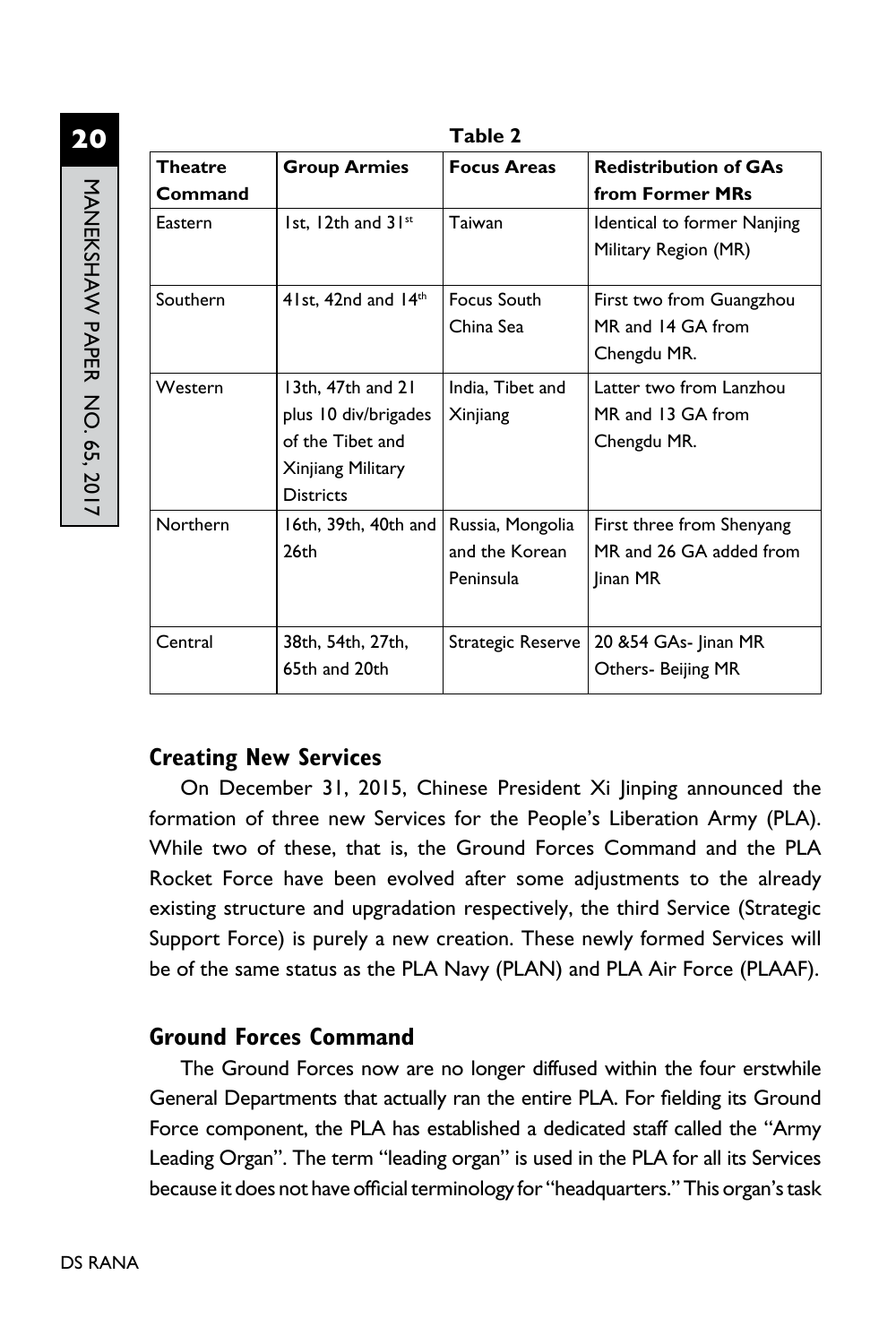is to build an efficient Ground Force and Gen Li Zuocheng, earlier commander of the Chengdu Military Region, has been nominated as its commander.

The creation of a separate Ground Forces Command would certainly remove the domination of the Army in the policy-making and, thereby, result in faster development of the PLAN and PLAAF. It also marks at least a nominal downgrading of the power of the Ground Forces, since all the departments under the CMC are bureaucratically superior to the Services. The Army and other staff are not responsible for commanding the forces, but rather for organising, training, and equipping the forces for employment within the five new joint commands.

#### **PLA Rocket Force**

Prior to this reorganisation, the "First Artillery" was the conventional, tube/rocket artillery of the Ground Forces and the "Second Artillery", although not a Service, had a very special status. This reorganisation has, however, elevated the Second Artillery to full-blown Service status with the nomenclature of the "PLA Rocket Force" and placed it at par with the Ground Forces, PLAN, PLAAF, etc. The new PLA Rocket Force controls all intercontinental, medium and short-range ballistic missiles, suggestive of the important role it would continue to play in disputes with China's neighbouring countries. President Xi has asked that the new Rocket Force develop "nuclear deterrence and counter-strike capability which is credible, reliable, with medium and long-range precision strike ability, as well as strategic check and balance capacity to build a strong modern Rocket Force".<sup>36</sup>

The upgradation would give a boost to the modernisation effort of the missile and nuclear arsenals of China. It is also indicative of the importance being given by the CPC to develop credible deterrence. The Rocket Force is likely to have two separate wings for its nuclear and conventional missiles. While the nuclear missiles would be maintained purely for strategic deterrence, the conventional missiles would be employed for preemptive strikes and degradation. Subsequently, the short-range conventional ballistic missiles (less than 1,000 km range) may be transferred to the Army to extend its area of influence in the battlefield. It is yet unclear whether the new Theatre/Zone commanders, who are, incidentally, senior in status to the former MR commanders, would have operational authority over PLA Rocket Force elements deployed within their zone.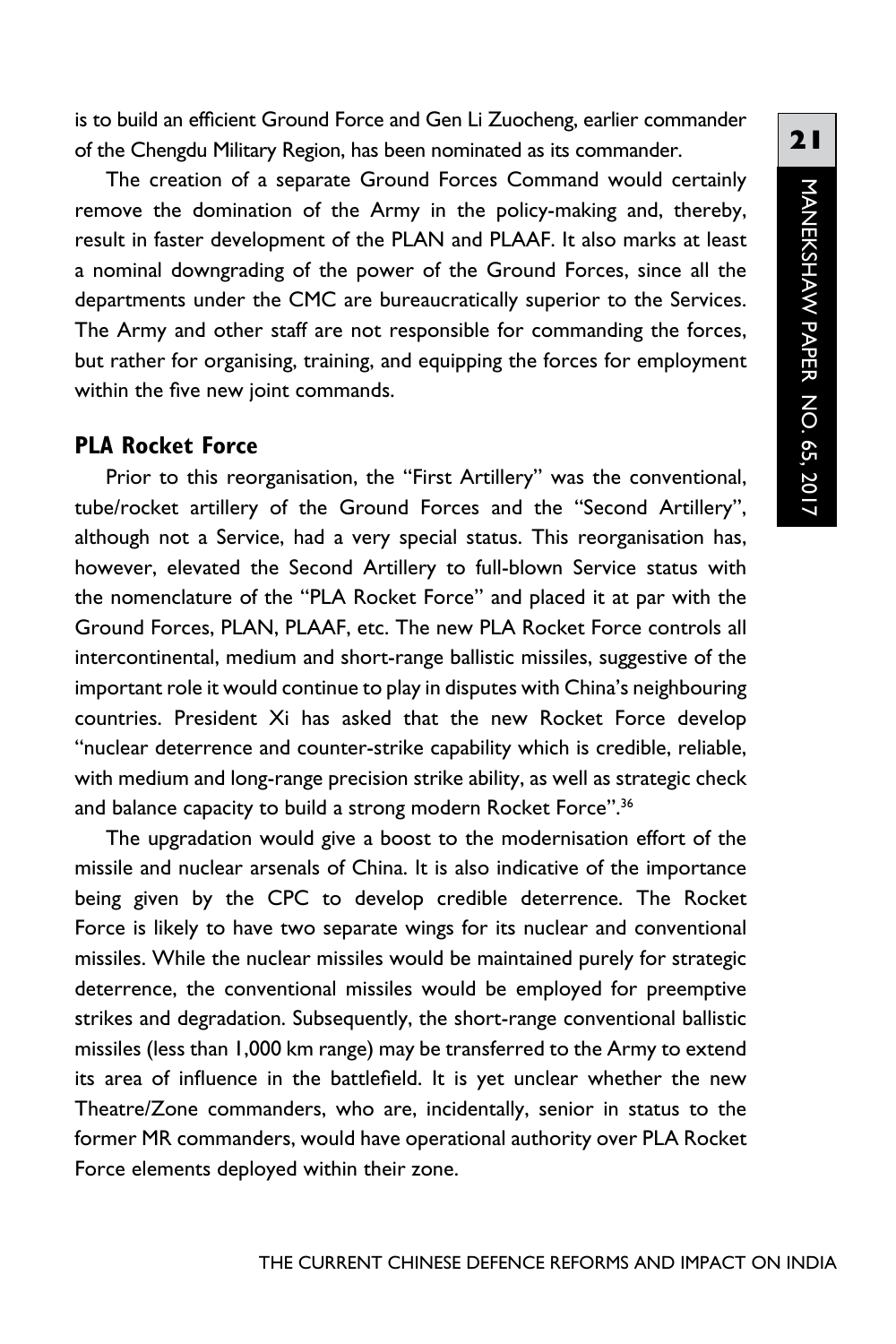The new Service, as it evolves, is expected to deploy its nuclear assets on land, sea and air. By integrating the strategic nuclear submarines and strategic bombers, the Rocket Force would become more integrated than the nuclear forces in the US, Russia, Britain and France. China has an edge over the US and Russian missile forces as they are reducing their arsenals as per the Strategic Arms Limitation Treaty (SALT) and Strategic Arms Reduction Treaty (START). Since China is not a signatory to such a treaty, it has established the world's most complete 360-degree ballistic missile strike system (nuclear and conventional). In addition, unlike China, France and England do not have land-based nuclear vectors.

#### **Strategic Support Force**

Consolidating and reorganisation of China's information forces is a part of the evolving military strategy reflected in the various White Papers issued from time to time. In this regard, the formation of the Strategic Support Force (SSF) has been, by far, the most significant development. The decision to launch this service is a culmination of years of technical advancement and structural changes. This Service, once fully operationalised, would control the key forces for "local wars under informationized conditions," including the space and cyber forces. President Xi has described the SSF as a "newtype combat force to maintain national security and an important growth point of the PLA's combat capabilities."37

The SSF has been culled out from forces formerly under the subsidiary branches of the General Staff Department (GSD). As per many analysts, the SSF will be composed of three separate forces, i.e. Space Force, Cyber Force and Electronic Warfare Force. The **Space Force** would "focus on reconnaissance and navigation satellites," the **Cyber Force** would be composed of "hackers focussing on attack and defence," and the **Electronic Warfare Force** would focus on "jamming and disrupting enemy radars and communications." The SSF will absorb new inventions like the unmanned 'Shenlong', which is a space weapons launch platform in its last stage of development. It is also anticipated that this new Service will incorporate the support forces of different Services to improve the economy and efficacy.

Some more implications and analyses regarding the creation of this new organisation are as under: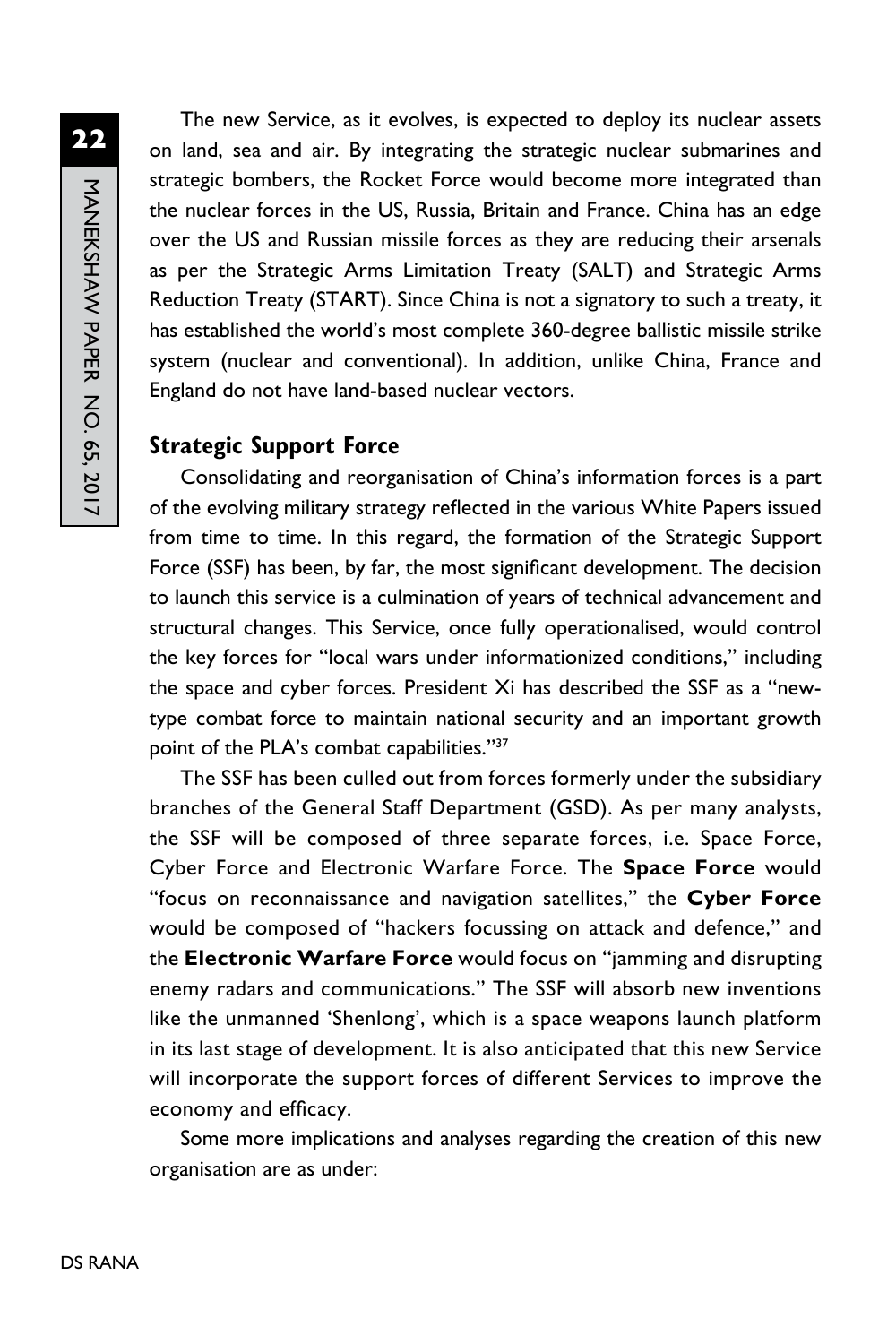- Likely Mission: The SSF would be an important force multiplier to the PLA during operations. The SSF's missions may include routine satellite navigation operations, handling Beidou satellites, controlling reconnaissance assets based in space, and undertaking offensive and defensive IW operations.
- The SSF would serve as the core of the Information Warfare Force, which is vital to China's stratagem of preemptive attack and asymmetric warfare. In addition to military application, the SSF is likely to play a bigger role in protecting civilian infrastructure from hackers and criminals.
- Creating the SSF from former GSD organs and subsidiary units is indeed practical and would reduce the power and influence of the Army by removing one of its most important strategic capabilities.
- **Integrating Intelligence:** Earlier, 'foreign intelligence' was the responsibility of the erstwhile GSD, in which two separate departments handled human intelligence and electronic-cum-internet intelligence. Now this role has been divided amongst specialised Army units, the Rocket Force and the SSF. In addition, earlier, the Liaison Department of the GPD and GAD had their own intelligence-gathering units. Now these have most likely been merged into the SSF, leading to streamlining and integration of intelligence.
- Prior to the restructuring, the Technical Reconnaissance Bureaus (TRB) in each MR were supporting their mission areas for cyber exploitation. These assets would now be concentrated under the SSF for synchronised efforts at the strategic levels.

#### **Deep Cut in Military Force**

President Xi Jinping made an announcement of a reduction of 300,000 troops in September 2015. The PLA in 1949 was 8-million strong and has, since then, been reduced progressively as per the evolving doctrine and the need to modernise the military. The PLA's size has been cut four times since the 1980s: by one million in 1985, by 500,000 in 1997, by 200,000 in 2003, and now by 300,000.<sup>38</sup> The original proposal to reduce 800,000 troops in the present reform was finally reduced to 300,000 after discussions. Even after these troop cuts, which would be completed by 2017, China's armed forces will remain the largest in the world. However, there are reports suggesting reservations about absorption of these demobilised troops in other government owned enterprises.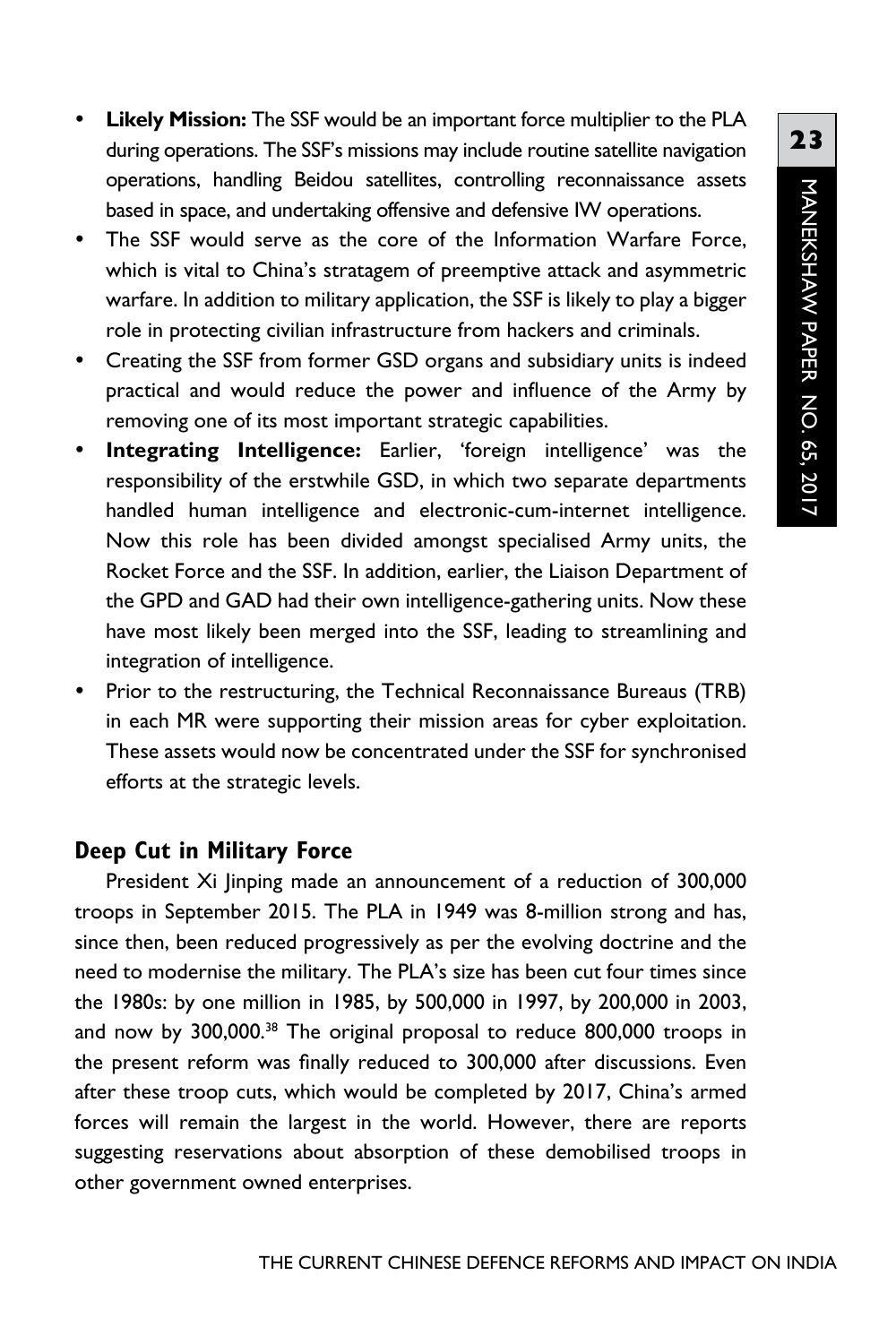

**Fig 10: China's People's Liberation Army Personnel Since 1949**



Source: Centre for Strategic and International Studies.

The prime reason for the cut is to save on the ever rising revenue budget for Service payrolls and thereby increase the much required finances to modernise the military. These cuts would mostly focus on administrative personnel without diluting the effectiveness of the "teeth". China would also put an end to "all paid Services," which would prove to be economical and discourage the corruption associated with military-run business.

**Rebalancing Between Services:** China's Military Strategy White Paper of 2015, lays emphasis on an enhanced role for China's Navy. As per an estimate, the recently announced troop cut would be in a ratio of 40 percent of the Army, 30 percent of the Air Force and 10 percent of the Navy. As Beijing now perceives less external threat from the northern sector, analysts assess that three GAs from this area would be demobilised.<sup>39</sup> The overall reduction of strength will be limited in the Western Theatre Zone facing India and the Southeast Zone responsible for Taiwan, the South China Sea and Vietnam.

#### **Joint Logistics Support Force**

China established the Joint Logistics Support Force of the Central Military Commission (CMC) in Beijing on September 13, 2016.<sup>40</sup> The main Joint Logistics Support Force base at Wuhan will have its five joint logistics support centres at Wuxi, Guilin, Xining, Shenyang and Zhengzhou and would cater for the common logistics requirements of all the Services. During the ceremony on September 13, President Xi emphasised on the need for China

**24**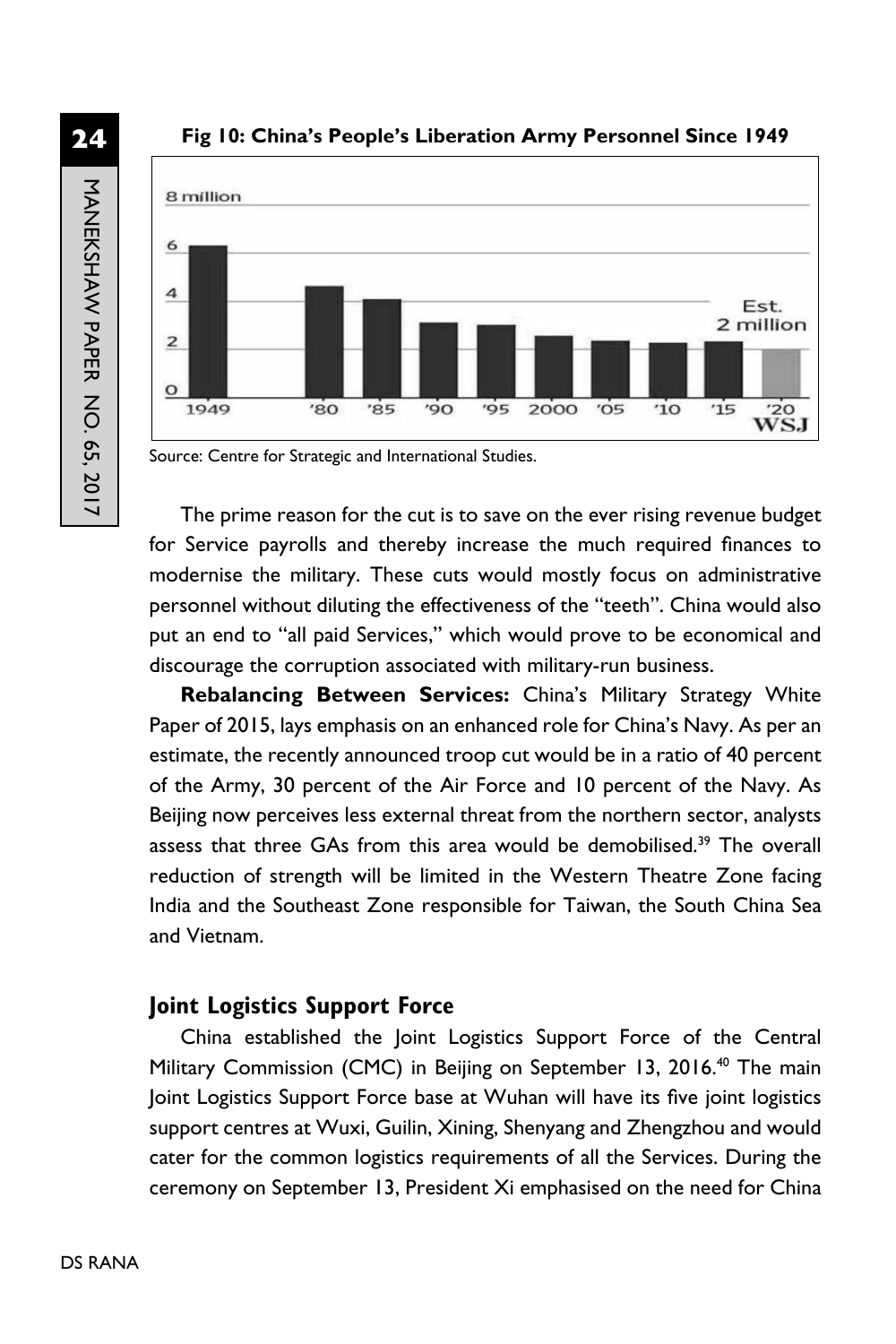to accelerate its military construction according to the requirements of joint operations, joint training and joint support to build a strong and modern joint logistics support force in order to make the Chinese military a world firstclass military capable of winning modern regional wars.

In order to synergise the joint operations, a Joint Operations Centre was established in 2014. It was visited by President Xi post the restructuring in April 16, to review its effectiveness.<sup>41</sup> This Joint Operations Centre is likely to integrate the operations of all the Services and Theatre Commands, including the newly formed Strategic Support Service.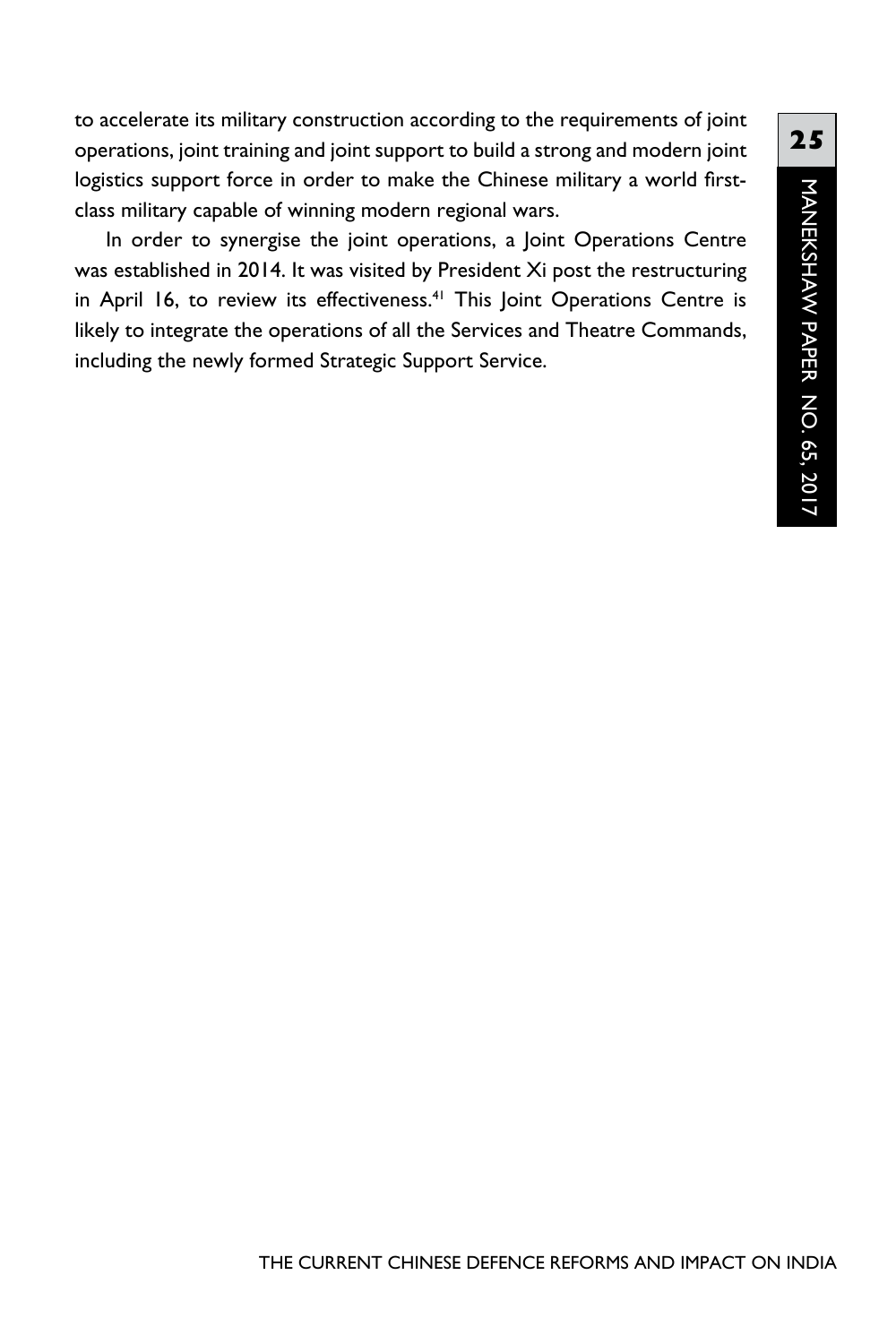## **Chapter 4 Impact on India**

The PLA's world turned turtle at the beginning of this year as part of the well-designed roadmap to transform the land-centric PLA into a global force. The intended changes are patterned on the US military and are a clear deviation from the Soviet model being followed till date. There are implications of this for the world at large and would impact more on China's neighbours that have territorial disputes with it, including India. This chapter would specifically discuss the implications for India.

#### **The Western Theatre Command (WTC)**

The utmost significant development for India in the Chinese PLA reorganisation is the formation of a single Western Battle Zone, headquartered in Chengdu, and responsible for the full land borders with India. Prior to the re-zoning, this responsibility was divided between the Xinjiang Military Region (headquartered in Lanzhou), and the Chengdu Military Region (headquartered in Chengdu). The Western Theatre Command also has a major focus towards ensuring the success of President Xi's initiative on the upcoming US \$46 billion CPEC (China-Pakistan Economic Corridor). With the creation of a single Western Theatre Command (WTC), one commander with all the resources of the PLAA and PLAAF as well as the conventional missiles of the Rocket Force, will orchestrate the battle against India.

The **impact on India** as a result of the creation of the WTC is likely to be as under:

- One Theatre Command dealing with India would facilitate joint planning and better synchronisation/synergy in operations. Integration of the Qinghai region which was earlier part of the Lanzhou Military Region (LMR) in the new West Zone will enable more flexibility in the induction of acclimatised and trained troops into Tibet.
- In the event of hostilities with India, China would control operations through the newly created Western Theatre Command (WTC) on the land borders and the Southern Theatre Command with the South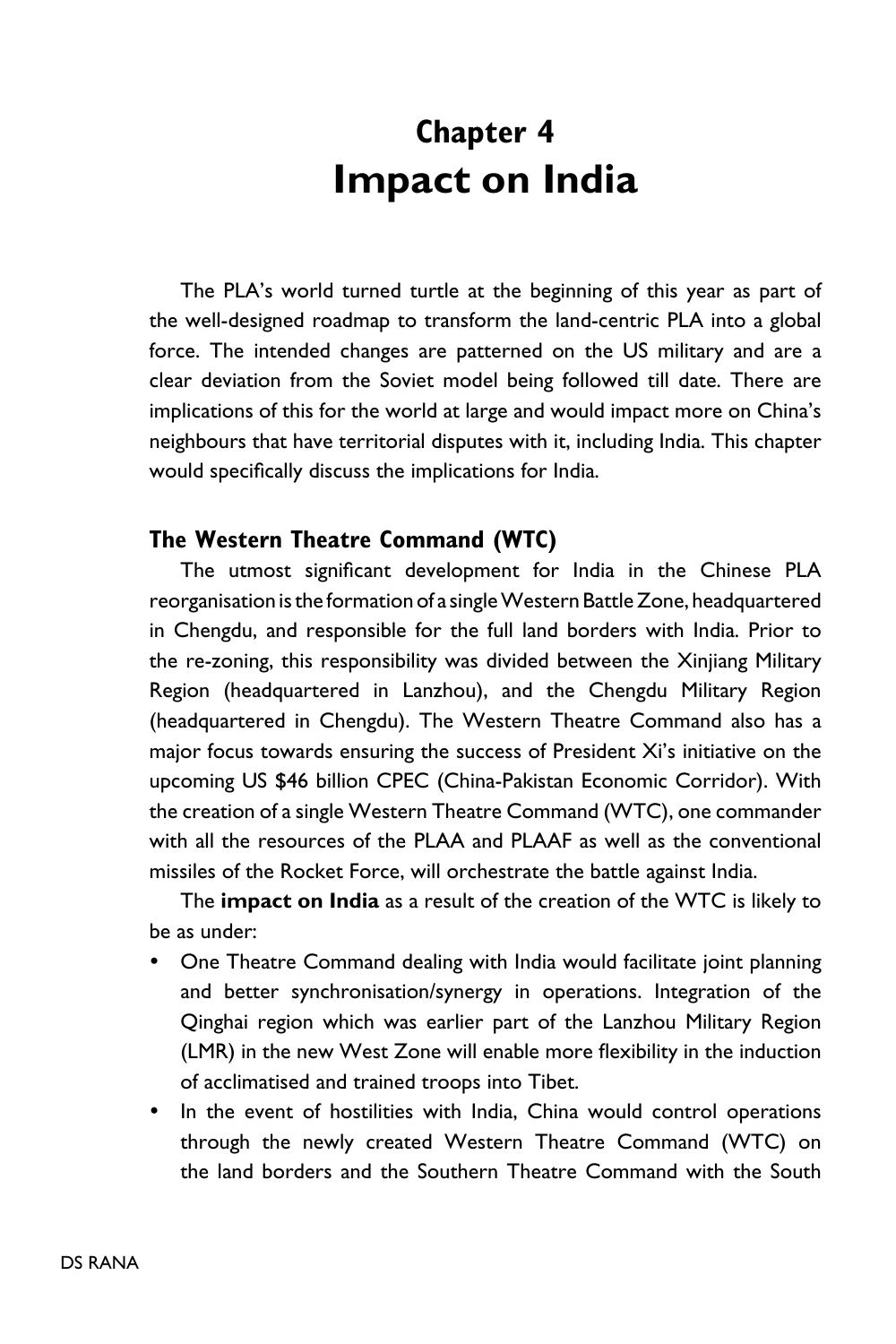China Fleet component at sea. In contrast, eight operational commands of India would be involved, i.e. three Army Commands, three Air Force Commands, and in case of a naval dimension, the Navy's Eastern Command. In addition, the sole Tri-Service Andaman and Nicobar Theatre Command would also come into play, which incidentally reports to the Chairman, Chiefs of Staff Committee (COSC). These Indian operational commands, with their headquarters at different locations, and with overlapping boundaries, would result in a total absence of real time tri-Service coordination as compared to China.

- The newly constituted Western Zone comprises almost half of China's land area, 22 per cent of its population and has approximately one-third of the PLA's land-based military. Its responsibilities include the 4,057 km boundary-cum-Line of Actual Control (LAC) with India. This long stretch, due to terrain peculiarities and lines of communications, is fragmented. The same command is also responsible for the border with Afghanistan, Pakistan Occupied Kashmir (POK), Nepal, Myanmar, Laos, Vietnam as well as the relatively quiet borders with the Central Asian Republics, Russia and Mongolia. The sensitive areas of Xinjiang and Tibet, with active terrorism and potential situations of unrest, are in its area of responsibility. Thus, as per another viewpoint, this vast expanse of land, with peculiar terrain features, would pose a peculiar set of challenges for the smooth orchestrating of forces by a single commander during a war. $42$
- Earlier, the Lanzhou and Chengdu MRs had two Group Armies each (21 and 47 GAs in Lanzhou MR and 13 and 14 GAs in Chengdu MR). After restructuring, the Kunming area of the erstwhile Chengdu MR, with 14 GA, has come under the Southern Theatre Command.<sup>43</sup> Because of this change, the Western Theatre Command now has three GAs instead of four. 14 GA is, however, trained for Jungle terrain as per its area of responsibility on the Myanmar and Vietnam borders.
- The troops from the erstwhile Jinan MR (now divided between the Northern and Central Theatre Commands) and erstwhile Guangzhou MR (now Southern Theatre Command) had been participating in exercises in Tibet. Now, other than the Southern Theatre Command, formations from the strategic reserve and heaviest Central Theatre Command (with five Group Armies) are likely to be made available to the Western Theatre Command for operations. The 27, 38 and 54 GAs in the Central Theatre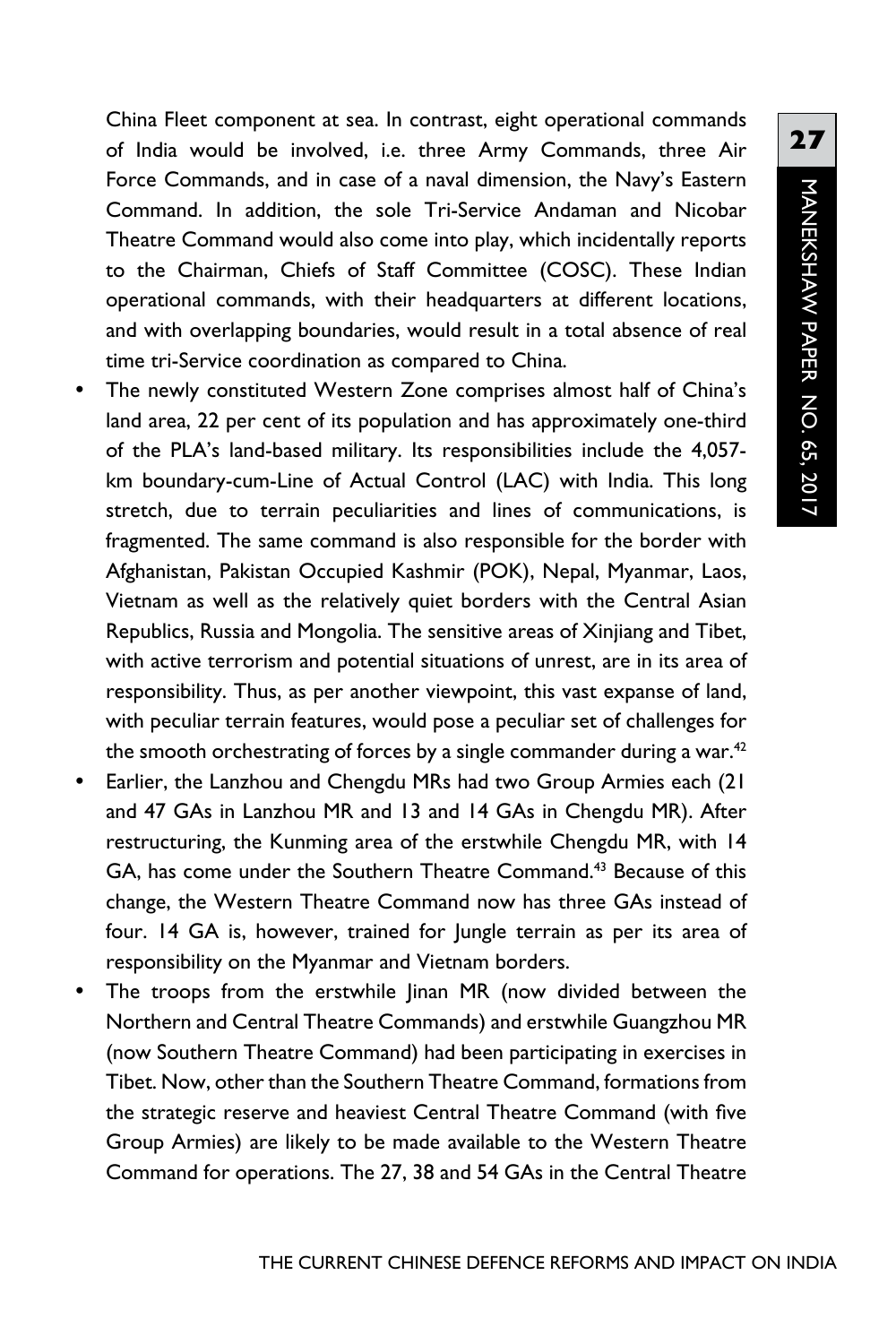Command are Group A category (out of a total seven in Group A in the PLA) which are better equipped and require minimum preparation for mobilisation and, thus, best suited for reinforcement tasks.<sup>44</sup>

### **Raising Status of Tibet Military Command**

- The newly created Western Theatre Command has the Tibet Military Command (TMC) focussing more towards the land borders with India, and the Xinjiang Military Command responsible for the areas of Xinjiang. As per the latest reforms, provincial military commands like the above two, including, the TMC, were placed under the newly set up National Defence Mobilisation Department under the CMC. However, as per the state run *Global Times*, the Tibet Military Command will now be under the PLA Ground Force Commander, Gen Li Zuocheng, who is also part the CMC.45 This move has raised the TMC's authority, including the designation of troops, and implies that it would expand its function and mission in the times to come.46
- **Impact:** This remains a grey area as the TMC comes under the WTC for all operational purposes. Xinjiang and Tibet always had a special status compared to the other provincial military districts, partly because they were former Military Regions, and have dedicated troops under their command, unlike other military districts. Thus, raising the status of the TMC has been necessitated due to the change of the overall organisation structure and is not a matter of major concern for India.

### **Centralised Power at CMC**

- During the pre-reform period, the PLA deployed in the respective MRs, to an extent, was autonomous in taking tactical decisions. It has even displayed isolated cases of assertive behaviour in the past along the land borders with India, without the full knowledge of the central leadership.<sup>47</sup> As per some analysts, President Xi had expressed his discontent with the actions of the local military commanders who initiated the incidents in the Chumar-Demchok area in 2014, just prior to his visit to India as also for the poor response in withdrawing, despite his public assurance to the Indian Prime Minister.
- **Impact:** With centralisation of all decision-making at the CMC, now such incidents at the behest of local commanders may show a decline but, at the same time, the intended actions would be more synchronised.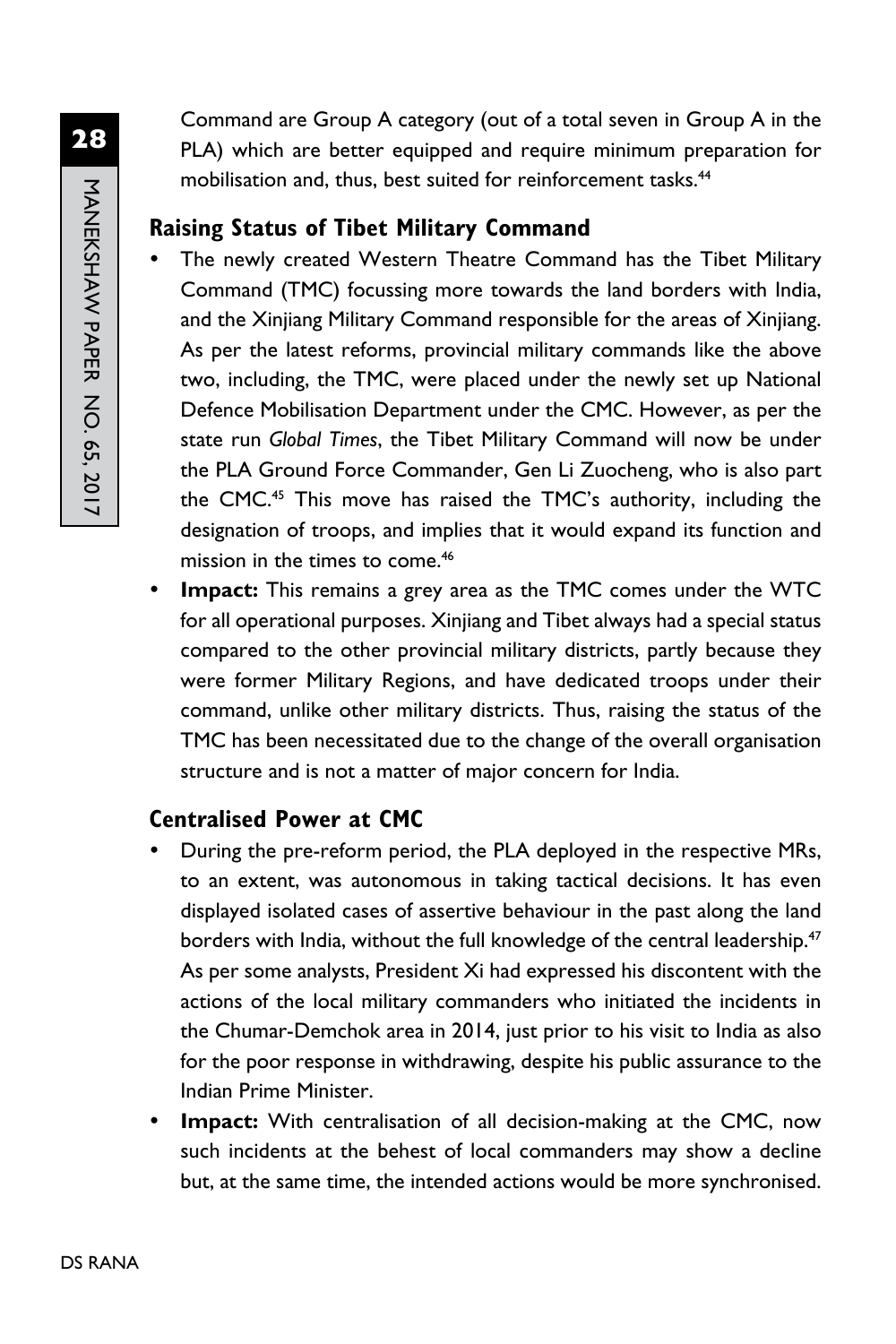#### **Information Warfare**

- The establishment of the Strategic Support Force, which comprises three independent forces, i.e. Cyber Force, Space Force and Electronic Warfare Force, as explained in Chapter III, is the most significant development. The PLA realises the need to control space-based information assets for achieving the 'new strategic high ground.' Ultimately, the PLA would aim at a synchronised exploitation of space, cyber space, and the electromagnetic spectrum and information operations of a strategic nature. These would give a force multiplier effect to its operations, deny space capabilities to the adversary and enable Computer Network Operations (CNOs) targeting the enemy's data and network. India is not yet prepared for such contingencies. The space programme by the Indian Space Research Organisation (ISRO) is not working on any counter-measures to the Chinese acquired capabilities including anti-satellite weapons.
- **Impact:** The coordinated effort by the SSF would further widen the military capability gap with India. The human and technological intelligence is now under one umbrella, unlike earlier, when it was dealt, with separately under the second and third departments of the GSD.<sup>48</sup> As a result, the cyber attacks would be more coordinated. The impact will be more severe in case enhanced cyber security measures are not put in place, especially when India and its armed forces are transforming towards 'Digital India'.

### **Strategic Deterrence and Space Capabilities**

As covered in the previous chapter, the Rocket Force of China is very advanced even when compared to such forces of the developed nuclear states. China has made great strides in various types of Intercontinental Ballistic Missiles (ICBMs) and Submarine-Launched Ballistic Missiles (SLBMs). Now the Rocket Force, at par with other Services, would get a boost to further enhance its capabilities. In 2010, China had successfully tested a Groundbased Mid-course Missile Defence (GMD) system and again tested the advanced version of the same in 2013 after India's first test of the Agni V. China also has two Anti-Satellite (ASAT) missile programmes. The first one i.e., the SC 19 category, is used for destroying sub-orbiting small Synthetic Aperture Radar (SAR) satellites which was successfully demonstrated in 2007 and is operational. The DN 3 would be used for destroying spy satellites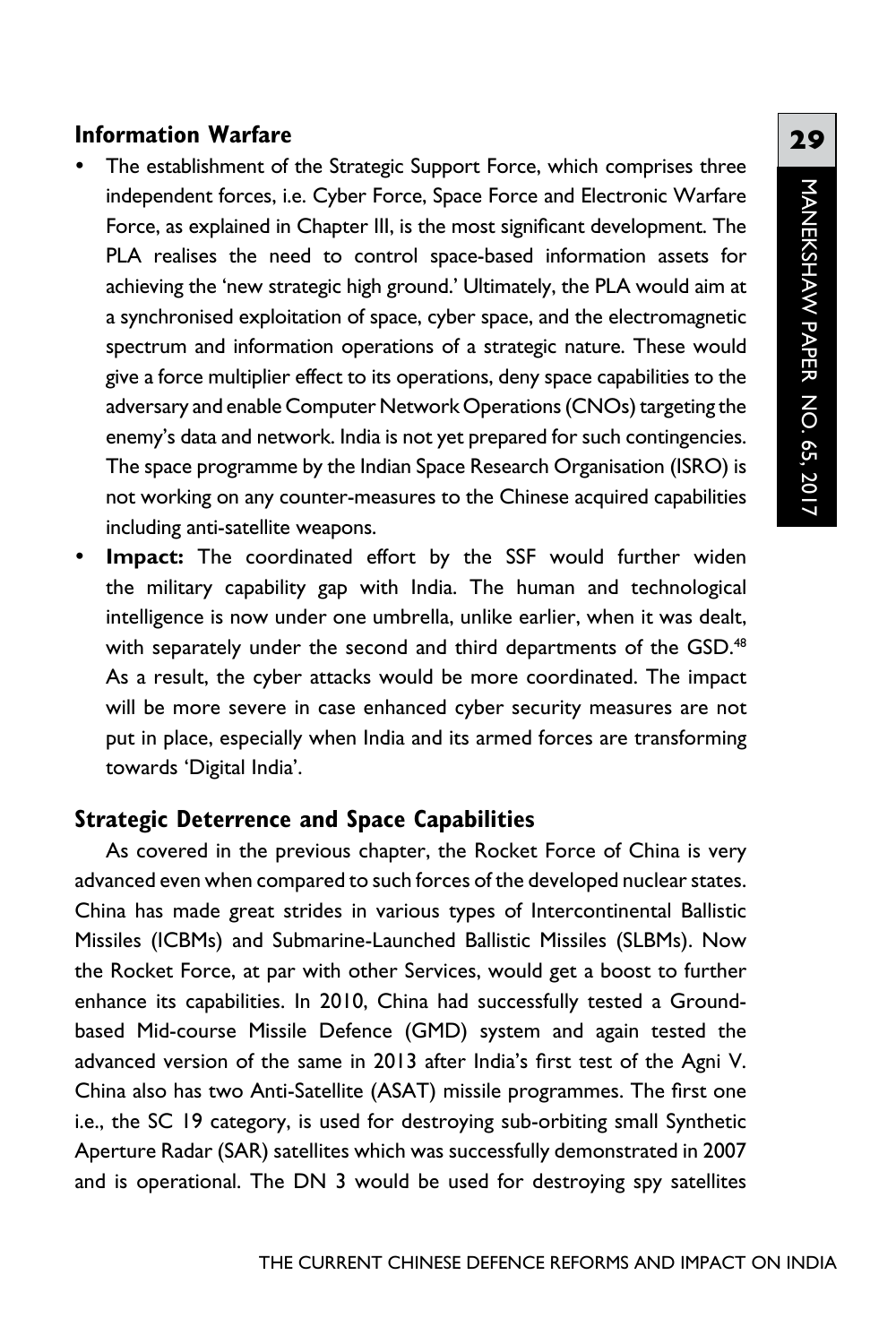and navigational satellites in high orbit and is likely to become operational before 2020. China also has developed soft kill capability to make satellites ineffective without hard kill missiles. The details of the Chinese strategic and conventional missiles are as under:

| Name      | Range     | Type                   | Launch<br>system   | Fuel   | Deployed            | Remarks                     |
|-----------|-----------|------------------------|--------------------|--------|---------------------|-----------------------------|
| $DF-3A$   | 3,000     | Intermediate-<br>range | Mobile             | Liquid | 1971                | None                        |
| $DF-4$    | $5,500+$  | Intercontinental       | Silo               | Liquid | 1980                | None                        |
| $DF-5/5A$ | $13,000+$ | Intercontinental       | Silo               | Liquid | 1981                | None                        |
| $DF-5B$   | 13,000    | Intercontinental       | Silo               | Liquid | 2015                | MIRV-<br>mounted            |
| DF-21/21A | 2,150     | Intercontinental       | Mobile<br>launcher | Solid  | 1991                | None                        |
| DF-31     | $7,000+$  | Intercontinental       | Mobile<br>launcher | Solid  | 2006                | None                        |
| $DF-31A$  | 11,000+   | Intercontinental       | Mobile<br>launcher | Solid  | 2007                | None                        |
| $DF-41$   | 15,000?   | Intercontinental       | Mobile<br>launcher | Solid  | Not yet<br>deployed | MIRV-<br>mounted            |
| $DF-26$   | 4.000     | Intermediate-<br>range | Mobile<br>launcher | Solid  | 2015?               | Nuclear and<br>conventional |

| ۰,<br>۰.<br>v |
|---------------|
|---------------|

Source: James C O'Halloran, *IHS Jane's Weapons: Strategic 2015-2016* (IHS, 2015).

**Impact:** Besides the longer range nuclear capable missiles, India also needs to be concerned about the PLA's conventional inventory of Short Range Ballistic Missiles (SRBMs) and Medium Range Ballistic Missiles (MRBMs)/Intermediate Range Ballistic Missiles (IRBMs). Almost 1,200 SRBMs (as per the Rand Report of 2015, the figure is 1,400), which are mostly deployed against Taiwan, can easily be switched to the Sino-Indian border. These missiles, with much better accuracy, would now be used effectively in preemptive strikes in future conflicts. Based on this acquired capability of Ballistic Missile Defence (BMD), China has discounted any credible Indian missile deterrence. Most of the Indian communication and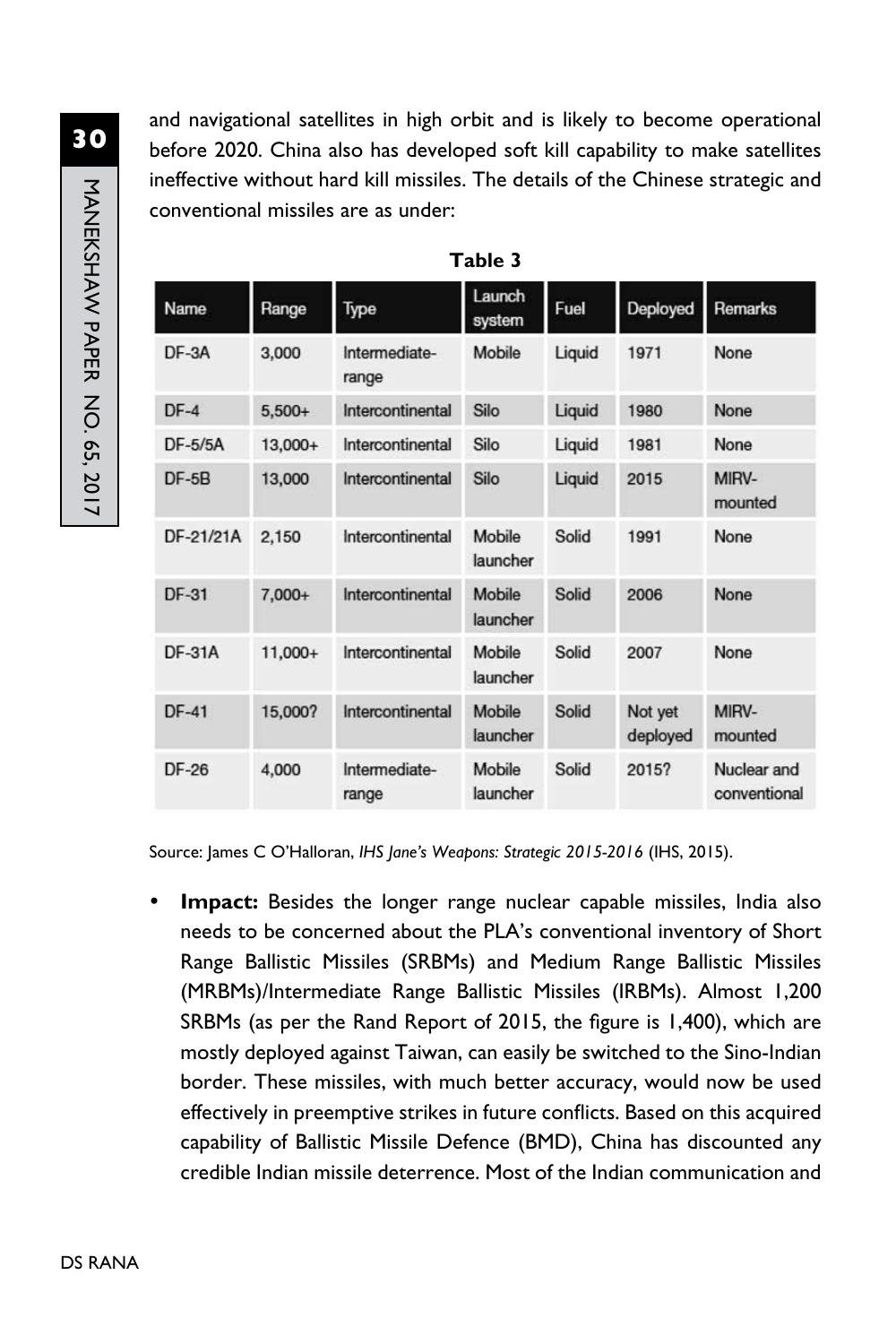observation satellites with leased transponders to the armed forces, and the upcoming Indian Regional Navigation Satellite System (IRNSS) can now easily be targeted with the present Chinese ASAT capabilities. India would be even more vulnerable in case it launches dedicated military satellites rather than the present practice of utilising transponders on multiple satellites.49 India is also concerned with the proliferation of missile and nuclear technology to Pakistan by China.

#### **Enhanced Operational Capabilities of PLAN**

- The Eastern and Southern Naval Fleets, post the defence restructuring, form part of the Eastern and Southern Theatre Commands respectively. With more emphasis being given by China to the development of its naval capabilities, the PLAN has evolved a strategy of "offshore defence and open sea defence" from the earlier strategy of "coastal defence and inshore defence." It has expanded its area of operation from the East and South China Seas to the Western Pacific and Indian Ocean. It is also developing an indigenous aircraft carrier which is likely to be ready by 2020. By 2022, the PLAN is likely to have four aircraft carriers. Its first aircraft carrier, the *Liaoning* which became operational in November 2016, boasts a marginal size advantage over the Indian carrier *Vikramaditya*. <sup>50</sup> As of 2016, China deploys four Jin class nuclear ballistic missile submarines, each armed with 12 |L-2 ICBMs. China has plans to produce a total of 12 Jin class submarines.<sup>51</sup> These systems have replaced the aging JL-1 (CSS-N-3) missiles aboard the Xia class Type 092 submarine; they have almost double the range and will likely have an accuracy of 150 or 300 m Circular Error Probable (CEP).<sup>52</sup>
- **Impact:** In the recent past, there have been increasing incidents of forays of Chinese submarines in the Indian Ocean. These are a natural outcome of China's increasing interests in dominance of the Malacca Strait, through which most of China's energy needs pass. This influence would further increase with the PLAN submarine force likely to grow between 69 and 78 submarines by 2020, with a combination of nuclear-powered (such as the Jin class/Type 094) and conventionally-powered (such as the Yuan class/Type 039A) submarines.<sup>53</sup> China is also investing in new strategic relationships that will help the PLAN realise its blue water ambitions.<sup>54</sup> The map below shows the PLA's expanding operations.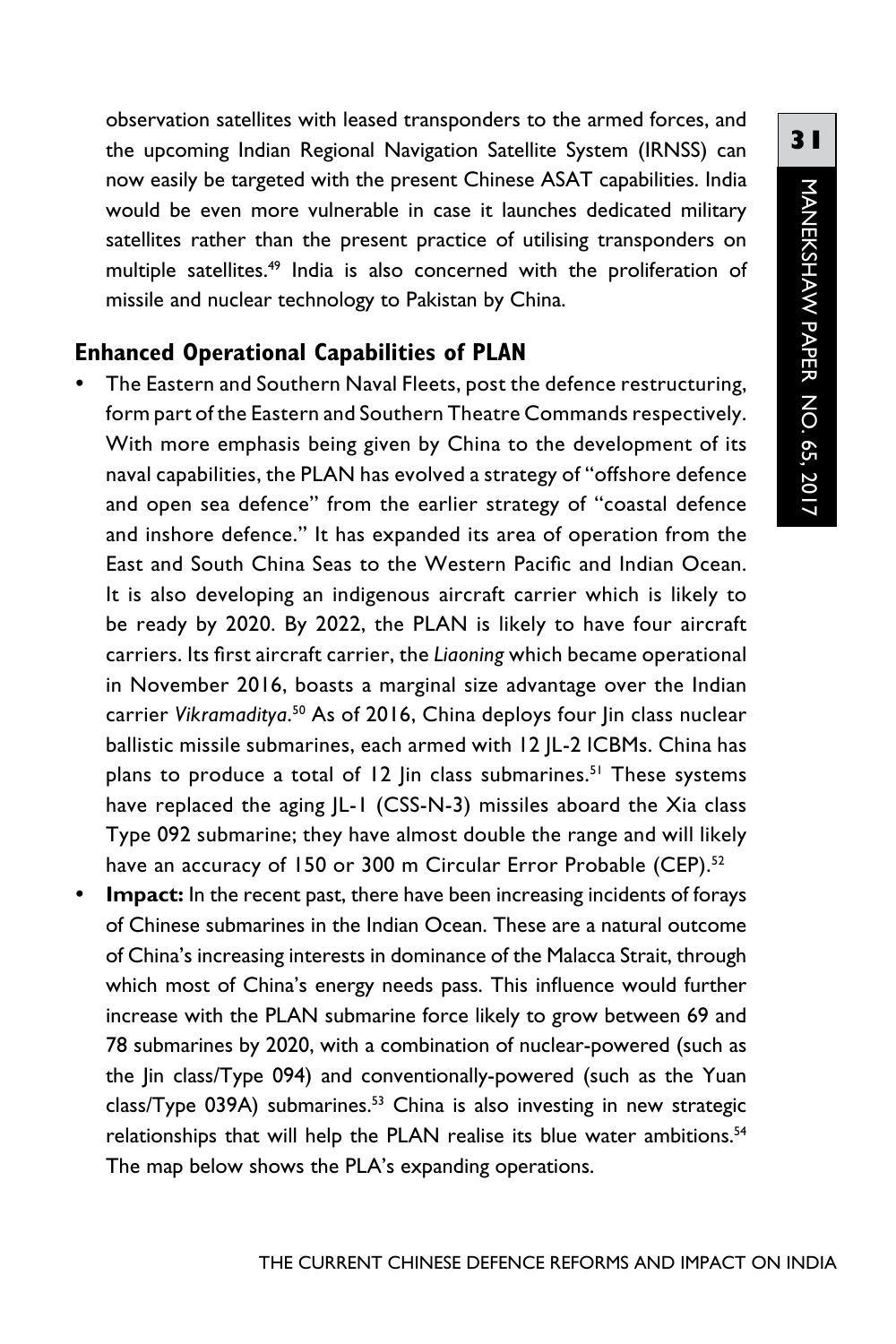

Source: NIDS China Security Report, 2016, Tokyo, March 2016.

### **Enhanced PLAAF Capabilities**

The PLA Air Force (PLAAF), with over 2,000 combat aircraft is the largest Air Force in Asia and the third largest in the world.<sup>55</sup> As per a study, by 2017, almost 60 percent of the fighter aircraft inventory of the PLAAF would be of the fourth generation. China is already developing its fifth generation fighter aircraft, the J-20. China has also recently tested its FC 31 stealth fighter. The allocations of the PLAAF dedicated to the respective Theatre Commands are likely to remain the same as per the earlier areas of responsibility and geographic boundaries. It has also been reported that the PLAAF has adapted its frontline J-10 fighter aircraft to effectively function in the higher altitudes of Tibet. This has narrowed down the advantage enjoyed by the Indian Air Force operating from the plains. Now five full-fledged airfields are operational in Tibet at Gongar, Pangta, Linchi, Hoping and Gar gunsa, besides new airports constructed in the Qinghai plateau. In addition, many Advanced Landing Grounds (ALGs) have also been developed. The PLAAF is in the process of acquiring the S-400 modern anti-aircraft missile systems from Russia, with the first batch arriving by the first quarter of 2017.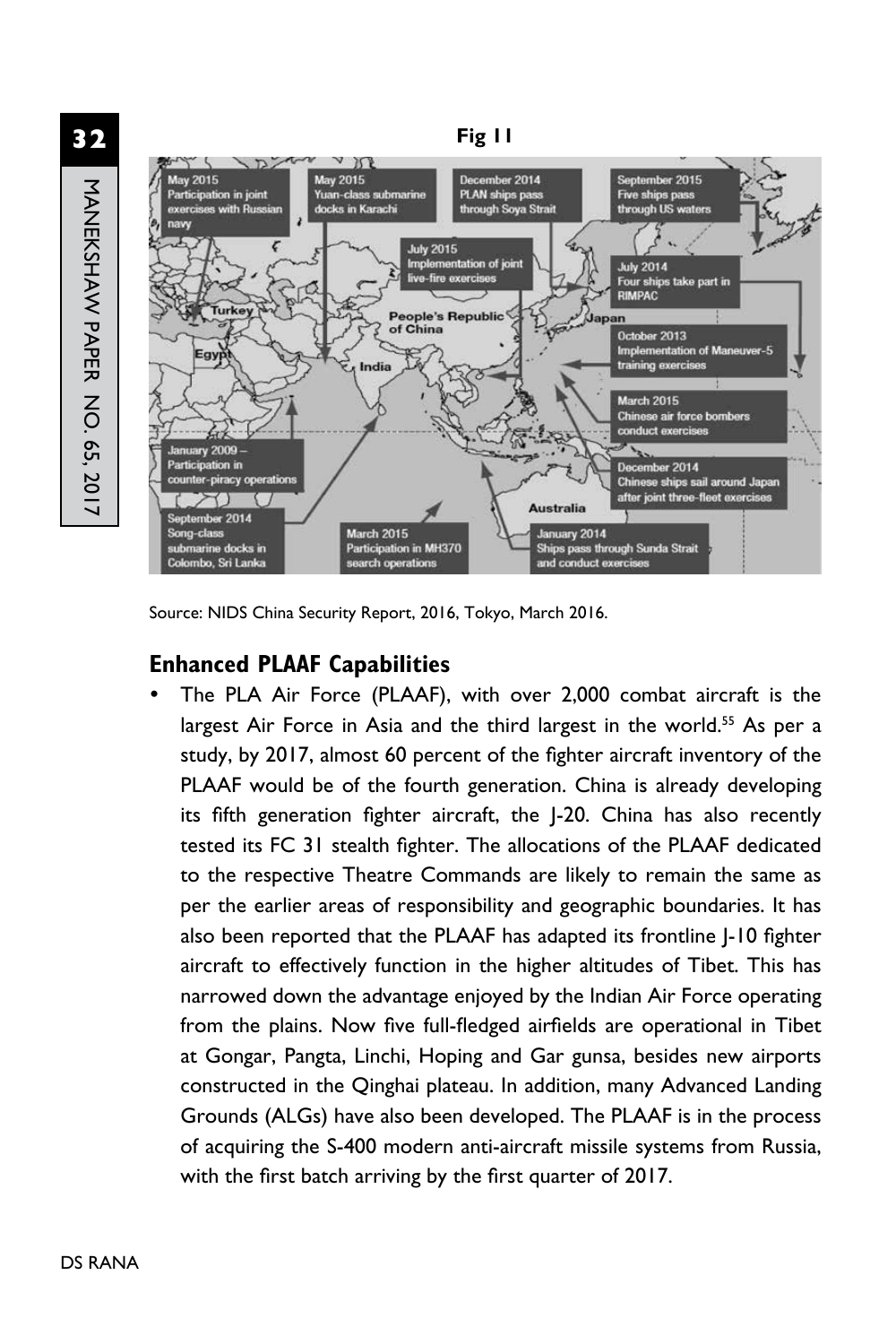• **Impact:** There is now almost complete year-round presence of the J10, J11 and SU-27 aircraft in the Tibet region on deployment or exercises.<sup>56</sup> Further, the PLAAF is modernising at a fast pace and the size of its air fleet is likely to be almost triple that of the Indian Air Force fleet in the near future.<sup>57</sup> The S-400 system would significantly enhance China's air defence against the Indian Air Force, till India also receives the same system as per its recently concluded contract with Russia.

#### **Conclusion**

China's recent military reforms are transformational in nature, which would bring China's hard power to the next level. India needs to study these reforms closely to understand their direct implications on our security and defence preparedness. This study aims to provide us with valuable lessons to revamp our not so efficient defence structures. India's experience of modernising its defence apparatus has been mixed and many of the farreaching recommendations made by various committees have not seen the light of day. It is not possible at this stage for India to compete with China in defence spending, but it is prudent to fully optimise its limited resources. To achieve the same, integration of our defence forces at all levels is a prerequisite.

China's growing footprint in South Asia and the extended Indian Ocean Region (IOR), along with collusion with Pakistan, has added to India's security concerns. *There are various ways to deal with these existing challenges: while the larger political dialogue emphasises cooperation and restrains competition, there is nonetheless a growing awareness that India needs to develop reliable and effective hard power as a dissuasive strategy against China.*<sup>58</sup> Developments in the South China Sea and an assertive China in general, have brought strategic convergence between India and other world powers. While India has increased its strategic partnership with countries like Japan, there is little unanimity on how to progress on the India-US relationship to further India's strategic interests. India continues to face a strategic dilemma about whether to be a regional balancer, a swing state, or a strategic hedge. India needs to debate these strategic options while taking concrete steps to develop its hard power by transformative reforms in the defence structures at all levels, in a time-bound manner.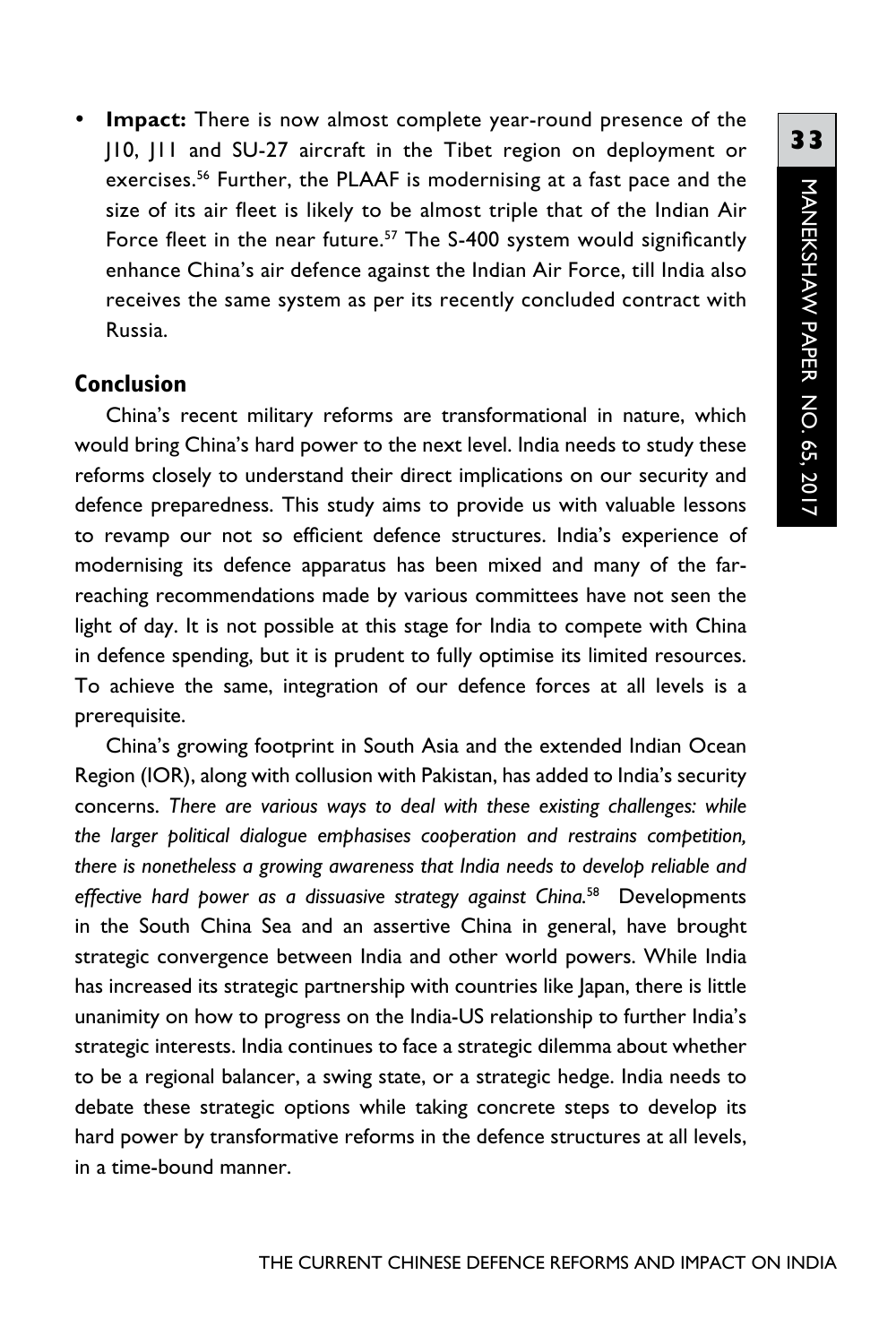#### **Notes**

- 1. Source: Adapted from Ghosh Probal, "Chinese People's Liberation Army Architecture and its Approach to Modernisation", in Air Cmde Jasjit Singh, ed., *Essays on China* (New Delhi: KW Publishers Pvt Ltd, 2011), pp. 61-96.
- 2. Anthony H. Cordesman and Steven Colley, with the assistance of Michael Wang, "Chinese Strategy and Military Modernization in 2015: A Comparative Analysis", available at https://csis-prod. /publication/150901\_Chinese\_Mil\_Bal.pdf. Accessed on May 04, 2016.
- 3. Pravin Sawhney, "The Iron Structure", available at http://www.forceindia.net/ TheIronStructure.aspx
- 4. Ibid.
- 5. Dennis J Blasko, *The Chinese Army Today: Tradition and Transformation for the 21st Century* (New York: Routledge, 2012), p.22.
- 6. Ibid.
- 7. Ibid.
- 8. PRC Information Office of the State Council, *China's National Defense in 2010*, Ch. 5.
- 9. J S Bajwa, "Chinese PLA Modernisation: Perspective and Issues", Vivekananda International Foundation, available at http://www.vifindia.org, July 2016.
- 10. Ashish Saini, "Analysis of White Paper on Chinese Military Strategy, 2015 and Its Implications for India", November 09, 2015, http://www.claws.in/1462/analysis-ofwhite-paper-on-chinese-military-strategy-2015-and-its-implication-for-india-ashish-saini. html#sthash.QAXwUGXv.dpuf
- 11. "No Nationalisation of Military in China: Senior PLA Officer," June 20, 2011 http://news. xinhuanet.com/english2010/china/2011-06/20/c-13940229
- 12. V Mahalingam, "China: PLA's Restructured Central Military Commission (CMC) Takes Shape", *CLAWS Journal*, January 25, 2016 by at http://www.claws.in/1507/china-plasrestructured-central-military-commission-cmc-takes-shape-v-mahalingam.html#sthash. eK6w5P8j.dpuf. Accessed on April 04, 2016.
- 13. Ibid.
- 14. Paul H B Godwin, "PLA Incorporated: Estimating China's Military Expenditure", *Chinese Economic Reform: The Impact on Security* (London: Routledge, 1996), p. 56.
- 15. David Shambaugh, "The People's Liberation Army and the People's Republic at 50: Reform at Last", *The China Quarterly*, September 1999, pp. 661-672.
- 16. US Office of the Secretary of Defence, Annual Report to Congress: *Military and Security Developments Involving the People's Republic of China*, May 2012, p. 6.
- 17. "Reform in China: Every Move You Make", *The Economist,* November 16, 2013*.*
- 18. Shai Oster, "President Xi's Anti-Corruption Campaign Biggest Since Mao"*,* Bloomberg, March 04, 2014.
- 19. David Shambaugh, *The Soldier and the State in China* (New York: Clarendron Press, 1996), p.108.
- 20. "CPC Strikes Cliques, Factions", Xinhua, January 15, 2015, available at http://www. chinadaily.com,cn/china/2015-01/15/content\_19330728.htm. Accessed on May 13, 2016.
- 21. David Shambaugh, "Chinese Military Studies: A Conference on the State of the Field," US National Defence University Institute for National Strategy Studies, Centre for the Studies of Chinese Military Affairs, Fort McNair, October 26-27, 2000, p. 4.
- 22. Ross Muntro and Richard Bernstein, *The Coming Conflict with China* (New York: Vintage Books, Random House, 1998), p. 40.
- 23. June Teufel Dreyer, "The PLA and the Kosovo Conflict", US War College, May 2000. pp.4-5.
- 24. Jayadeva Ranade, "PLA Reform, Reorganisation, Restructuring and Implications for India", at http://www.vifindia.org/article/2016/february/04/pla-reform-reorganisation-restructuringand-implications-for-india#sthash.QKlWHDb6.dpuf. Accessed from internet on May 12,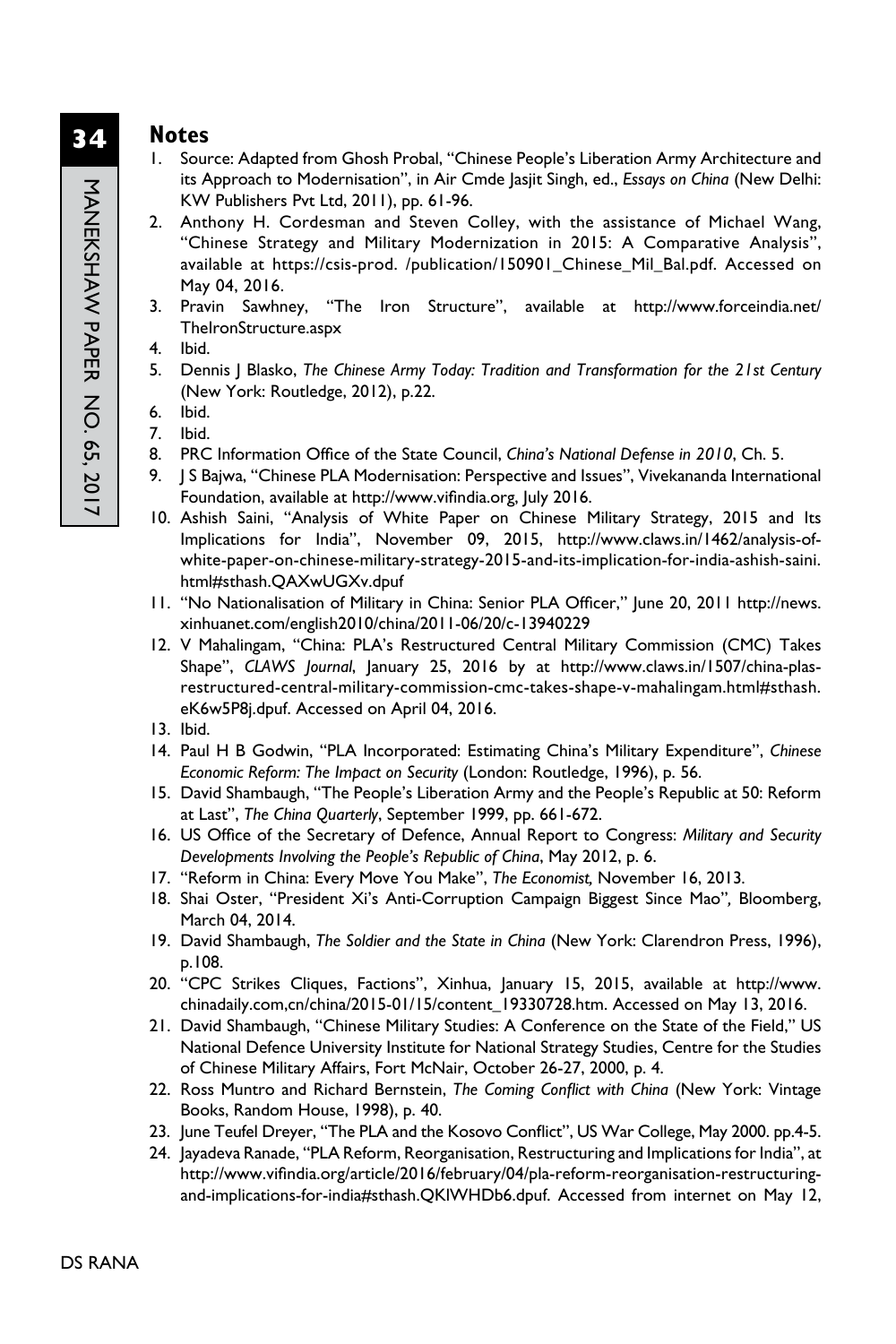2016.

- 25. Ibid.
- 26. Jayadeva Ranade, "Major Structural Reforms in People's Liberation Army (PLA): Brief Initial Assessment", January 11, 2016, assessment paper of CCAS. Accessed on the internet on May 20, 2016.
- 27. "Xi Urges Breakthrough in Military Structural Reforms," http://eng.mod.goc.cn/ Defensenews/2015-11/26/content\_4630715.htm. Accessed on May 18, 2016.
- 28. Source:"China's Goldwater-Nichols? Assessing PLA Organizational Reforms", *Joint Force Quarterly* 82, 3rd Quarter (Washington DC NDU Press, July 2016).
- 29. Mahalingam, n.12.
- 30. Ananth Krishnan, "The New Red Army", *India Today*, February 20, 2016.
- 31. "Will China's New Theatre Command Structure Affect Cyber Espionage Operations", available at http://deaddrop.threatpool.com/will-chinas-new-theater-command-structureeffect-cyber-espionage-operations/
- 32. Lin Ying Yu, "The implications of China Military Reforms", *The Diplomat*, March 07, 2016, thediplomat.com/2016/03/the-implications-of-chinas-military-reforms. Accessed on June 14, 2016.
- 33. Teo Chiang Wee,*"*Military Re-zoning Shows China's Focus on Winning Wars", February 03, 2016 http://www.straitstimes.com/sites/default/files/attachments/2016/02/03/st\_20160203\_ china03a\_2039823.pdf. Accessed on June 19, 2016.
- 34. Ibid.
- 35. Table adapted by the author from information available from various sources.
- 36. Jayadeva Ranade, "China's Military Reforms have Serious Implications", *Indian Express*, February 03, 2016, at http://www.newindianexpress.com/columns/Chinas-Military-Reforms-Have-Serious-Implications/2016/02/04/article3259548.ece. Accessed on July 2, 2016.
- 37. John Cestello, *"*The Strategic Support Force: China's Information Warfare Service"*,* February 08, 2016, *China Brief,* Vol. 16, Issue 3, at http://www.jamestown.org/uploads/ media/\_CB\_16\_3\_3.pdf. Accessed on July 03, 2016.
- 38. Ibid.
- 39. Jayadeva Ranade*, "*Military Modernisation in China: Its Implications", Vivekananda International Foundation, December 07, 2015, available at http://www.vifindia.org/ article/2015/december/07/military-modernisation-in-china-its-implications. Accessed on July 07, 2016.
- 40. "China Establishes Joint Logistics Support Force", China Military online, September 13, 2016, available at http://eng.mod.gov.cn/TopNews/2016-09/13/content\_4730336.htm
- 41. "President Xi Visits Army's Joint Command Center", CNTV, April 21, 2016, at http:// www.china.org.cn/video/2016-04/21/content\_38294351.htm
- 42. This view point is given by many analysts, including Rahul Bhonsle, "PLA Western Theatre Command: Challenge of Operational Management", at http://www.securityrisks.com/security-trends-south-asia/india-defence, May 19, 2016. Accessed on August 16, 2016.
- 43. Peter Wood, "Snapshot: China's Southern Theatre Command", The Jamestown Foundation, July 22, 2016.
- 44. Gordon Arthur, " Analysis: Cutting the PLA to the Corps", September 08, 2016, available at https://www.shephardmedia.com/news/defence-notes/feature-cutting-pla-corps/
- 45. "China Raises Tibet Military Command's Power Rank", May 13, 2016, *The Global Times*, available at www.global times.cn
- 46. "China Elevates Military Command Along Indian Border: Report", *The Times of India*, May 13, 2016.
- 47. For more details, refer Rumel Dahiya, "Border Standoff: Understanding Chinese Motives",